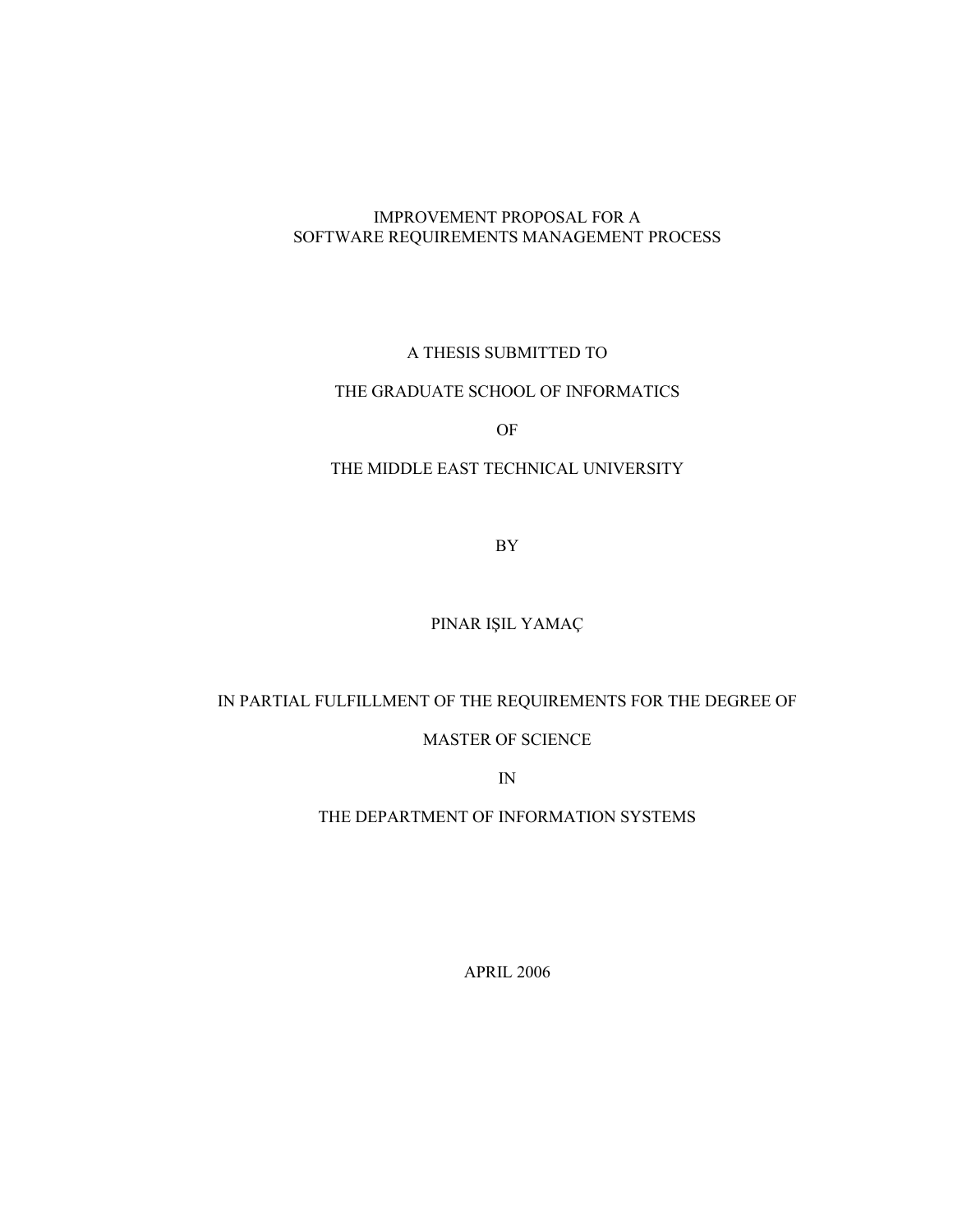Approval of the Graduate School of Informatics

 Assoc. Prof. Dr. Nazife BAYKAL Director

I certify that this thesis satisfies all the requirements as a thesis for the degree of Master of Science.

 $\mathcal{L}_\text{max} = \frac{1}{2} \sum_{i=1}^n \mathcal{L}_\text{max}(\mathcal{L}_\text{max}(\mathcal{L}_\text{max}(\mathcal{L}_\text{max}(\mathcal{L}_\text{max}(\mathcal{L}_\text{max}(\mathcal{L}_\text{max}(\mathcal{L}_\text{max}(\mathcal{L}_\text{max}(\mathcal{L}_\text{max}(\mathcal{L}_\text{max}(\mathcal{L}_\text{max}(\mathcal{L}_\text{max}(\mathcal{L}_\text{max}(\mathcal{L}_\text{max}(\mathcal{L}_\text{max}(\mathcal{L}_\text{max}(\mathcal{L$ 

 $\mathcal{L}_\text{max} = \frac{1}{2} \sum_{i=1}^n \mathcal{L}_\text{max}(\mathcal{L}_\text{max}(\mathcal{L}_\text{max}(\mathcal{L}_\text{max}(\mathcal{L}_\text{max}(\mathcal{L}_\text{max}(\mathcal{L}_\text{max}(\mathcal{L}_\text{max}(\mathcal{L}_\text{max}(\mathcal{L}_\text{max}(\mathcal{L}_\text{max}(\mathcal{L}_\text{max}(\mathcal{L}_\text{max}(\mathcal{L}_\text{max}(\mathcal{L}_\text{max}(\mathcal{L}_\text{max}(\mathcal{L}_\text{max}(\mathcal{L$ 

 Assist. Prof. Dr. Yasemin YARDIMCI Head of Department

This is to certify that we have read this thesis and that in our opinion it is fully adequate, in scope and quality, as a thesis for the degree of Master of Science.

 $\mathcal{L}_\text{max} = \frac{1}{2} \sum_{i=1}^n \mathcal{L}_\text{max}(\mathcal{L}_\text{max}(\mathcal{L}_\text{max}(\mathcal{L}_\text{max}(\mathcal{L}_\text{max}(\mathcal{L}_\text{max}(\mathcal{L}_\text{max}(\mathcal{L}_\text{max}(\mathcal{L}_\text{max}(\mathcal{L}_\text{max}(\mathcal{L}_\text{max}(\mathcal{L}_\text{max}(\mathcal{L}_\text{max}(\mathcal{L}_\text{max}(\mathcal{L}_\text{max}(\mathcal{L}_\text{max}(\mathcal{L}_\text{max}(\mathcal{L$ 

Prof. Dr. Semih BİLGEN Supervisor

Examining Committee Members

| Assoc. Prof. Dr. Onur DEMIRÖRS (METU, II) |                |  |
|-------------------------------------------|----------------|--|
| Prof.Dr. Semih BİLGEN                     | (METU, EE)     |  |
| Dr. Altan KOÇYİĞİT                        | (METU, II)     |  |
| Dr. Çiğdem GENCEL                         | (METU, II)     |  |
| Bekan CELIK (MS.)                         | (HAVELSAN A.S) |  |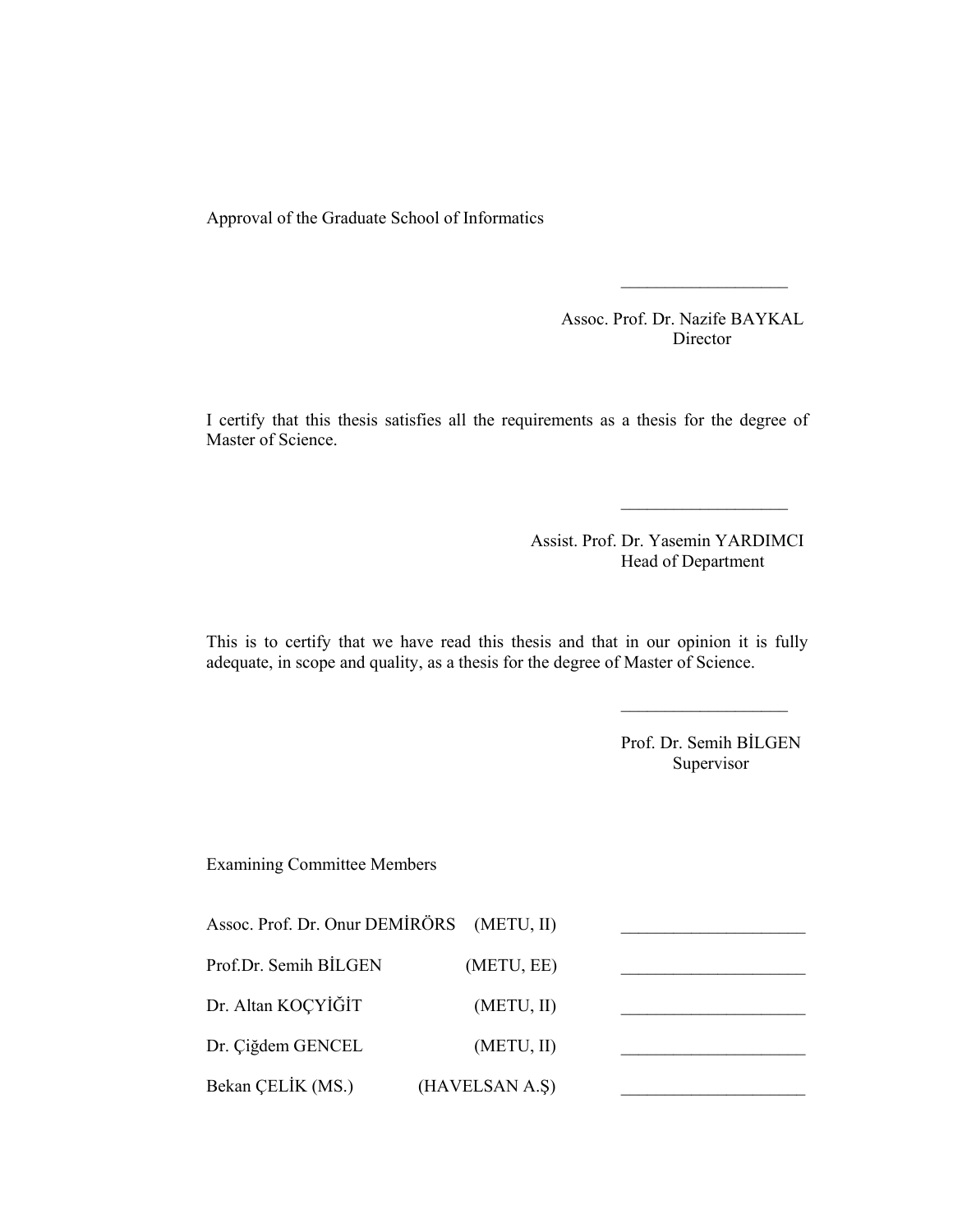**I hereby declare that all information in this document has been obtained and presented in accordance with academic rules and ethical conduct. I also declare that, as required by these rules and conduct, I have fully cited and referenced all material and results that are not original to this work.** 

> **Name, Last name : Pınar Işıl, Yamaç Signature :**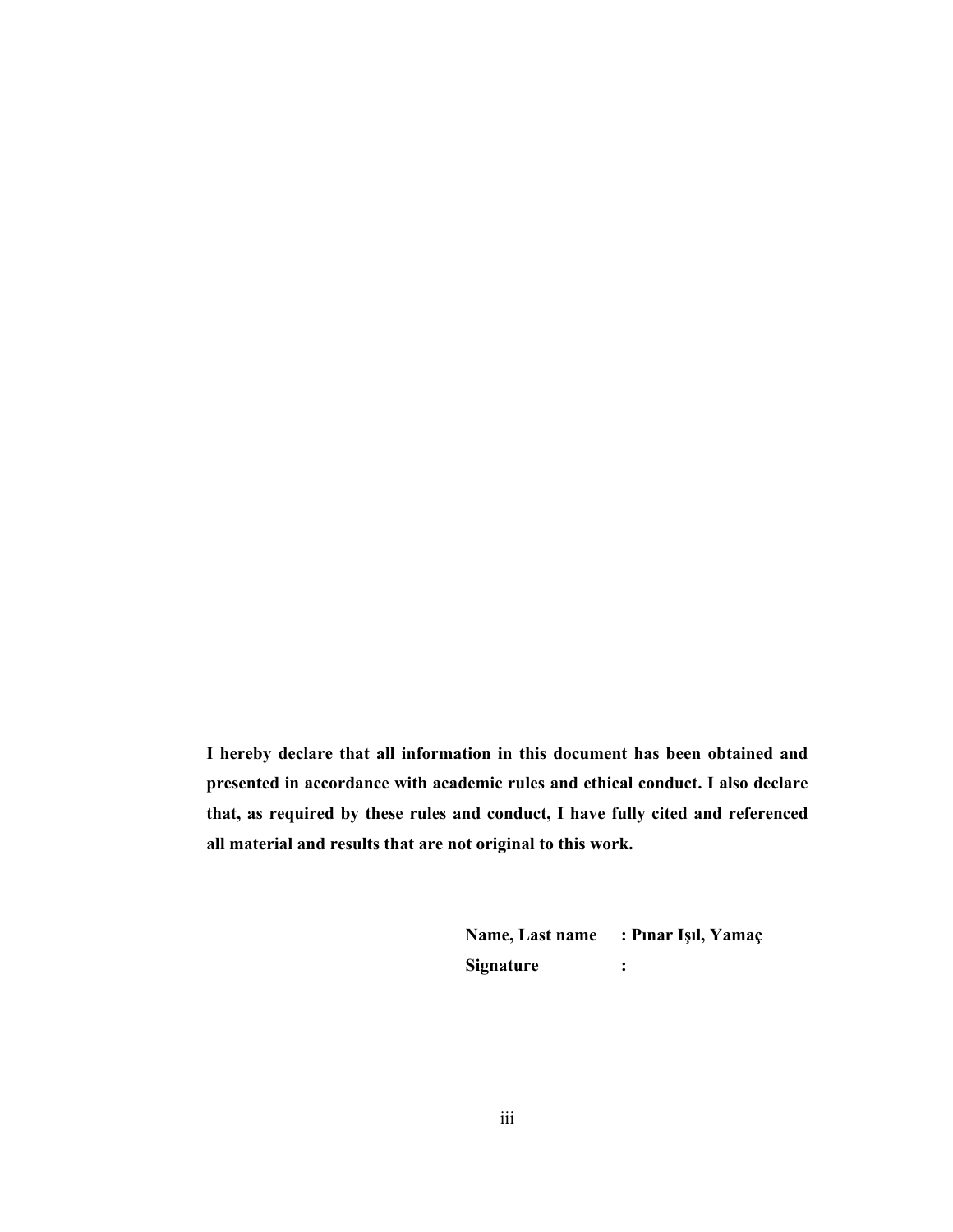## **ABSTRACT**

## IMPROVEMENT PROPOSAL FOR A SOFTWARE REQUIREMENTS MANAGEMENT PROCESS

Yamaç, Pınar Işıl M.S., Department of Information Systems Supervisor: Prof. Dr. Semih Bilgen

April 2006, 71 pages

This thesis focuses on measurement based software process improvement, especially improvement of requirements change management process. The literature on software measurement is investigated, software process improvement methodologies are studied and requirements change management metrics are examined.

Requirements change management process at a private company working in the defense industry is observed and metrics obtained from various tools have been aggregated. Moreover, an improvement proposal, which also simplifies collecting metrics, is presented for the requirements change management process. A tool is developed for evaluating the performance of the improvement proposal using event driven simulation method.

Keywords: Software Measurement, Software Process Improvement, Event Driven Simulation, Requirements Management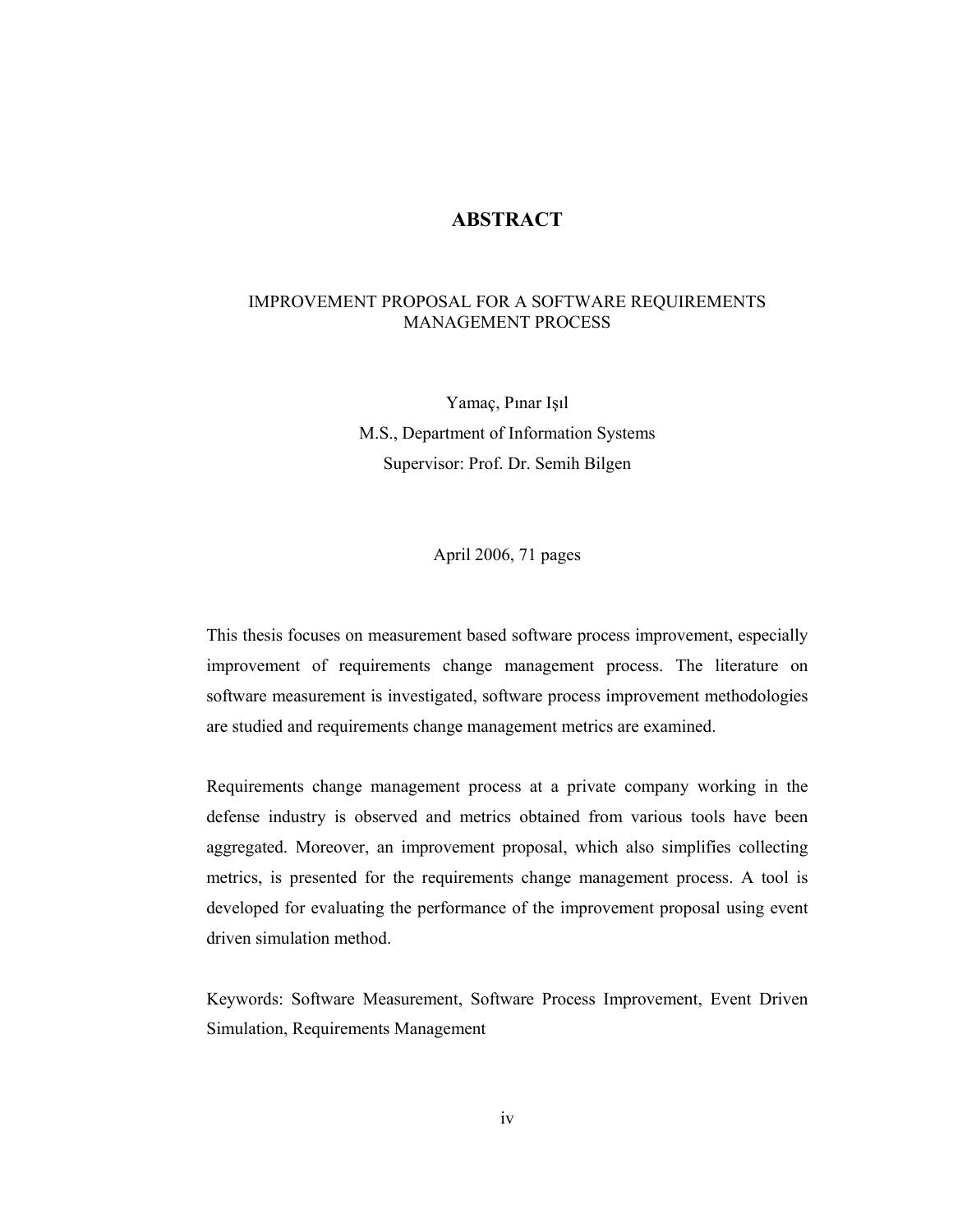# **ÖZ**

## YAZILIM GEREKSİNİM YÖNETİMİ SÜRECİ İÇİN İYİLEŞTİRME ÖNERİSİ

Yamaç, Pınar Işıl Yüksek Lisans, Bilişim Sistemleri Bölümü Tez Yöneticisi: Prof. Dr. Semih Bilgen

Nisan 2006, 71 sayfa

Bu tez ölçüm tabanlı yazılım süreç iyileştirmeyi, özelikle gereksinim değişiklik yönetimi sürecini iyileştirmeyi hedeflemektedir. Yazılım ölçümü ile ilgili literatür ve yazılım süreç iyileştirme metodolojileri araştırılmış ve gereksinim değişiklik yönetimi metrikleri incelenmiştir.

Savunma sanayi sektöründe faaliyet gösteren özel bir şirketin gereksinim değişiklik yönetimi aktiviteleri gözlemlenmiş ve çeşitli araçlardan elde edilen ölçüm verileri birleştirilmiştir. Ayrıca, gereksinim değişiklik yönetimi süreci için metrik toplamayı kolaylaştıracak bir iyileştirme önerisi sunulmuştur. İyileştirme önerisinin performansını değerlendirebilmek için de olaya dayalı benzetim metodu kullanılarak bir yazılım aracı geliştirilmiştir.

Anahtar Kelimeler: Yazılım Ölçüm, Yazılım Süreci İyileştirme, Olaya Dayalı Benzetim, Gereksinim Yönetimi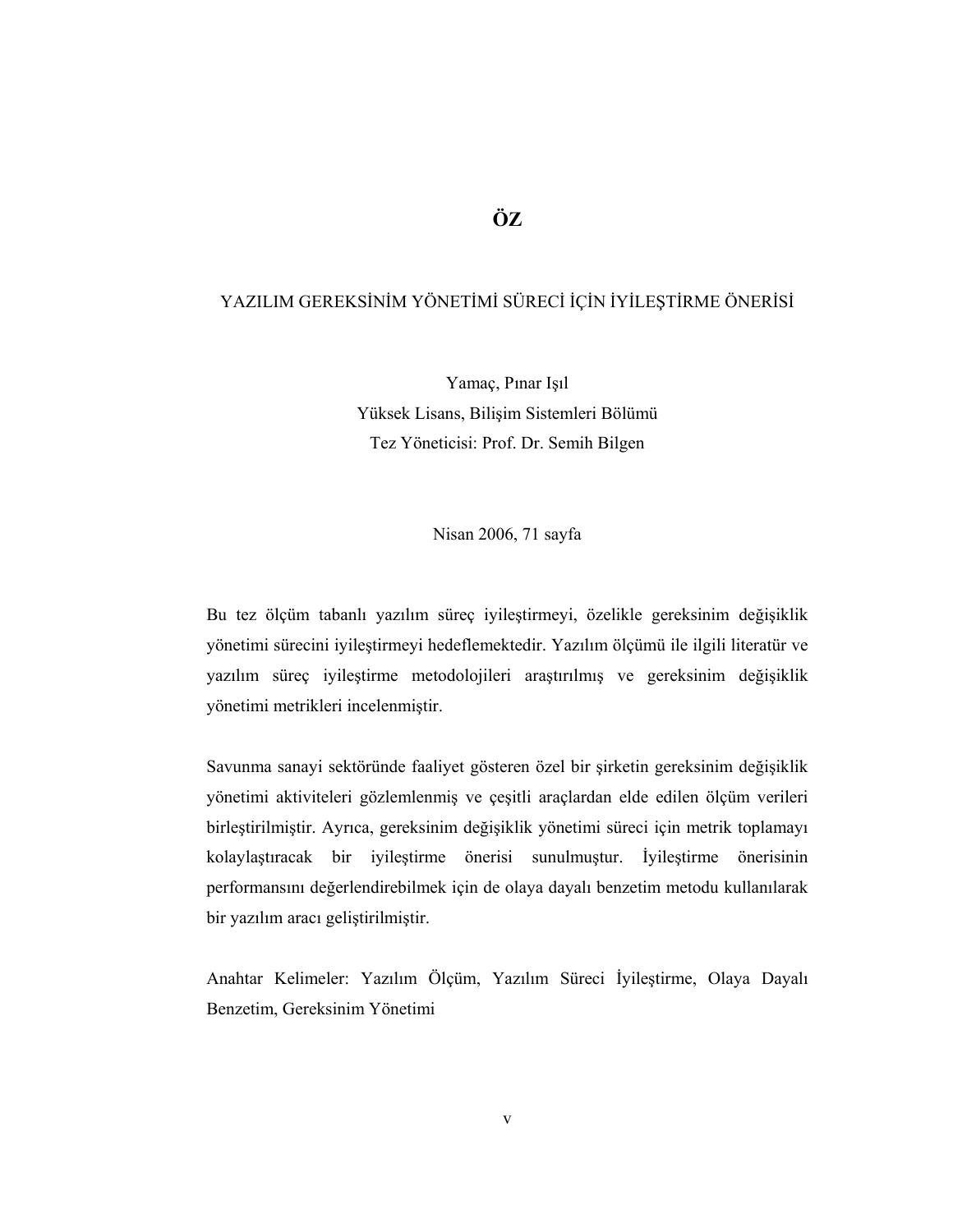To my grandparents…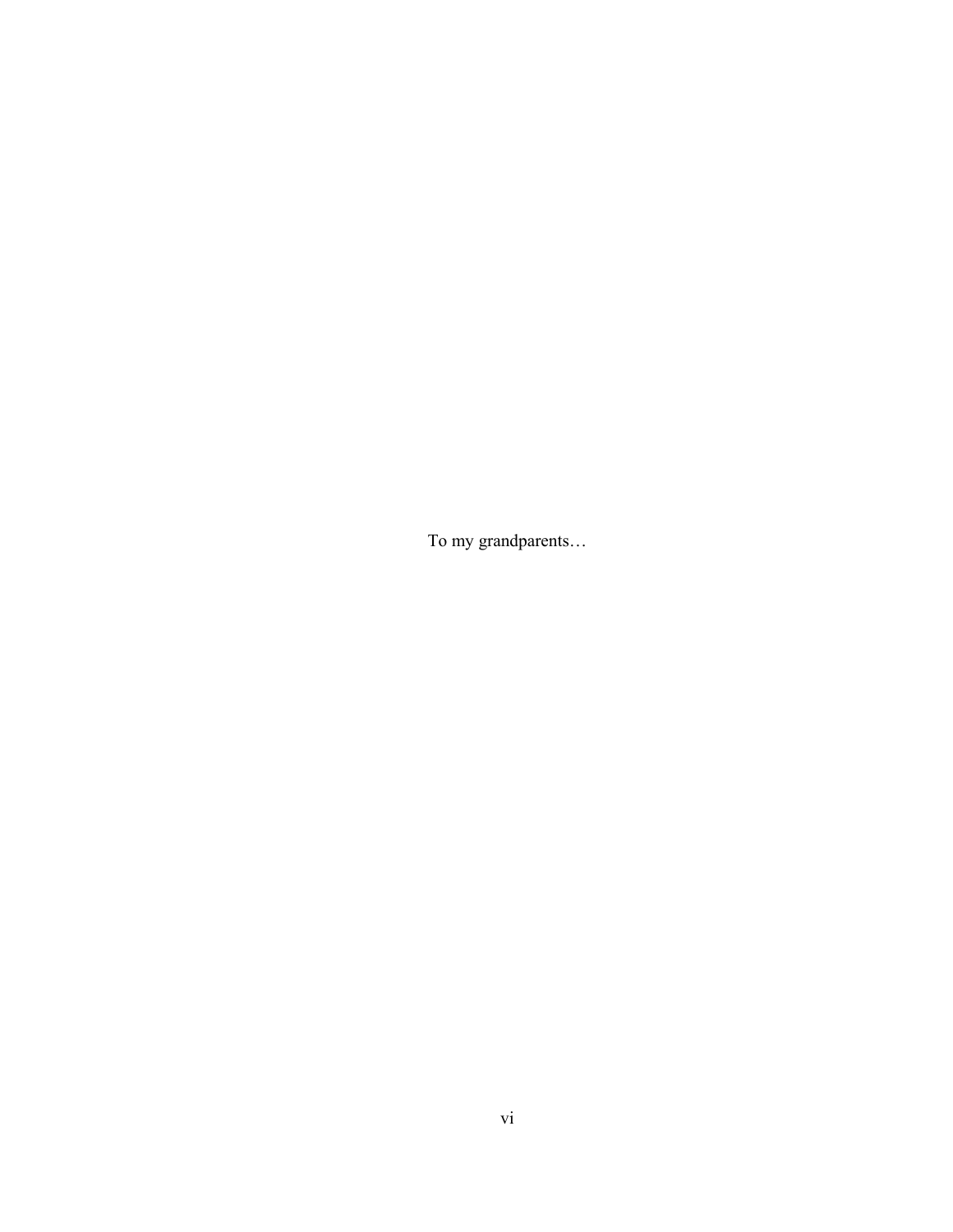## **ACKNOWLEDGEMENTS**

I first thank to my thesis supervisor Prof. Dr. Semih Bilgen for providing guidance, encouragement and insight throughout the research. This thesis would not have been completed without his endless support.

I offer sincere thanks to my husband, Onur, for his support, endless patience and precious suggestions and comments about this thesis.

Finally, I would like to thank to my family for their love and morale support.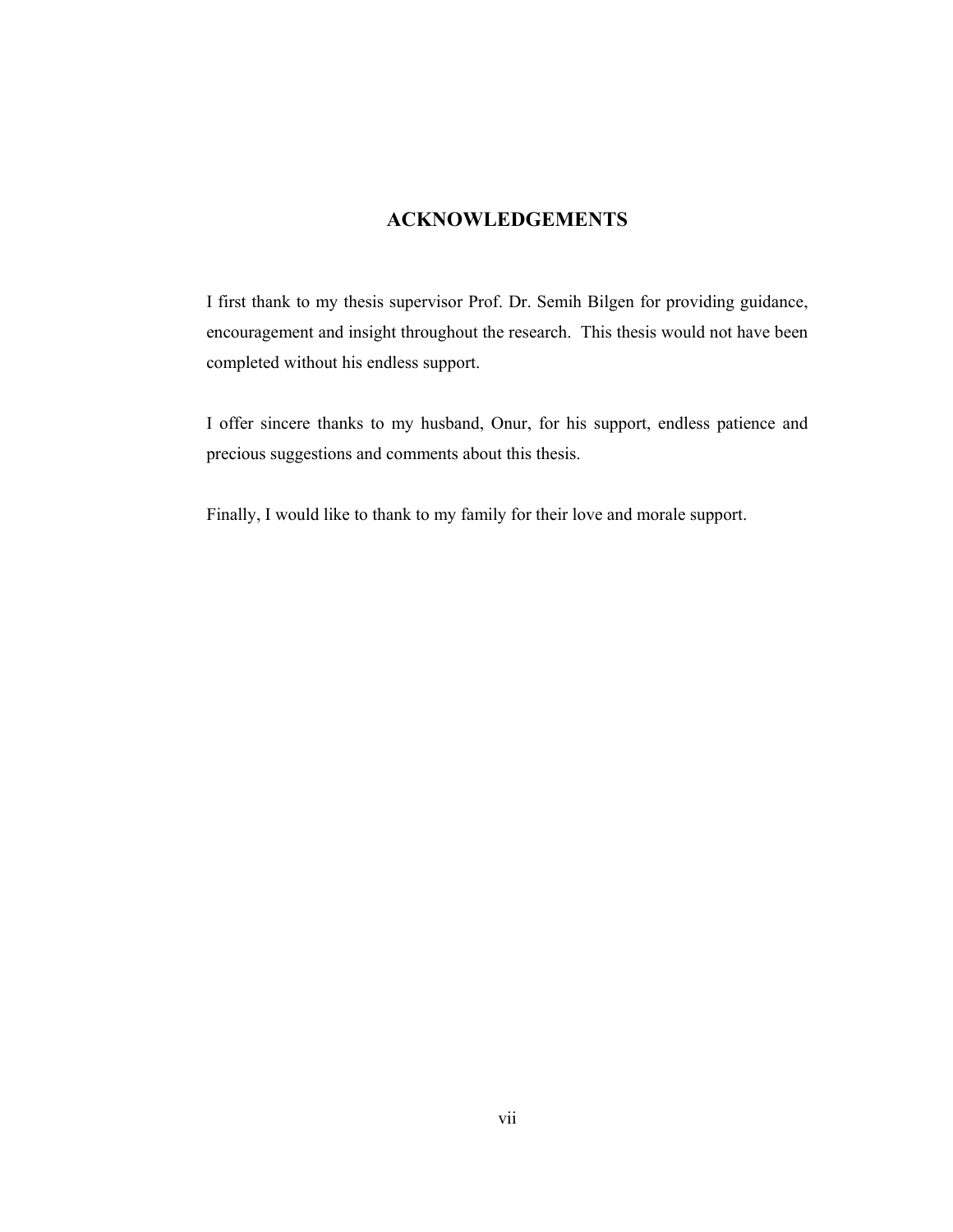# **TABLE OF CONTENTS**

| <b>CHAPTER</b>                                                         |  |
|------------------------------------------------------------------------|--|
|                                                                        |  |
|                                                                        |  |
|                                                                        |  |
|                                                                        |  |
|                                                                        |  |
|                                                                        |  |
|                                                                        |  |
|                                                                        |  |
|                                                                        |  |
|                                                                        |  |
|                                                                        |  |
|                                                                        |  |
|                                                                        |  |
|                                                                        |  |
|                                                                        |  |
|                                                                        |  |
| 3.4. Current Collection Method for Requirements Management Metrics  27 |  |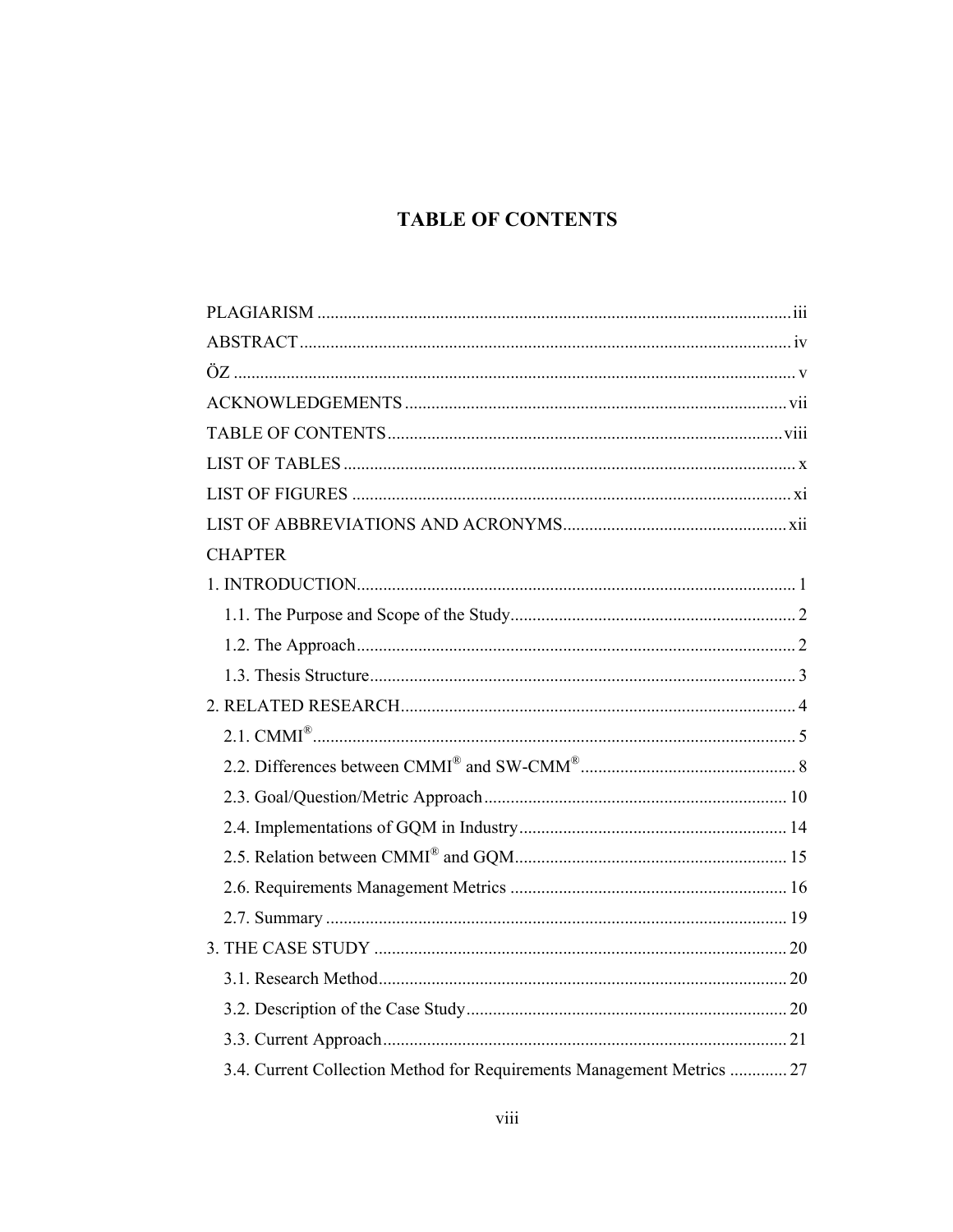| 4. IMPROVEMENT PROPOSAL FOR REQUIREMENTS CHANGE |  |
|-------------------------------------------------|--|
|                                                 |  |
|                                                 |  |
|                                                 |  |
|                                                 |  |
|                                                 |  |
|                                                 |  |
|                                                 |  |
|                                                 |  |
|                                                 |  |
|                                                 |  |
| 6. SIMULATION-BASED EVALUATION OF THE PROPOSED  |  |
|                                                 |  |
|                                                 |  |
|                                                 |  |
|                                                 |  |
|                                                 |  |
|                                                 |  |
|                                                 |  |
|                                                 |  |
|                                                 |  |
|                                                 |  |
|                                                 |  |
|                                                 |  |
| <b>APPENDICES</b>                               |  |
|                                                 |  |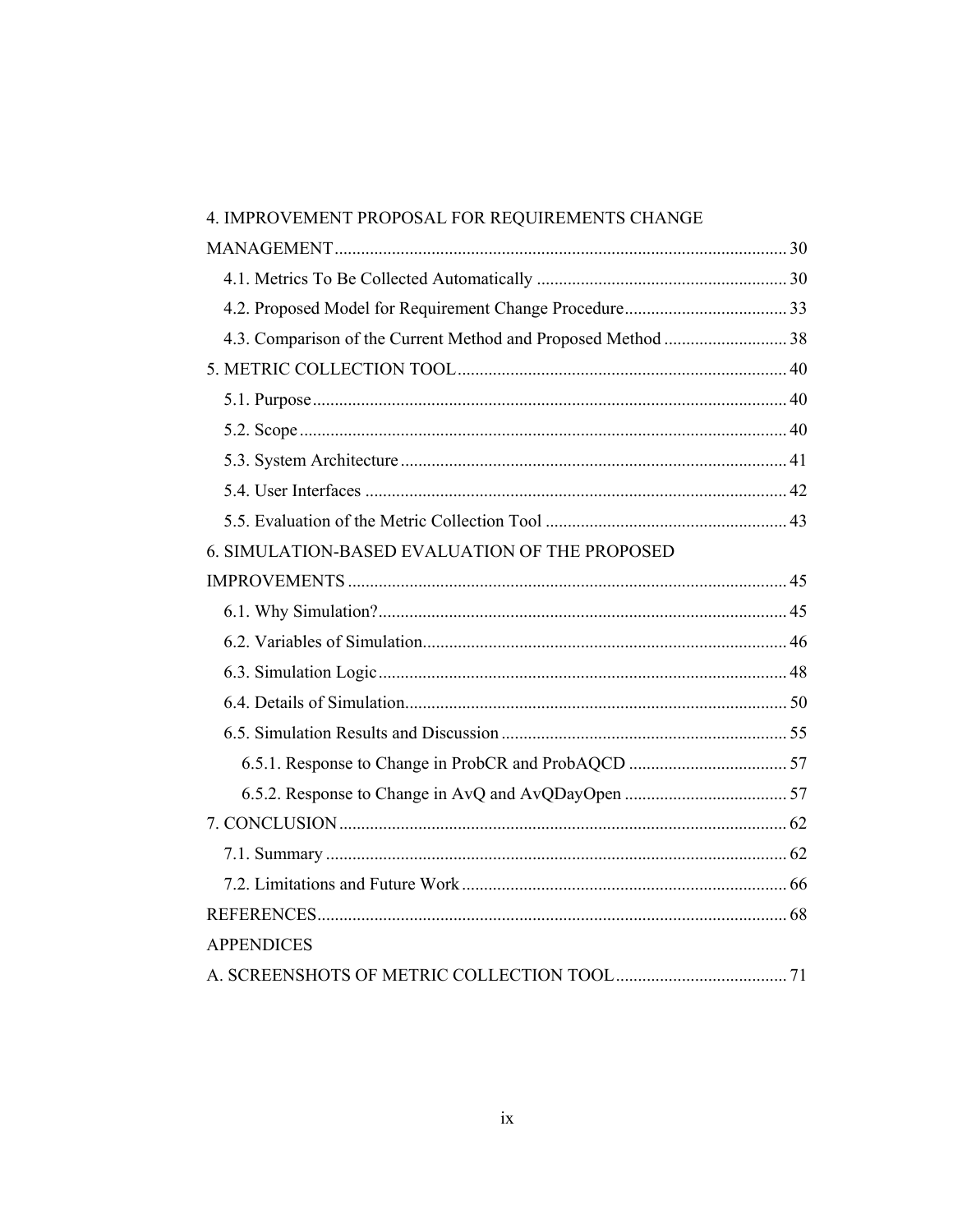# **LIST OF TABLES**

## TABLE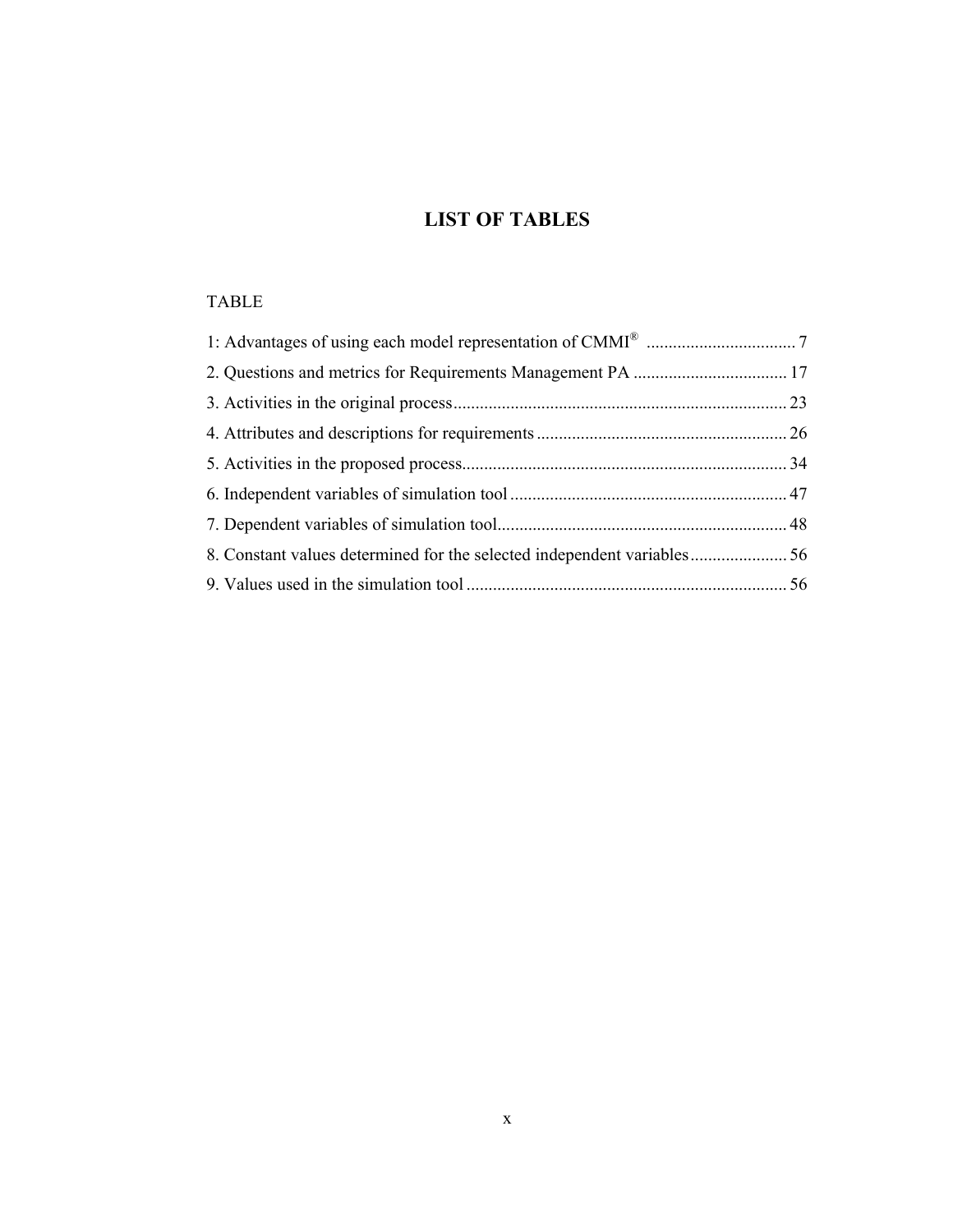# **LIST OF FIGURES**

## FIGURE

| 5. Current Activities for Requirements Change Management Process 22 |  |
|---------------------------------------------------------------------|--|
|                                                                     |  |
|                                                                     |  |
|                                                                     |  |
|                                                                     |  |
|                                                                     |  |
|                                                                     |  |
|                                                                     |  |
|                                                                     |  |
|                                                                     |  |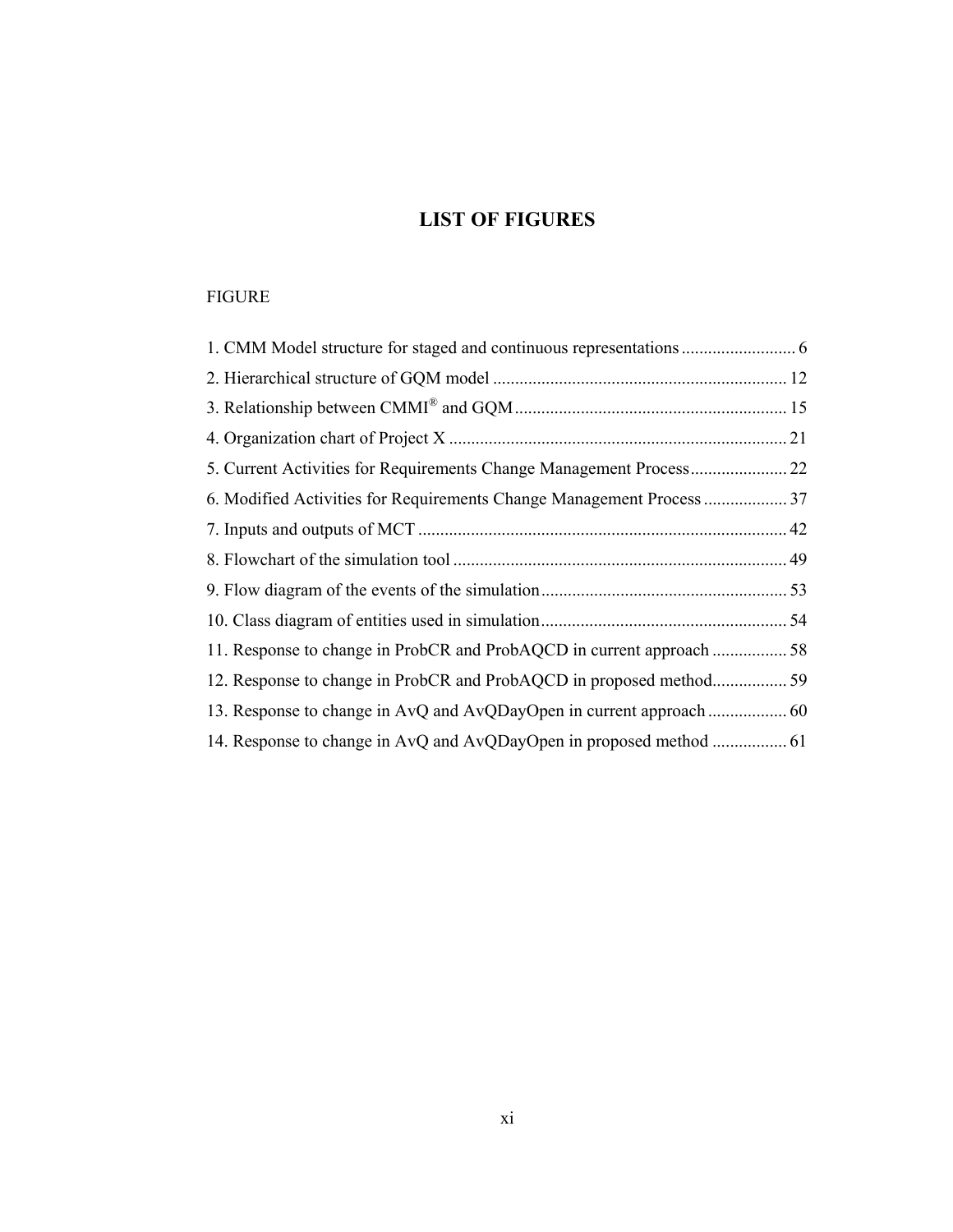# **LIST OF ABBREVIATIONS AND ACRONYMS**

| AMI              | Application of Metrics in Industry                    |
|------------------|-------------------------------------------------------|
| <b>CMM</b>       | Capability Maturity Model                             |
| $CMMI^{\otimes}$ | Capability Maturity Model Integration                 |
| <b>GQM</b>       | Goal/Question/Metric                                  |
| <b>KPA</b>       | Key Process Area                                      |
| <b>NASA</b>      | National Aeronautics and Space Administration         |
| LOC              | Lines of Code                                         |
| <b>PA</b>        | Process Area                                          |
| <b>PSM</b>       | <b>Practical Software Measurement</b>                 |
| QIP              | <b>Quality Improvement Paradigm</b>                   |
| <b>RE</b>        | Requirements Engineering                              |
| <b>SCR</b>       | <b>Software Change Request</b>                        |
| SEI              | Software Engineering Institute                        |
| <b>SPI</b>       | Software Process Improvement                          |
| <b>SPICE</b>     | Software Process Improvement Capability dEtermination |
| <b>SRS</b>       | Software Requirements Specification                   |
| SW-CMM           | <b>Software Capability Maturity Model</b>             |
| WIW              | Was-Is-Why                                            |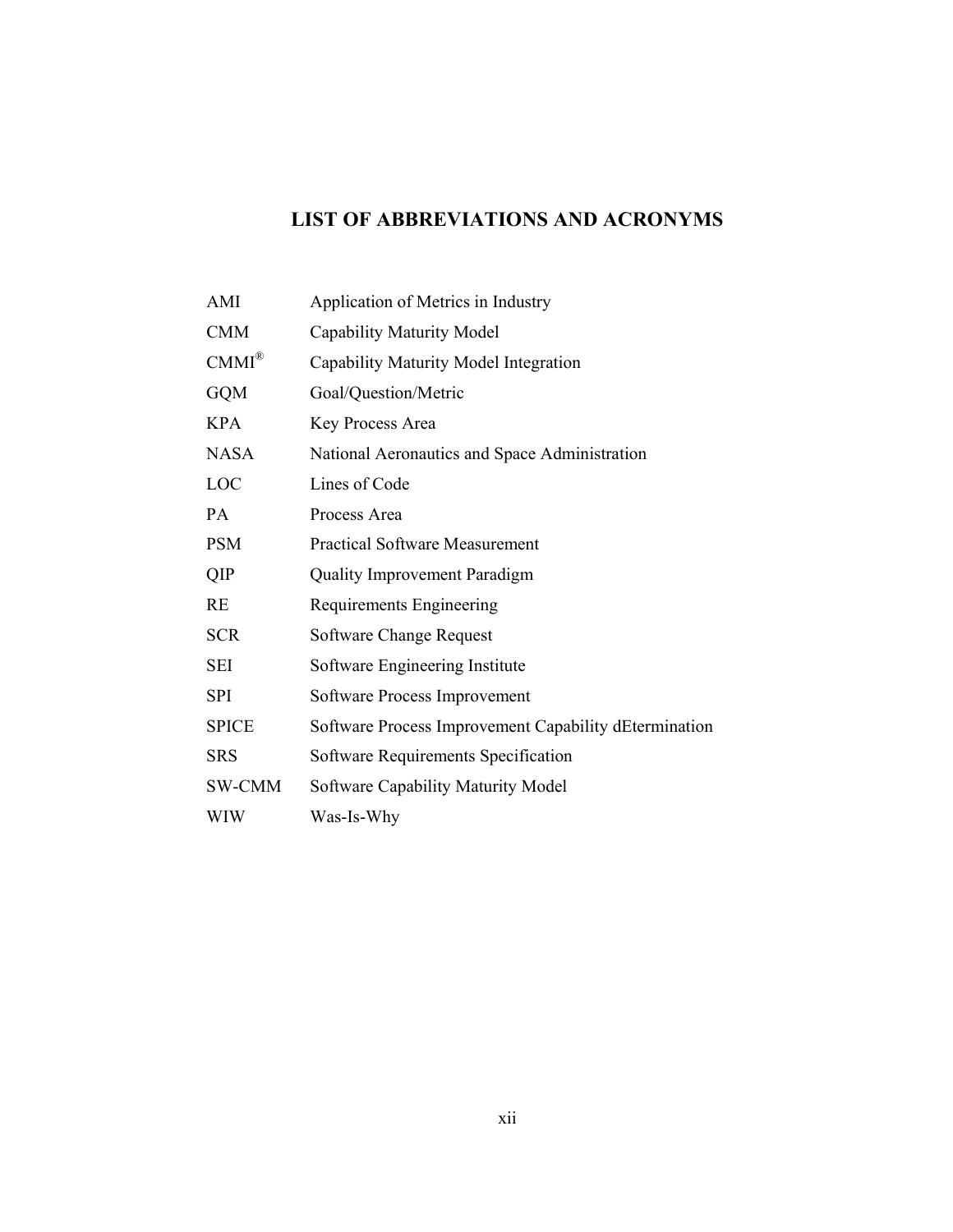## **CHAPTER 1**

## **INTRODUCTION**

Software process is seen as a set of activities, methods and practices used in the production and evolution of software [1]. Software process improvement (SPI), then, is the mechanism through which the quality of software processes is improved.

There are many ways in the literature to improve software processes. Topdown and bottom-up approaches are the most well-known approaches in SPI. In topdown approach, software processes are tried to be improved by eliminating the differences between an existing project and a standard one. CMM, SPICE and ISO 9000 family are the examples of top-down approaches. Bottom-up approaches use software metrics for improvement of the software processes. In the scope of this thesis, Capability Maturity Model (CMM) and Goal Question Metric (GQM) are investigated from a measurement based point of view.

Requirements engineering (RE) in a software development process is focused in this study. RE is the practice used to first identify and then translate stakeholder needs to system requirements [2]. Good quality RE can be achieved by continuously measuring an RE process, and if found to be deficient, improve it by eliminating the process problems or gaps (defined as the difference between the desired and existing states in a process), that cause poor quality. Good quality RE processes will ensure that the quality of requirements that are developed is good [3].

Often, research effort in this direction is aligned against:

- Standard-based approaches, such as CMM or ISO [4]
- Technique-based approaches, like defect prevention techniques [5]
- Examining specific process improvement program outcomes in industry [6].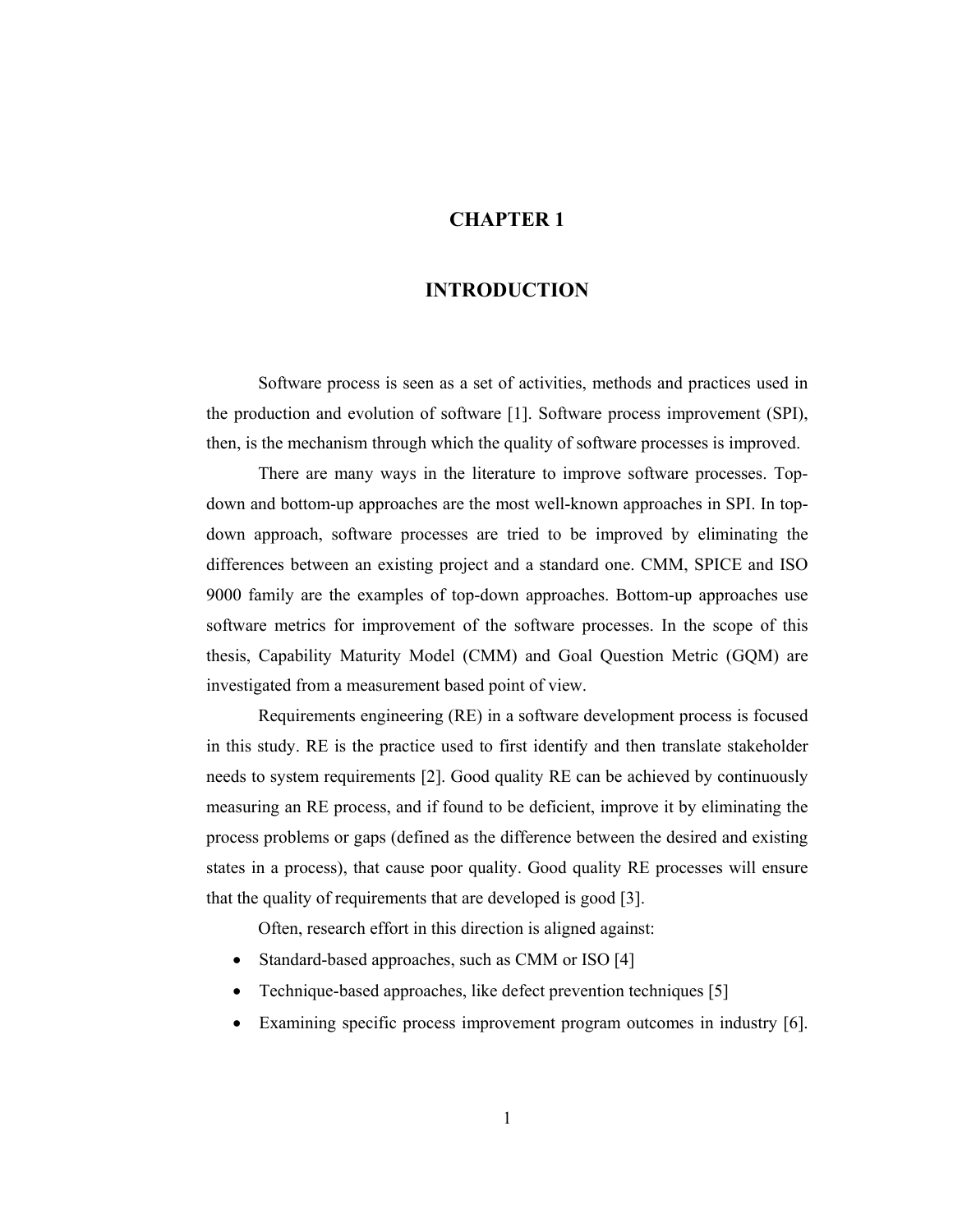Although CMM is used for RE in the literature, merging organization's goals with the goals of CMM and applying two streams in SPI at the same time seems to be a viable approach.

#### **1.1. The Purpose and Scope of the Study**

This study aims to propose measurement based software process improvement in a particular project. A software development project carried out at a company working in the defense industry is selected as case study and the measurement processes with a focus on requirements change management process applied in the project are examined. Software process improvement is not applied organization-wide; it is only applied within the scope of a project, hereafter called Project X, and on the requirements change management process at that project.

It is observed that main problem of the project is lack of visibility of requirements volatility and uncontrolled requirements change management process. Problems encountered in the requirements change management process at software development project are tried to be solved by measurement based software process improvement. Main aim of the study is to enhance the visibility of requirements volatility and propose improvements to the requirements change management process so that the detrimental effects of this volatility on project duration and product quality are reduced.

#### **1.2. The Approach**

Measurement is used as a key factor in this study. First of all, previous studies about SPI are investigated. Then requirements change management metrics in the literature are examined and CMMI® and GQM techniques are used to select metrics to be collected. The study intends to use requirements change management metrics effectively.

Since there are many sources from where metrics can be collected throughout the process being studied, a tool is developed for automating metric collection activities about requirements change management process and aggregating those metrics. Afterwards, an improvement proposal is developed for the requirements change management process of the chosen project and evaluated with a tool that simulates both the current approach and the improvement proposal. Finally, results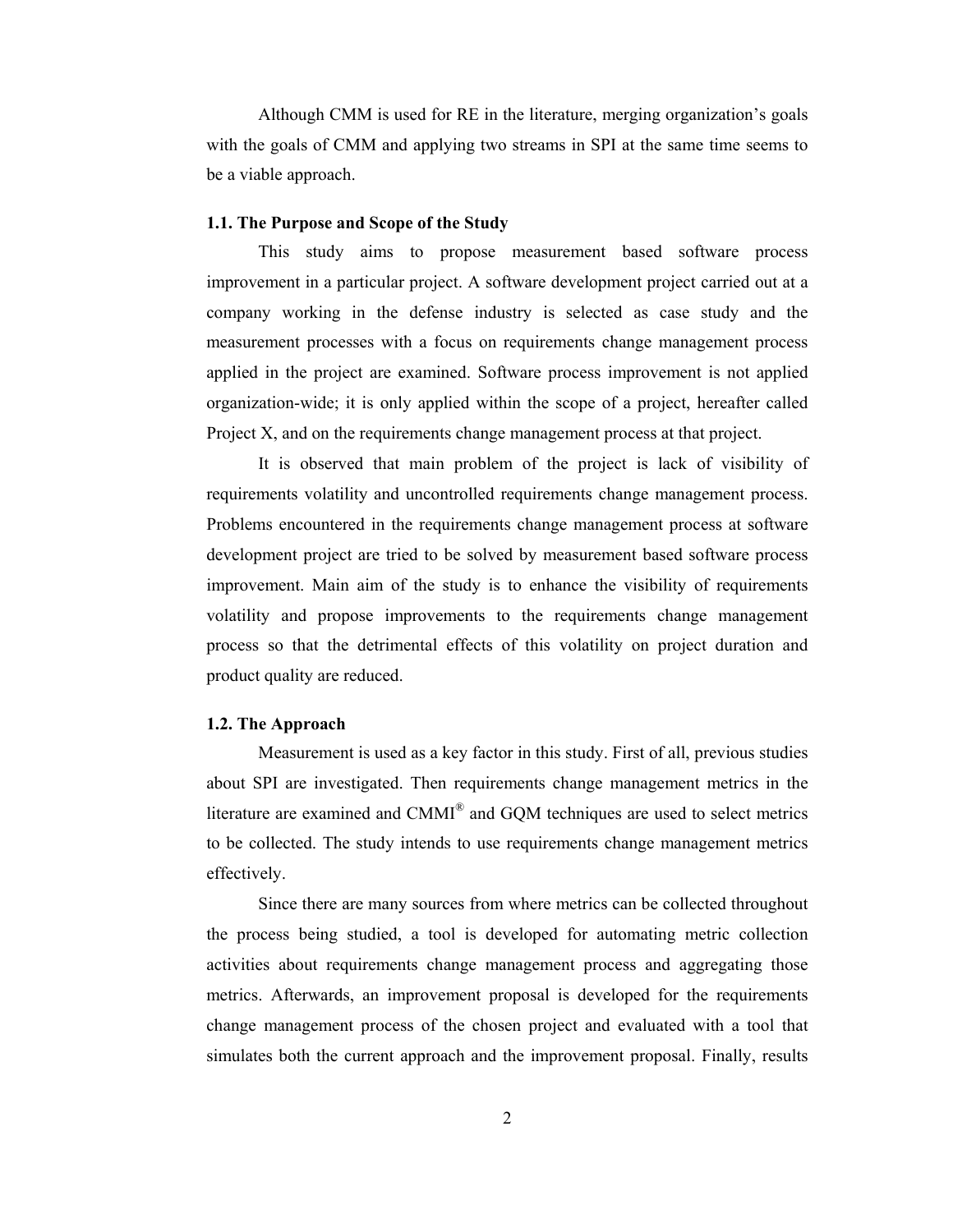obtained from simulation are compared with the current system with the aim of assessing whether the proposed system does realize the expected improvements.

#### **1.3. Thesis Structure**

Chapter 2 provides detailed information about top-down and bottom-up approaches of SPI methods. Examples from both CMM and GQM are considered from a measurement view point and the relationship between these two methods is reviewed.

Chapter 3 presents the current approach of the requirements change management process in the Project X. Problems encountered in the project are shown and collected metrics are listed.

Chapter 4 presents an improvement proposal for the requirements change management process of a software development project. In addition, requirements of the tool developed for collecting metrics easily are presented.

Chapter 5 describes the scope and purpose of the metric collection tool developed. In addition, system architecture and user interfaces of the tool are presented.

Chapter 6 presents the simulation based evaluation of the improvement proposal for the requirements change management process of Project X. The effects of the proposed improvements under various settings of number of requirements, number of programmers working for the project, average source lines of code that implement each requirement, probability of changing a requirement, average duration of open time of a change request, average number of questions asked, average duration of open time of a question, probability of getting an answer that change design and probability of getting an answer that changes requirement of software development process performance as size of re-work and duration of the project are investigated in this chapter.

Finally, Chapter 7 presents the conclusion to the study with suggestions for possible future work.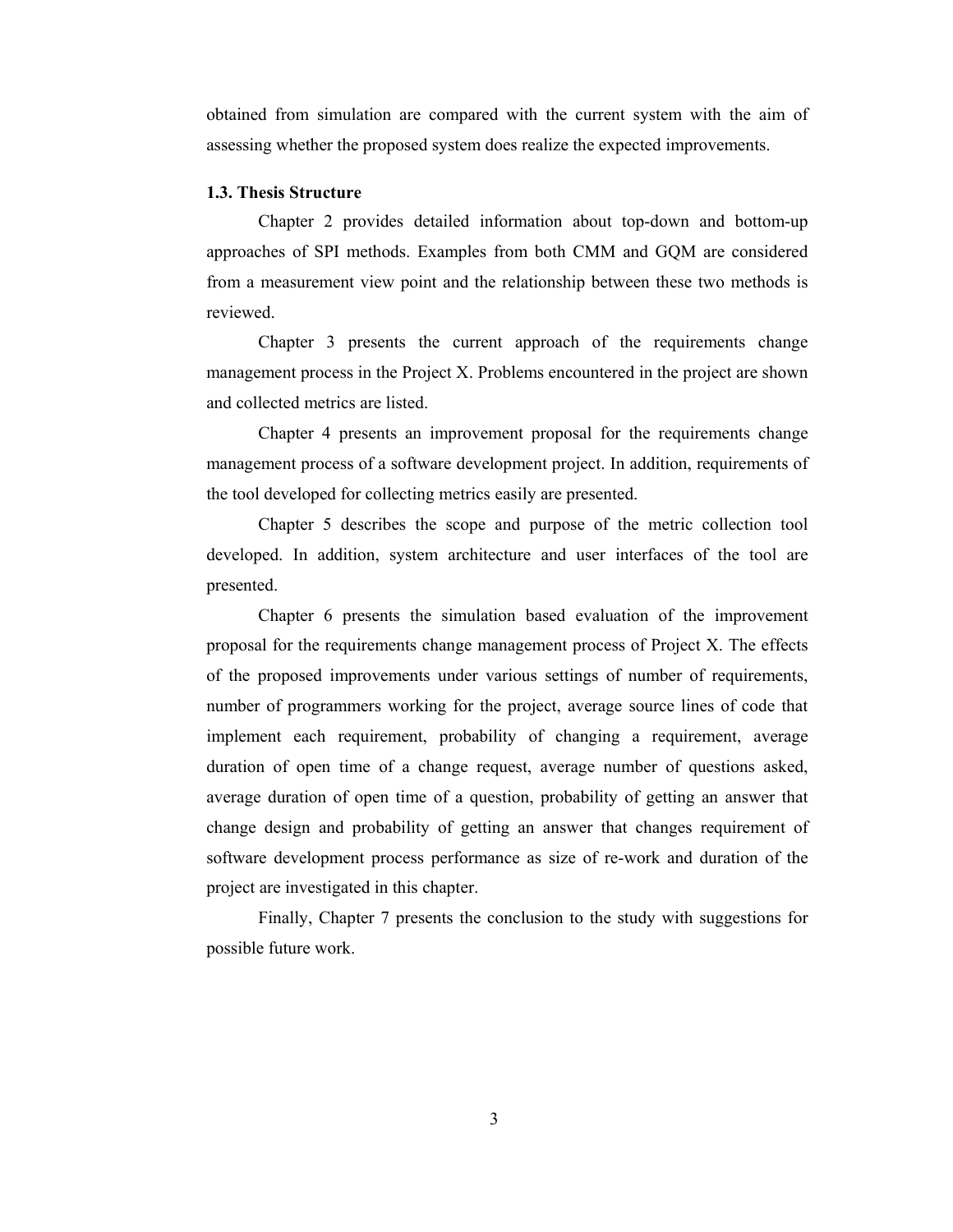### **CHAPTER 2**

## **RELATED RESEARCH**

The improvement of software processes has become one of the main aims of companies dedicated to the development and maintenance of computing systems. The need to improve processes arises from the fact that the quality of a process is closely related to the quality of the product, which means that in order to get better products one need to have better processes. There are two main streams within Software Process Improvement (SPI) [7]. One of them is based on assessments of organization's capability, e.g. Capability Maturity Model Integration (CMMI<sup>®</sup>) [8], Software Process Improvement Capability dEtermination (SPICE) [9] and ISO9000 family. This top-down approach compares an organization process with some generally accepted standard processes and tries to improve the process by eliminating the differences between an existing project and a standard one. The other is based on measurements of software practices within an organization, e.g. Experience Factory [10], Quality Improvement Paradigm (QIP) [11] and the Application of Metrics in Industry (AMI) [12]. Goal/Question/Metric (GQM) is also considered as a bottom up approach according to [13]. These two approaches complement each other because software measurement is inherent to the concept of improvement. Although there has been a significant correlation between the measurement and software process improvement, they are seldom applied together.

This chapter summarizes the literature on software process improvement methods and analyzes the most well-known methods used for SPI: CMMI® and GQM. Section 2.1 surveys research about CMMI and gives a general idea about CMMI and how to use it. Section 2.2 surveys differences between CMMI® and Software Capability Maturity Model (SW-CMM®), the older method of Software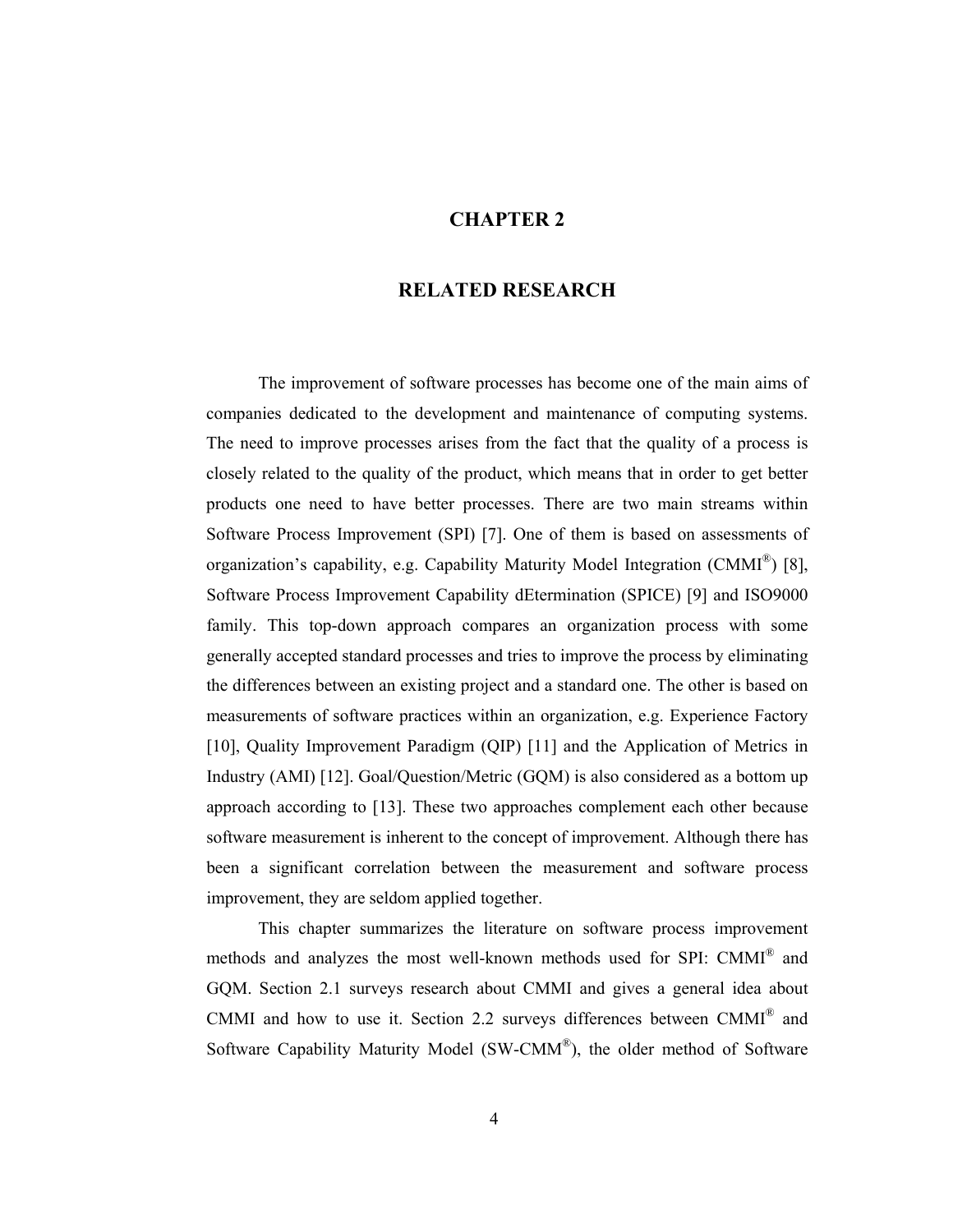Engineering Institute (SEI). Section 2.3 surveys Goal/Question/Metric Method and section 2.4 surveys implementations of GQM in industry with or without CMMI<sup>®</sup>. Relations between GQM and CMMI® are discussed in section 2.5 to present the application of GQM paradigm to  $CMMI^{\otimes}$  in later chapters. Finally, requirements management metrics found out using GQM methodology in literature are searched in section 2.6.

## **2.1. CMMI®**

Demonstrable benefits from using the  $SW\text{-}\text{CMM}^{\textcircled{\tiny{\textregistered$}}}$  v1.1 for process improvement since its release in 1993 have spawned the development of a number of capability models. These models, developed by a number of different organizations, have overlapping scopes and lack consistency in architecture, terminology, and assessment methodology. This situation of multiple models, assessment methods, and training deployed in a single organization, at significant cost, was a catalyst for  $CMMI^{\otimes}$ .

A CMMI® design goal is to integrate disciplines, starting with existing capability models and eliminating inconsistencies and duplication to streamline and reduce the cost of model-based process improvement, and increase the return on investment. [14] It provides a single, integrated model for systems and software engineering process improvement.

The CMMI® explicitly requires both a staged representation and a continuous representation, which is the main difference from  $SW\text{-}\text{CMM}^{\circledast}$ . In a staged representation, each maturity level contains a specific set of process areas that must be achieved before moving to a higher maturity level. The continuous representation has only a recommended sequence of process areas that should be achieved. In fact, process areas are the basic building blocks in every CMMI® model. A process area does not describe how an effective process is executed (e.g., entrance and exit criteria, roles of participants, resources). It describes what those using an effective process do (practices) and why they do those things (goals).

To accommodate this variation of source models, the CMMI® product suite offers staged and continuous representations of each CMMI® model as shown in Figure 1. Apart from process areas, there are generic and specific goals as well as generic and specific practices. Common features organize general practices [8].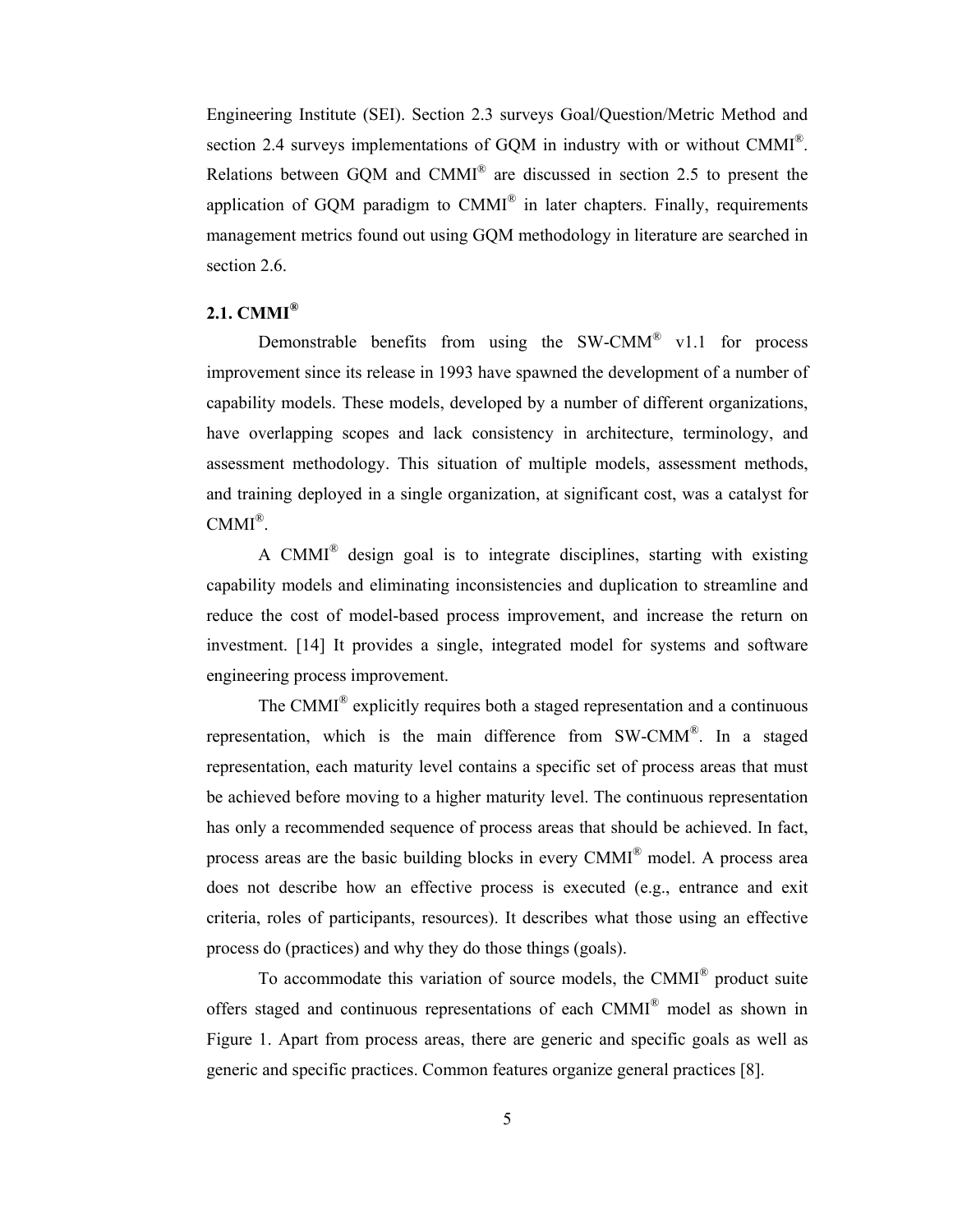

Figure 1. CMM Model structure for staged and continuous representations [8]

In CMMI<sup>®</sup> models with a staged representation, there are 5 maturity levels consisting of a predefined set of process areas.

- 1. Initial: Processes are usually ad hoc and chaotic. Organization usually doesn't provide a stable environment and success depends on heroics of the people in the organization.
- 2. Managed: Organization has achieved all the generic and specific goals of maturity level 2. Projects of the organization have ensured that requirements are managed and the processes are planned, performed, measured and controlled.
- 3. Defined: Processes are well characterized and understood, and are described in standards, procedures, tools and methods. Processes are managed more proactively.
- 4. Quantitatively Managed: Quantitative objectives for quality and process performance are established and used as criteria in managing processes. Performance of processes is controlled using statistical and other quantitative techniques and is quantitatively predictable.
- 5. Optimizing: Level 5 focuses on continually improving process performance through both incremental and innovative technological improvements. Quantitative objectives are established, continually revised to reflect changing business objectives and used as criteria in managing process improvement. [8]

The maturity levels are measured by the achievement of specific and generic goals that apply to these process areas. With the exception of Level 1, each maturity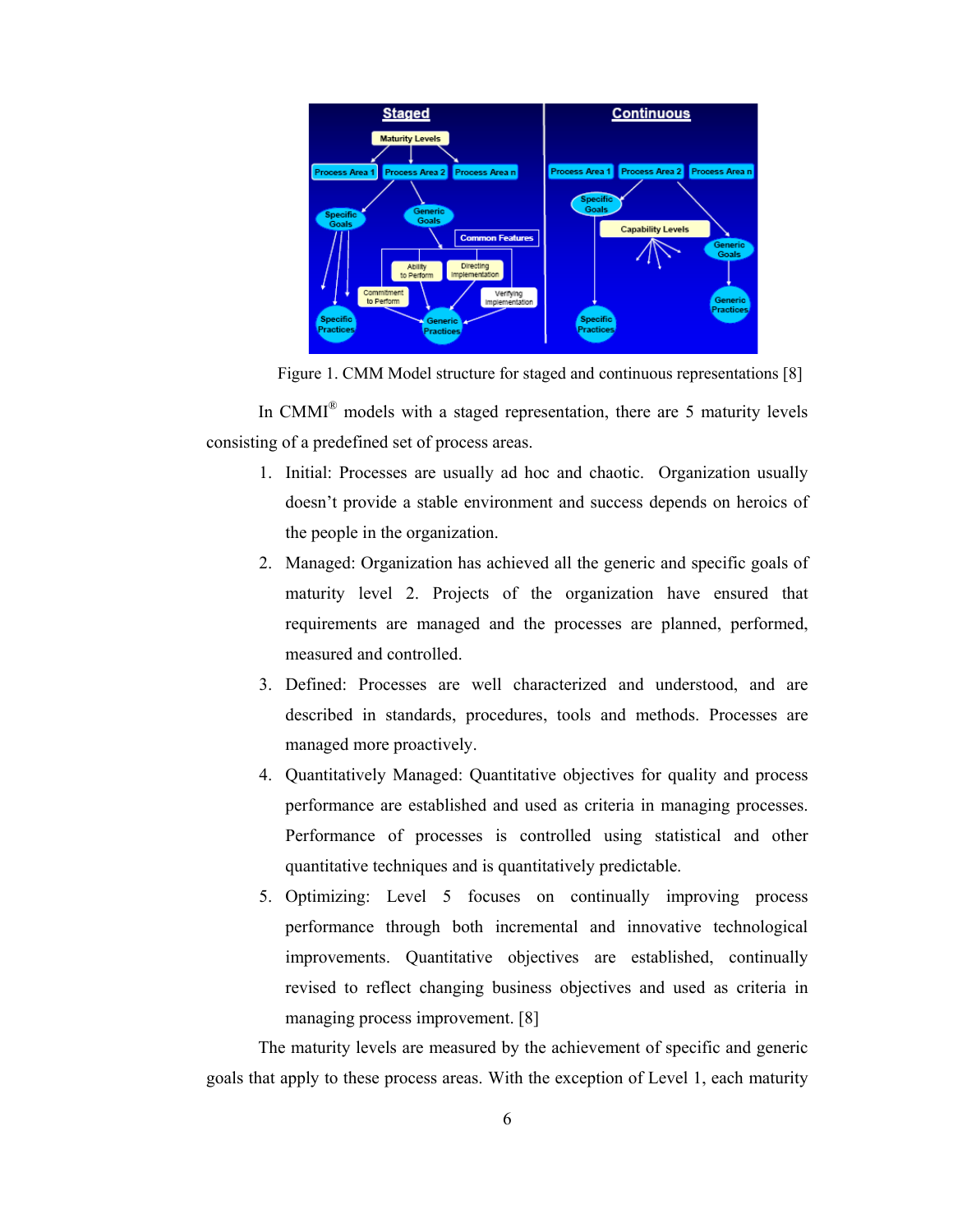level is associated with a set of process areas and each process area has generic and specific goals. Specific goals have specific practices and generic goals that are supposed to provide evidence that the process area is effective, repeatable and longlasting. Practices are organized into 5 sections called common features:

1. *Commitment to perform* includes practices that ensure that the process is established and will endure.

2. *Ability to perform* includes practices that establish the necessary conditions for implementing the process completely.

3. *Activities performed* includes practices that directly implement a process. These practices distinguish a process area from others.

4. *Directing implementation* includes practices that monitor and control the performance of the process.

5. *Verifying implementation* includes practices that ensure compliance with the requirements of the process area. These typically involve reviews and audits.

In the continuous representation of a  $CMMI^{\otimes}$  model, the summary components are process areas. Within each process area there are specific goals that are implemented by specific practices. Also contained in the continuous representation of a CMMI<sup>®</sup> model are generic goals that are implemented by generic practices. Specific goals and practices are unique to individual process areas, whereas generic goals and practices apply to multiple process areas. Each practice belongs to only one capability level. To satisfy capability Level 2 for a process area, an organization must satisfy the specific goals and Level 2 practices for that process area as well as the Level 2 generic goals for that same process area. [14]

| Continuous Representation                                                                                                      | <b>Staged Representation</b>                                                                                |
|--------------------------------------------------------------------------------------------------------------------------------|-------------------------------------------------------------------------------------------------------------|
| Grants explicit freedom to select the<br>$\blacksquare$<br>order of improvement that best meets<br>the organization's business | Introduces a<br><sub>of</sub><br>sequence<br>improvements, beginning with basic<br>management practices and |
| objectives and mitigates the<br>organization's areas of risk.                                                                  | progressing through a predefined and<br>proven path of successive levels.                                   |
| Enables increased visibility into the<br>$\blacksquare$<br>capability achieved within each<br>individual process area          | • Visibility is primarily at the maturity<br>level with limited visibility at the<br>nroaasa laval          |

Table 1: Advantages of using each model representation of CMMI<sup>®</sup> [14]

individual process area process level Allows the generic practices from higher capability levels to be more evenly and completely applied to all of the process areas Generic practices are grouped as institutionalization common features that are applied to all process areas at all maturity levels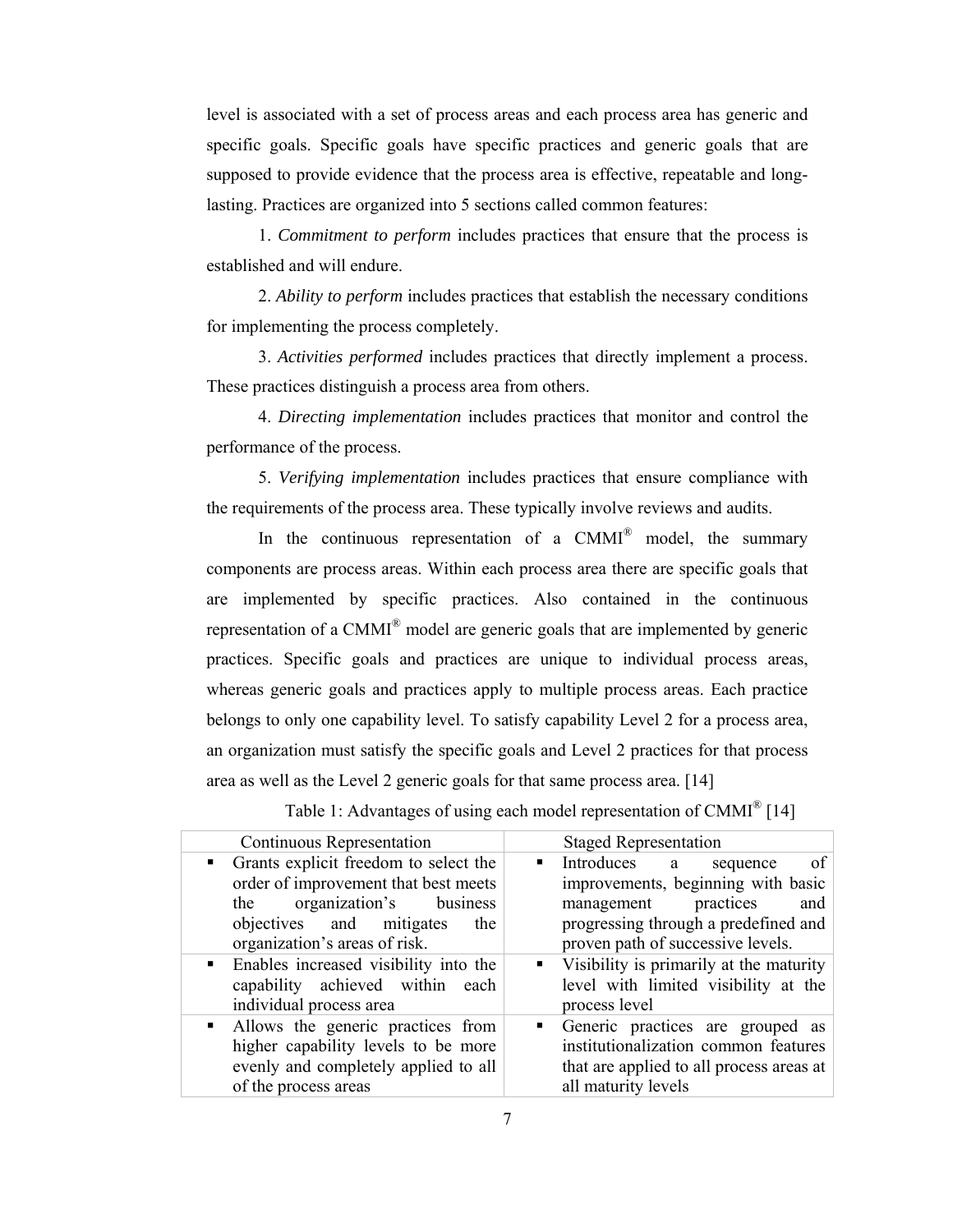When making the decision about which architectural representation to use for process improvement, organizations would consider the comparative advantages of each approach as represented in Table 1.

# **2.2. Differences between CMMI® and SW-CMM®**

Actually CMMI® is evolved from what has become the de facto standard for assessing and improving software engineering processes, the SW-CMM®. However it differs from SW-CMM<sup>®</sup> from many ways:

- Additional process areas.
- Additional practices.
- Staged and continuous representations.
- Capability level goals, mapped to institutionalization practices, in the staged representation.

One of the main differences is the change in the names in CMMI® Maturity Level "Repeatable" and "Key Process Area" (KPA) which are now "Managed" and "Process Area" (PA) respectively. In general some Process Area's are different in the CMMI as it modified some of the existing SW-CMM Key Process Area's and added one additional Process Area, to bring the total to seven defining CMM Level 2 in the SW-CMM®.

The five Common Features now include a new key practice, "Directing Implementation", which replaces the SW-CMM<sup>®</sup> key practice of Measurement and Analysis.

When process areas are analyzed in detail, following differences are determined [15]:

> $\bullet$  SW-CMM<sup>®</sup> KPA "Software Quality Assurance" is combined into "Product and Process Quality Assurance". The purpose of "Process and Product Quality Assurance" is to objectively review activities and work products for their adherence to applicable requirements, process descriptions, standards, and procedures, and communicate the results to staff and management. It will have a slightly different role of visibility through objective reviews of the way products are developed.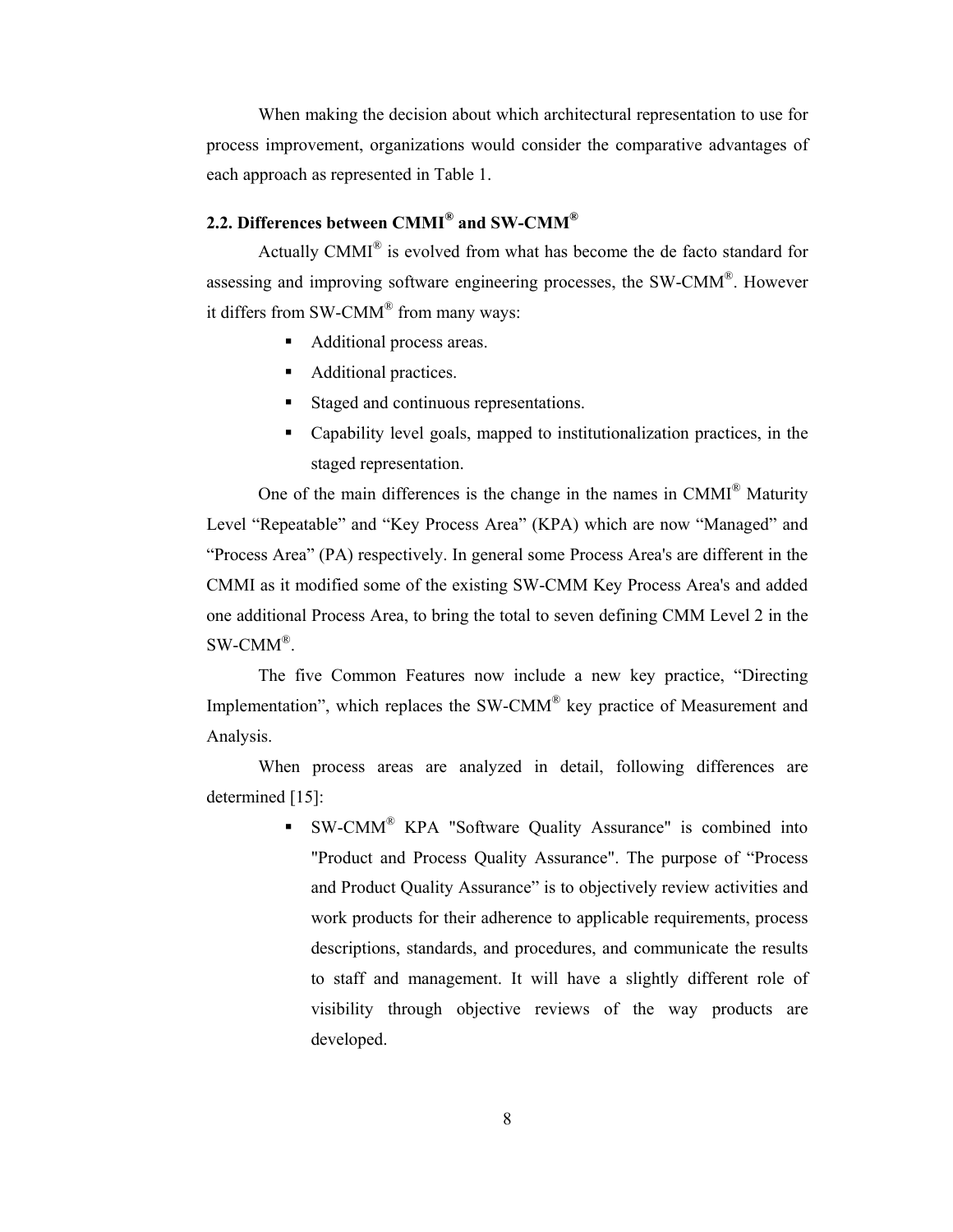- Name of SW-CMM® KPA "Software Project Tracking and Oversight" is changed to "Project Monitoring and Control". It better describes the PA's purpose- to provide adequate visibility into the progress of the project so that appropriate corrective actions can be taken when the project's performance deviates significantly from the plan.
- Name from SW-CMM KPA "Software Project Subcontract Management" is changed to "Supplier Agreement Management". It is just a name change. The purpose of "Supplier Agreement Management" is to manage the acquisition of products and services from sources external to the project to provide adequate visibility into a project's progress.
- The "Measurement and Analysis" PA is new. Its purpose is to develop and sustain a measurement capability in support of management information. This PA was derived from the Measurement and Analysis common feature to a PA as a definite lesson learned. It centralizes organizations to implement measurement easier than if the equivalent practices spread across multiple PAs, as was done in the SW-CMM.
- Project Planning's purpose is to establish and maintain plans that define project activities. While the KPA of Software Configuration Management in the SW-CMM specifically identified a Software Configuration Management Plan, the CMMI® relaxed this to cover the practices for performing Configuration Management functions. However, it better standardized what content is needed for establishing and maintaining plans to control the project.
- The CMMI® uses "Directing Implementation," a new key practice based on the SW-CMM "Measurement and Analysis." Significantly, this key practice now implements management and analysis rather than saying they need to be done in the SW-CMM®. This change enhances the key practice with action on what to do.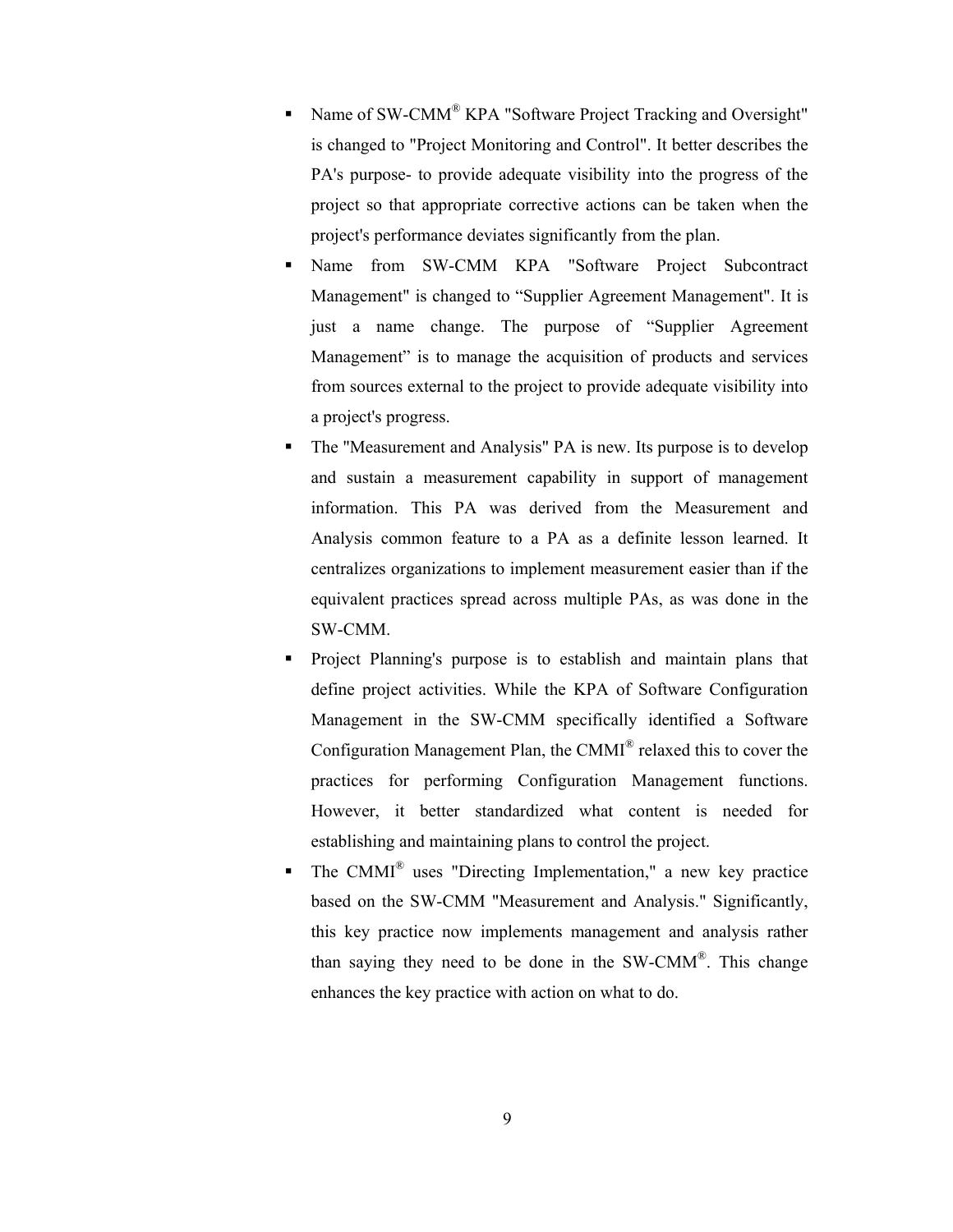#### **2.3. Goal/Question/Metric Approach**

Everybody in software community agrees that software development requires a measurement mechanism for feedback and evaluation. According to Tom De Marco, "You can not control what you can not measure" [16]. Measurement is usually performed for SPI and when there exists a lot of metrics; measurement program will probably end up with many unnecessary and confusing data. Measurement can even make the goal unattainable.

Taking this situation into account, Basili et al. declares how a measurement program becomes effective [17]. According to authors, in order to be effective measurement must be:

1. Focused on specific goals

2. Applied to all life-cycle products, processes and resources;

3. Interpreted based on characterization and understanding of the organizational context, environment and goals.

GQM approach is based upon the assumption that for an organization to measure in a purposeful way it must first specify the goals for itself and its projects, then it must trace those goals to the data that are intended to define those goals operationally, and finally provide a framework for interpreting the data with respect to the stated goals. Thus it is important to make clear, at least in general terms, what informational needs the organization has, so that these needs for information can be quantified whenever possible, and the quantified information can be analyzed in order to observe whether or not the goals are achieved.

GQM method was first developed in the 1980s as a way to focus on the kind of data that were necessary to address certain perceived defects in the NASA software development process [10]. In 1996, SEI published a well-structured guidebook on GQM [18].

The GQM measurement model has three levels [10]:

1. *Conceptual level* (GOAL): A goal is defined for an object, for a variety of reasons, with respect to various models of quality, from various points of view, relative to a particular environment. Objects of measurement are:

• Products: Artifacts, deliverables and documents that are produced during the system life cycle; E.g., specifications, designs, programs, test suites.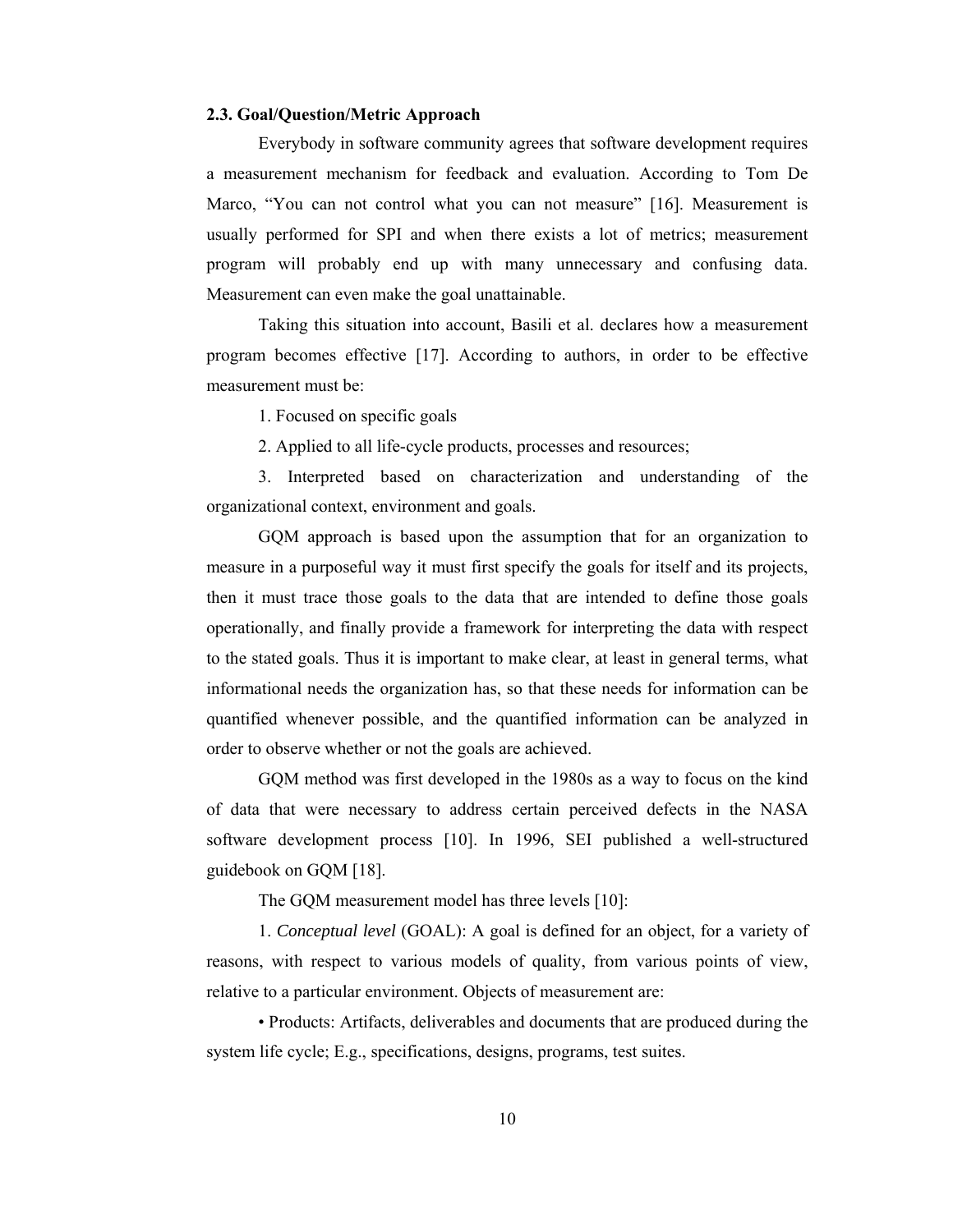• Processes: Software related activities normally associated with time; E.g., specifying, designing, testing, interviewing.

• Resources: Items used by processes in order to produce their outputs; E.g., personnel, hardware, software, office space.

2. *Operational level* (QUESTION): A set of questions is used to characterize the way the assessment/achievement of a specific goal is going to be performed based on some characterizing model. Questions try to characterize the object of measurement (product, process, resource) with respect to a selected quality issue and to determine its quality from the selected viewpoint.

3. *Quantitative level* (METRIC): A set of data is associated with every question in order to answer it in a quantitative way. The data can be

• Objective: If they depend only on the object that is being measured and not on the viewpoint from which they are taken; e.g., number of versions of a document, staff hours spent on a task, size of a program.

• Subjective: If they depend on both the object that is being measured and the viewpoint from which they are taken; e.g., readability of a text, level of user satisfaction.

A GQM model is a hierarchical structure, as presented in Figure 2, starting with a goal (specifying purpose of measurement, object to be measured, issue to be measured, and viewpoint from which the measure is taken). The goal is refined into several questions, such as the one in the example, that usually break down the issue into its major components. Each question is then refined into metrics, some of them objective such as the one in the example, some of them subjective. The same metric can be used in order to answer different questions under the same goal. Several GQM models can also have questions and metrics in common, making sure that, when the measure is actually taken, the different viewpoints are taken into account correctly (i.e., the metric might have different values when taken from different viewpoints). [19]

The process of setting goals is critical to the successful application of the GQM approach and it is supported by specific methodological steps. A goal has three coordinates [10]:

1. Issue

2. Object (process)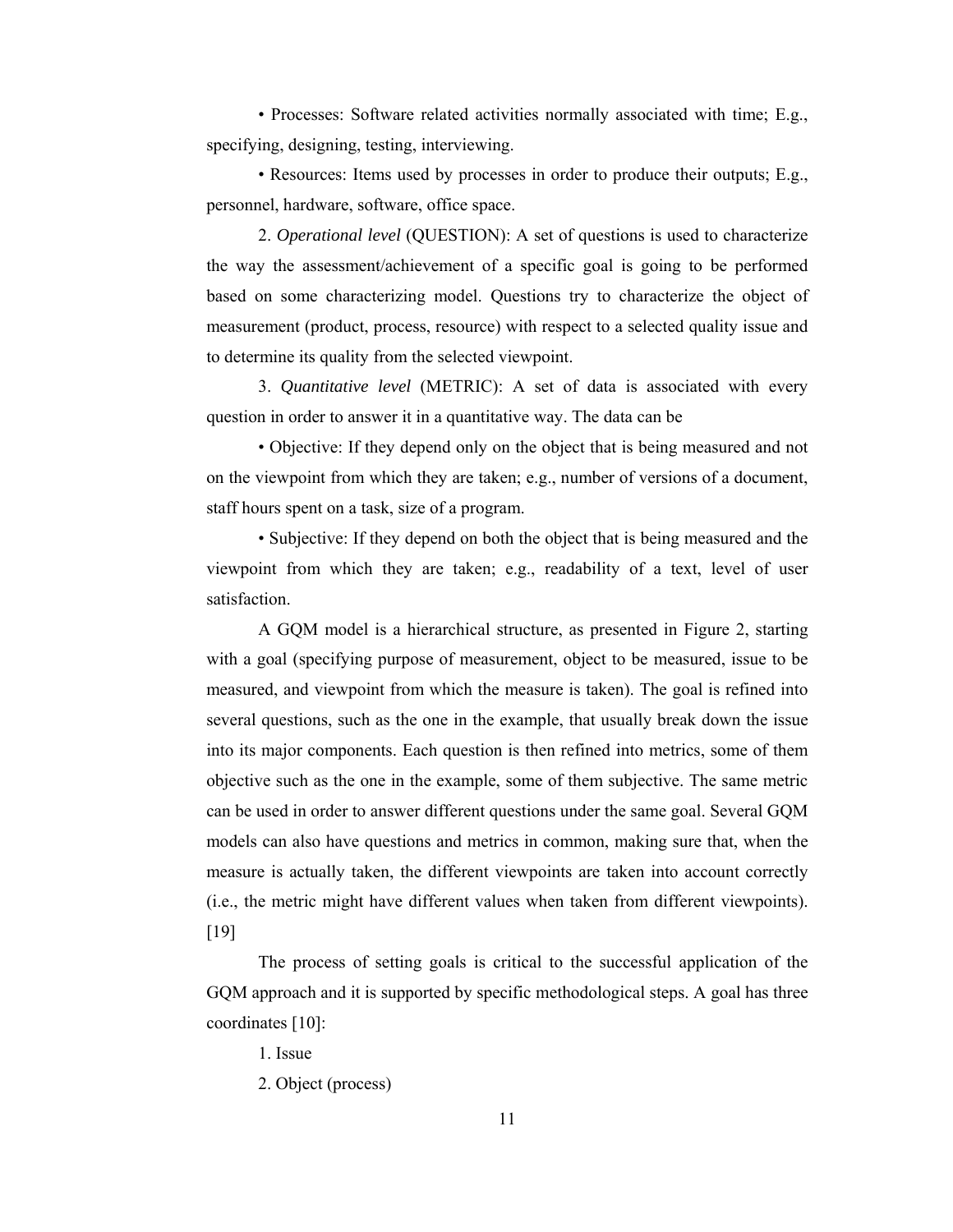#### 3. Viewpoint

and a Purpose



Figure 2. Hierarchical structure of GQM model [19]

Basili also provides a guideline for goal definition. He says that a goal should have 3 elements:

1. Purpose: To (characterize, evaluate, predict, motivate, etc.) the (process, product, model, metric, etc.) in order to (understand, assess, manage, engineer, learn, improve, etc.) it.

2. Perspective: Examine the (cost, effectiveness, correctness, defects, changes, product metrics, reliability, etc.) from the point of view of the (developer, manager, customer, corporate perspective, etc.)

3. Environment: The environment consists of the following: process factors, people factors, problem factors, methods, tools, constraints, etc.

Taking his approach, if the goal of organization is "Improve the timeliness of change request processing from the project manager's viewpoint", coordinates of this goal will be as follows:

[issue]  $\rightarrow$  timeliness

[object]  $\rightarrow$  change request processing

[viewpoint]  $\rightarrow$  project manager

[purpose]  $\rightarrow$  improve

Therefore, the development of a goal is based on three basic sources of information. The first source is the policy and the strategy of the organization that applies the GQM approach. From this source both the issue and the purpose of the Goal is derived. The second source of information is the description of the process and products of the organization. From this source the object coordinate of the Goal by specifying process and product models is derived. The third source of information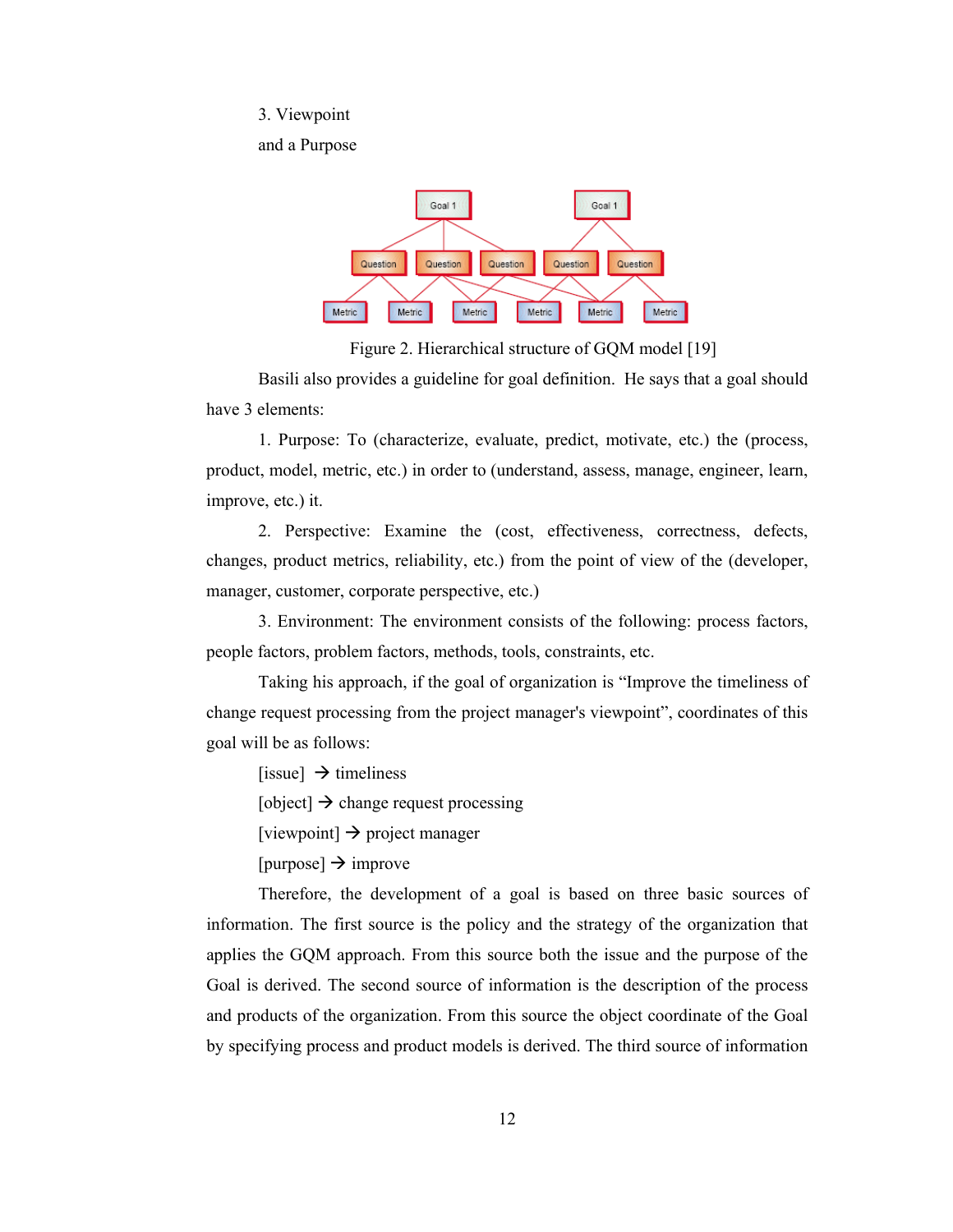is the model of the organization, which provides the viewpoint coordinate of the Goal.

After setting the goal, questions that characterize that goal in a quantifiable way should be developed. According to [10], questions should characterize the object (product, process, or resource) with respect to the overall goal of the specific GQM model, characterize the attributes of the object that are relevant with respect to the issue of the specific GQM model and also evaluate the characteristics of the object that are relevant with respect to the issue of the specific GQM model. Perkins et al. suggests that questions should have the following characteristics: [20]

- Questions only elicit information that indicates progress toward or completion of a specific goal.
- Ouestions can be answered by providing specific information. (They are unambiguous.)
- Questions ask all the information needed to determine progress or completion of the goal.

Once the questions have been developed, associating the question with appropriate metrics is needed. Each question can be answered by one or more metrics. These metrics are defined and associated with their appropriate questions and goals. While choosing metrics, it should never be forgotten that GQM models need always refinement and adaptation, therefore the measures defined must help in evaluating not only the object of measurement but also the reliability of the model used to evaluate it.

Deriving which metrics are needed for the goal to attain is the last step of the GQM approach. But as Zubrow said [21] software measurement activities are like potential and kinetic energy. Gathering the data creates a potential, but it takes analysis and action to make it kinetic. After deriving metrics, Zubrow recommends identifying the actions to implement the measures and preparing a plan to implement the measures. He also mentions that the goal-driven software measurement process directs attention toward measures of importance rather than measures that are merely convenient [21].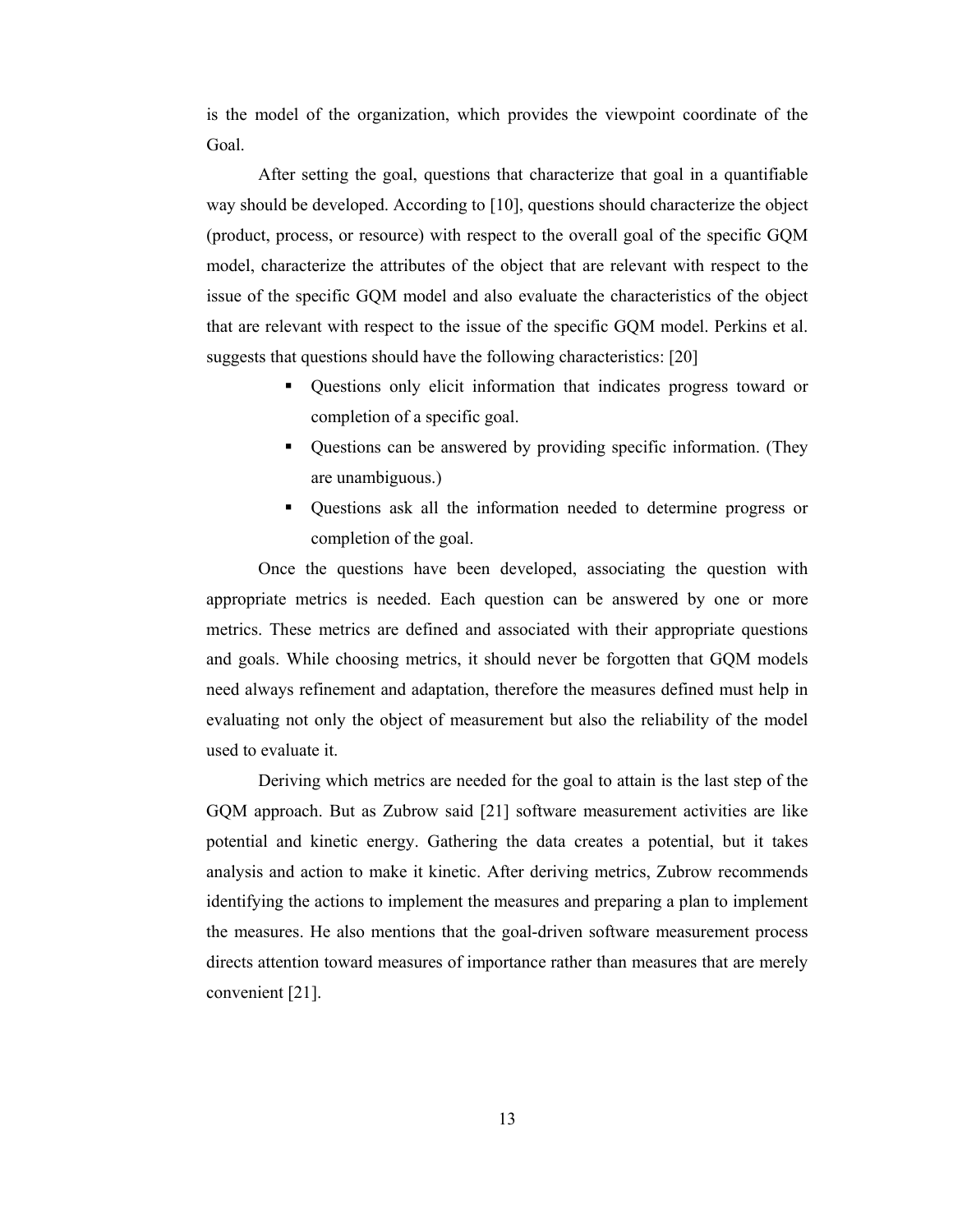#### **2.4. Implementations of GQM in Industry**

Although software engineers generally agree that software measurement must be goal oriented, little has been published on the results of shifting to goalorientation. In their article, authors summarize industrial experiences with the GQM approach to software engineering measurement [22]. They give both a summary of their experiences and a brief description of how the GQM approach has improved their measurement programs. They describe the activities in their measurement programs and try to help more organizations shift to goal-oriented measurement. According to them GQM approach is characterized by two processes: a top-down refinement of measurement goals into questions and then into metrics, and a bottomup analysis and interpretation of the collected data [22].

For SPI, Birk et. al, integrated the GQM approach into the Quality Improvement Paradigm (QIP) [11]. First they established a GQM team which is embedded in the quality assurance group and includes the quality assurance manager, a GQM coach, and a quality engineer. The team's main activities were to:

- $\blacksquare$  initiate measurement programs within development projects,
- **CALCE** carry out interviews and develop GQM deliverables,
- check data collection from the project team and handle available data,
- **PEDR** prepare feedback sessions by creating analysis slides,
- moderate feedback sessions,
- **•** report progress to the project team and management, and
- disseminate results.

Authors argue that, abstract sheet consisting of quality focus, baseline hypothesis; variation factors and impacts on baseline hypothesis quadrants can be used as a guide when interviewing with the project personnel about the measurement program. Authors also state that abstract sheets, regular and well-prepared feedback sessions have been a key to the success of their measurement programs. According to them, the feedback sessions must reflect the main principles of goal-oriented measurement. That is, the measurement program must address the interests of those providing the data and must be based on the project team's knowledge because they are the ones who best understand the measurement goals and the only ones who can accurately interpret the collected data. [22]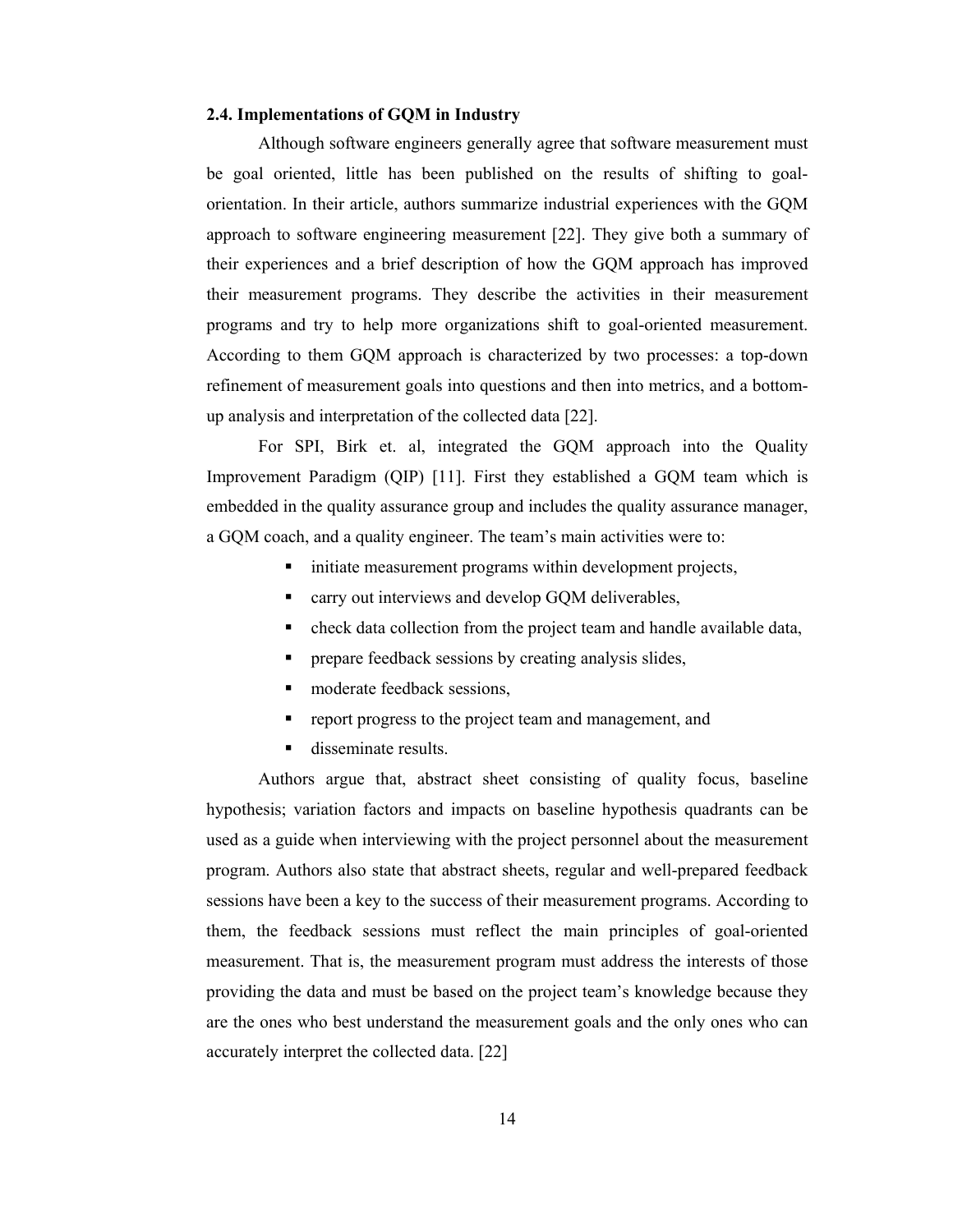Another usage of GQM is described in [23]. In their approach, authors begin with the listing problems at the organization and then state business goals. After that they worked backwards what improvement actions are necessary to achieve those goals. According to them, the key difference between their approach and addressing the KPAs of CMM in parallel is that the problems and goals tell which pieces of each KPA to address first. Regardless of the model or standard used, the problem-goal approach tells how to scope and sequence improvement program. [23] They offer a simple solution to overcome the difficulty of scoping an improvement program when adopted wholesale.

## **2.5. Relation between CMMI® and GQM**

There is a close relation between CMMI® and GQM which derives a new approach, applying them together in SPI. CMMI® and the GQM can very easily be intertwined. CMMI® defines one or more specific and generic goals for each process areas as shown in Figure 3. These goals can be used for the first step of the GQM. From these goals a set of quantifiable questions ca be generated which is the second step of the GQM paradigm. The questions should be produced by applying the guidelines for process related questions [10] and analyzing the generic and specific goals of the process area [8] word by word.



Figure 3. Relationship between CMMI® and GQM

The third step of the GQM is to define sets of metrics that provide the quantitative information necessary to answer the questions. By finding out the measures for the related process area provides the organization with improved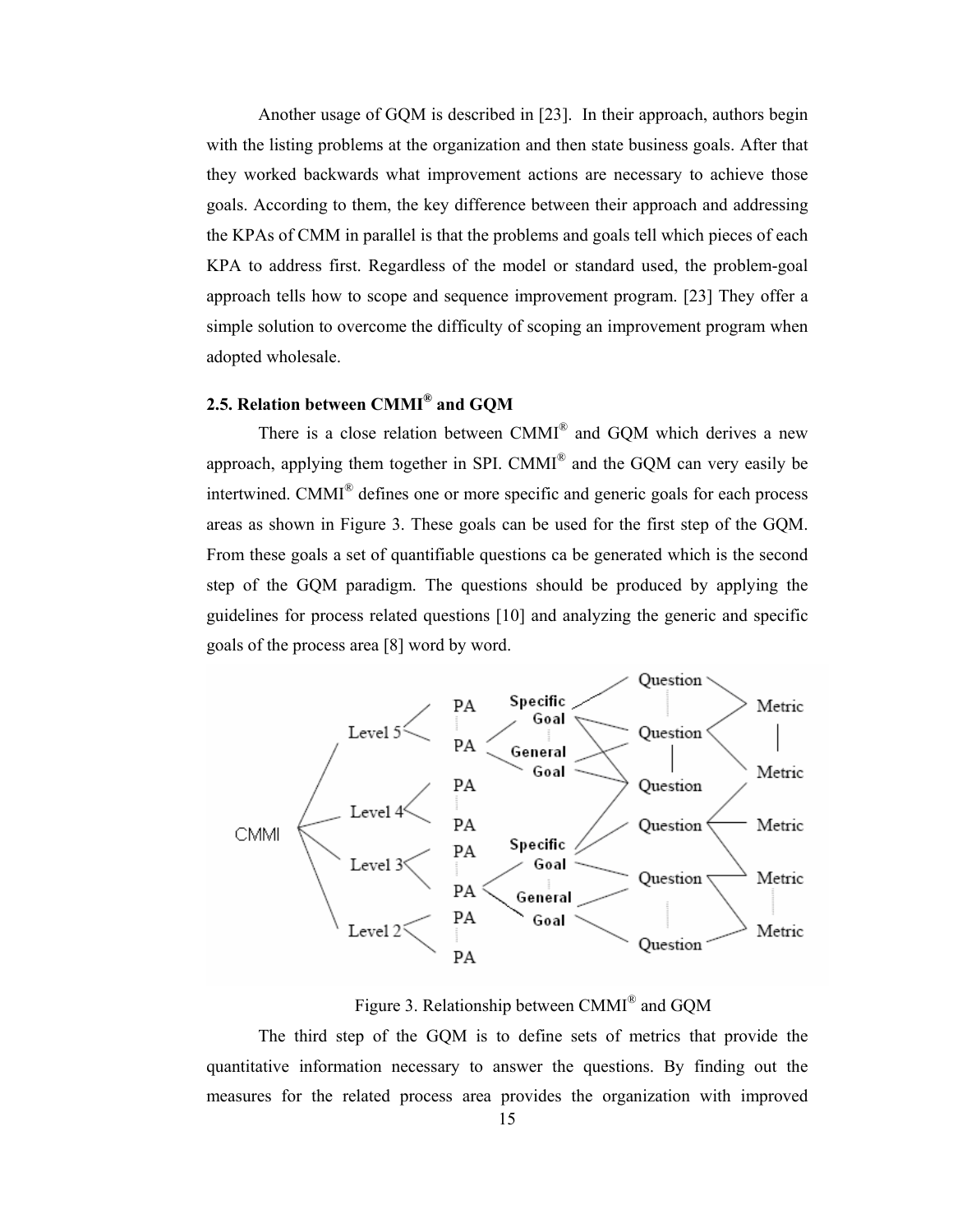visibility and better insight into the process area activities, improving the software process a small step towards the goal of being a mature organization. With this work the assessment and measurement based methodologies mentioned above will be joined.

#### **2.6. Requirements Management Metrics**

Since there has been a close relation between CMMI® and GQM, metrics associated with goals of PAs of  $CMMI^{\otimes}$  can be obtained. Requirements Management PA is chosen since the requirements change management process is focused as the subject of this thesis. It is important to control the continuing definition of requirements as they change throughout the software life cycle. Such control over the requirements helps in anticipating and responding to requests of change [25]. "The purpose of Requirements Management is to establish a common understanding between the customer and the software project of the customer's requirements that will be addressed by the software project." As defined in [8]. The activity of "Requirements Management" is focused on the control of the requirements gathering, establishing an agreement between the customer and the software team on the requirements, checking, reviewing and managing the changes on requirements. This activity is the process of ensuring that a software product, produced from a set of requirements, will meet those requirements. As shown in previous chapter, goals of  $CMMI^{\otimes}$  can be used as the first step of GQM. Requirements Management PA has one specific goal which states the following:

# *"Requirements are managed and inconsistencies with project plans and work products are identified."[26]*

It focuses on the control of requirements to set up a baseline. If the requirements are not controlled, there will be no clear picture of the final product. Also it focuses on the consistency between the requirements and any software product created from those requirements.

The second step in the GQM paradigm is to generate a set of quantifiable questions. By analyzing the goal, questions arisen can be: How can the requirements be controlled? And why should we control them? Neither specifying everything exactly what the customer wants in the beginning nor dictating the frequency or desirability of changes is possible. The changes can come at the worst moment and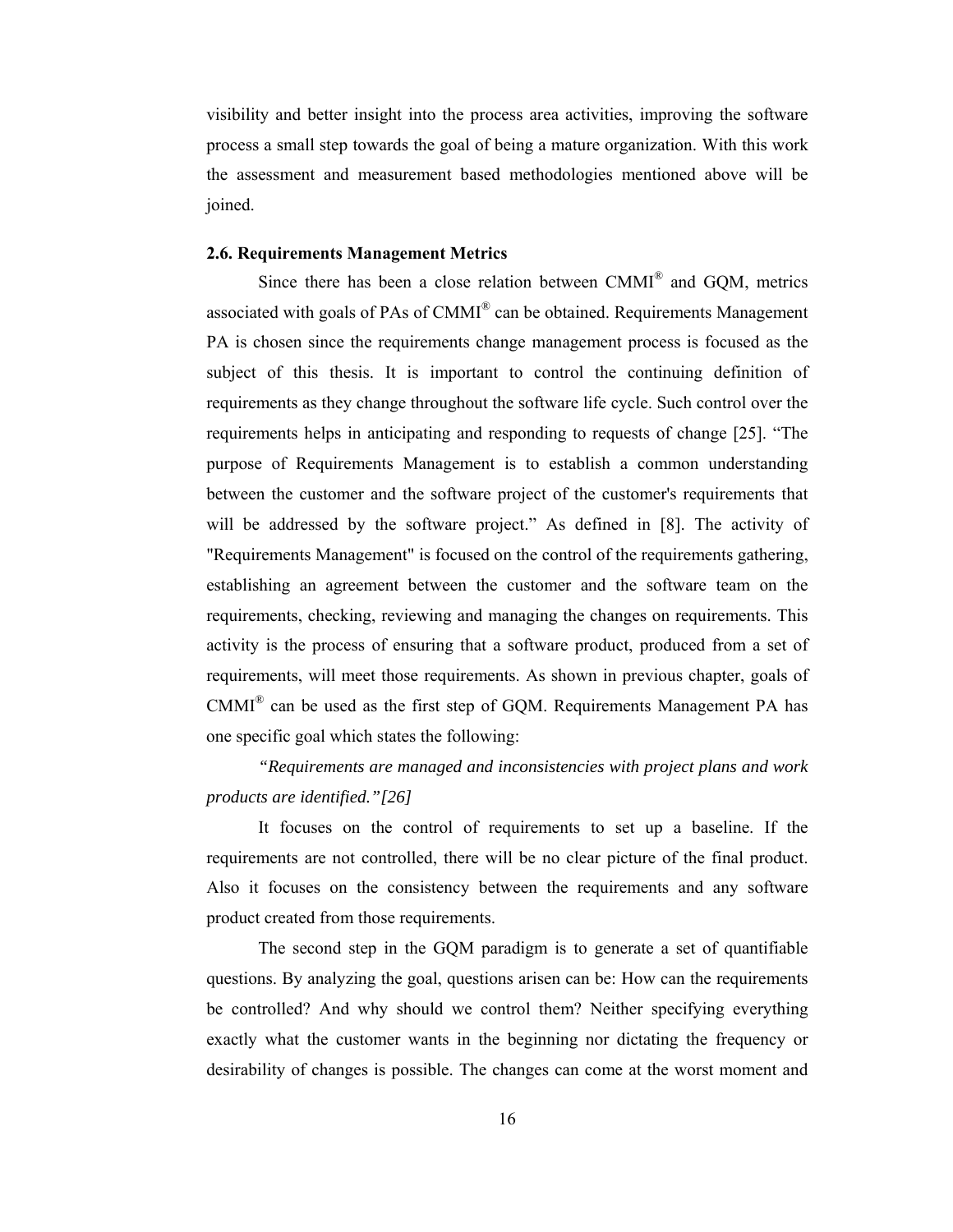impede a project with the available resources. The only possibility is to control the continuing definition of requirements as they change throughout the life cycle. [25]

Any information on requirements can help to establish control. Especially important is to know the starting set and final set of requirements. To increase the control of the requirements, their status as well as their stability could be investigated (see questions 1 and 2 in Table 2). The possible status of a requirement could be: new, analysed, approved, documented, rejected, incorporated into the baseline, designed, implemented, tested, etc. Requirements stability is concerned with the changes made in requirements, therefore a set of questions (see questions 3-8 in Table 2) about requirements changes can be defined to refine the question 2. The level of requirements stability can be measured also by having information about the size of the requirements and by identifying problematic requirements (see questions 9-10 in Table 2). Once there is control over the requirements, a baseline must be established. Therefore some questions about how the requirements are documented, and how many of them are included in the baseline, are defined (see questions 12 and 17 in Table 2).

The purpose of the second part of the specific goal is mainly to keep consistency between the requirements and the software project; therefore it is suggested to keep traceability among the software documents. Traceability between requirements and the software project facilitates the analysis of the effects of a software change and reduces the effort to locate the causes of a product failure. Tracking the requirements and changes made to requirements can help to maintain traceability (questions 13-16 in Table 2) among the requirement documents.

Table 2 shows all the questions defined and the measures proposed to give information to answer questions. [24] [27]

| <b>Questions</b>                                      | <b>Metrics</b>                     |
|-------------------------------------------------------|------------------------------------|
| 1. What is the current status of each<br>requirement? | - Status of each requirement       |
| 2. What is the level of stability of                  | $-$ # initial requirements         |
| requirements?                                         | - # final requirements             |
|                                                       | $-$ # changes per requirement      |
| 3. Why are the requirements changed?                  | $-$ # changes per requirement      |
|                                                       | $-$ # test cases per requirement   |
|                                                       | - reason of change to requirement  |
|                                                       | - phase where change was requested |

Table 2. Questions and metrics for Requirements Management PA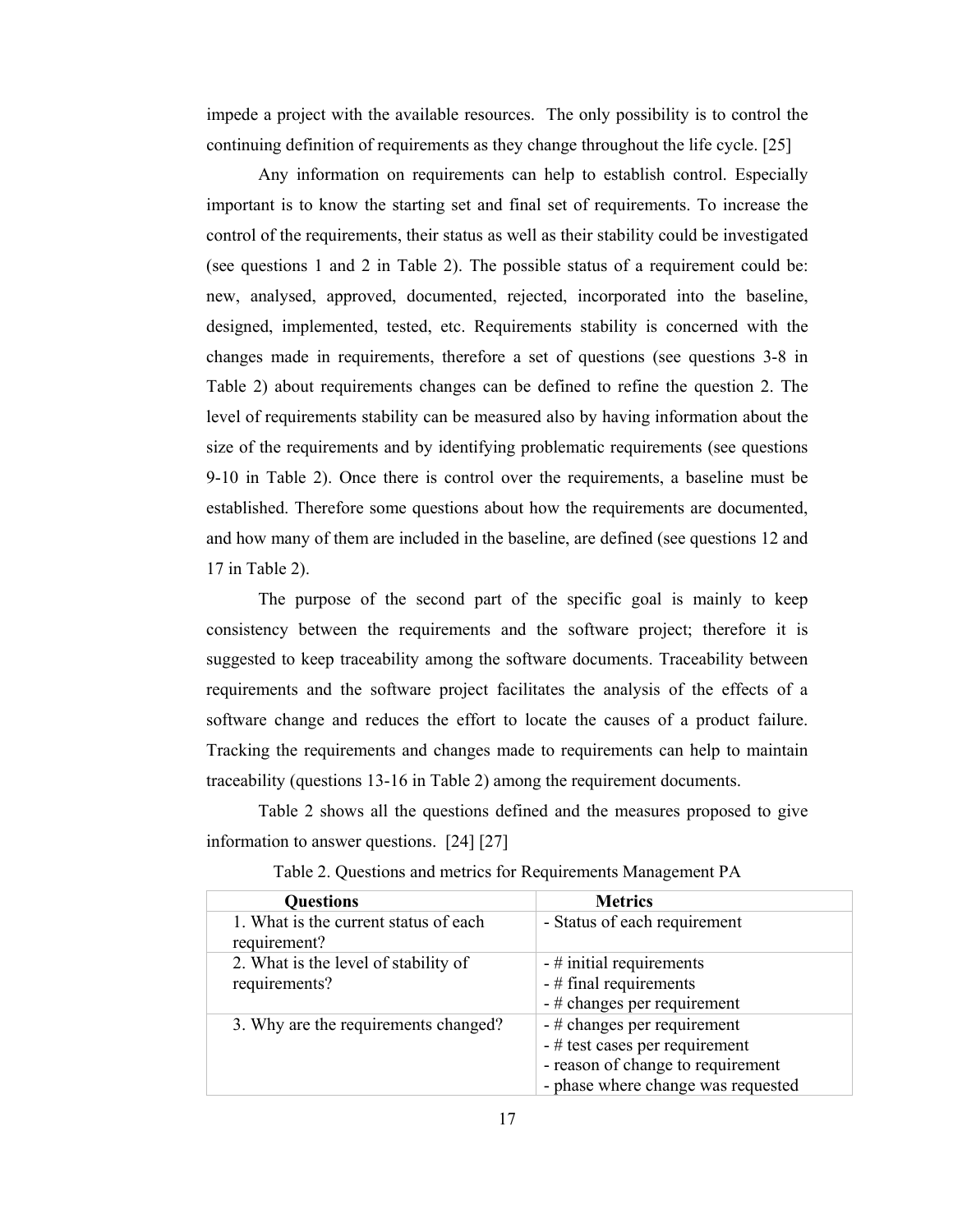| 4. What is the cost of change to<br>requirements?                                                                    | - Cost of change to requirements<br>- Size of a change to requirements                                                                                                                                                                                                                                                                                                                                                                                      |
|----------------------------------------------------------------------------------------------------------------------|-------------------------------------------------------------------------------------------------------------------------------------------------------------------------------------------------------------------------------------------------------------------------------------------------------------------------------------------------------------------------------------------------------------------------------------------------------------|
| 5. Is the number of changes to<br>requirements manageable?                                                           | - Total $#$ requirements<br>- # changes to requirements proposed<br>- # changes to requirements open<br>- # changes to requirements approved<br>- # changes to requirements incorporated<br>into base line<br>- # changes to requirements rejected<br>- The computer software configuration<br>item(s) (CSCI) affected by a change to<br>requirements<br>- Major source of request for a change to<br>requirements<br>- # requirements affected by a change |
| 6. Does the number of changes to<br>requirements decrease with time?                                                 | - # changes to requirements per unit of<br>time                                                                                                                                                                                                                                                                                                                                                                                                             |
| 7. How many other requirements are<br>affected by a requirement change?                                              | - # requirements affected by a change                                                                                                                                                                                                                                                                                                                                                                                                                       |
| 8. In what way are the other requirements<br>affected by a requirement change?                                       | - Type of change to requirements<br>- Reason of change to requirements<br>- Phase where change was requested                                                                                                                                                                                                                                                                                                                                                |
| 9. Is the size of the requirements<br>manageable?                                                                    | - Size of requirements                                                                                                                                                                                                                                                                                                                                                                                                                                      |
| 10. How many incomplete, inconsistent<br>and missing allocated requirements are<br>identified?                       | - # incomplete requirements<br>$-$ # inconsistent requirements<br>$-$ # missing requirements                                                                                                                                                                                                                                                                                                                                                                |
| 11. Are the requirements scheduled for<br>implementation into a particular release<br>actually addressed as planned? | # requirements scheduled for each<br>software build or release                                                                                                                                                                                                                                                                                                                                                                                              |
| 12. How many requirements are included<br>in the baseline?                                                           | - # baselined requirements                                                                                                                                                                                                                                                                                                                                                                                                                                  |
| 13. Does the software product satisfy the<br>requirements?                                                           | $-$ # initial requirements<br>$-$ # final requirements<br>- # test cases per requirement<br>- Type of change to requirements                                                                                                                                                                                                                                                                                                                                |
| 14. What is the impact of the changes to<br>requirements on the software project?                                    | - Effort expended on Requirements<br>Management activity<br>- Time spent in upgrading                                                                                                                                                                                                                                                                                                                                                                       |
| 15. What is the status of the changes to<br>software plans, work products, and<br>activities?                        | - Status of software plans, work products,<br>and activities                                                                                                                                                                                                                                                                                                                                                                                                |
| 16. Are the requirements scheduled for<br>implementation into a particular release<br>actually addressed as planned? | - # requirements scheduled for each<br>software build or release                                                                                                                                                                                                                                                                                                                                                                                            |
| 17. How are the requirements defined and<br>documented?                                                              | - Kind of documentation                                                                                                                                                                                                                                                                                                                                                                                                                                     |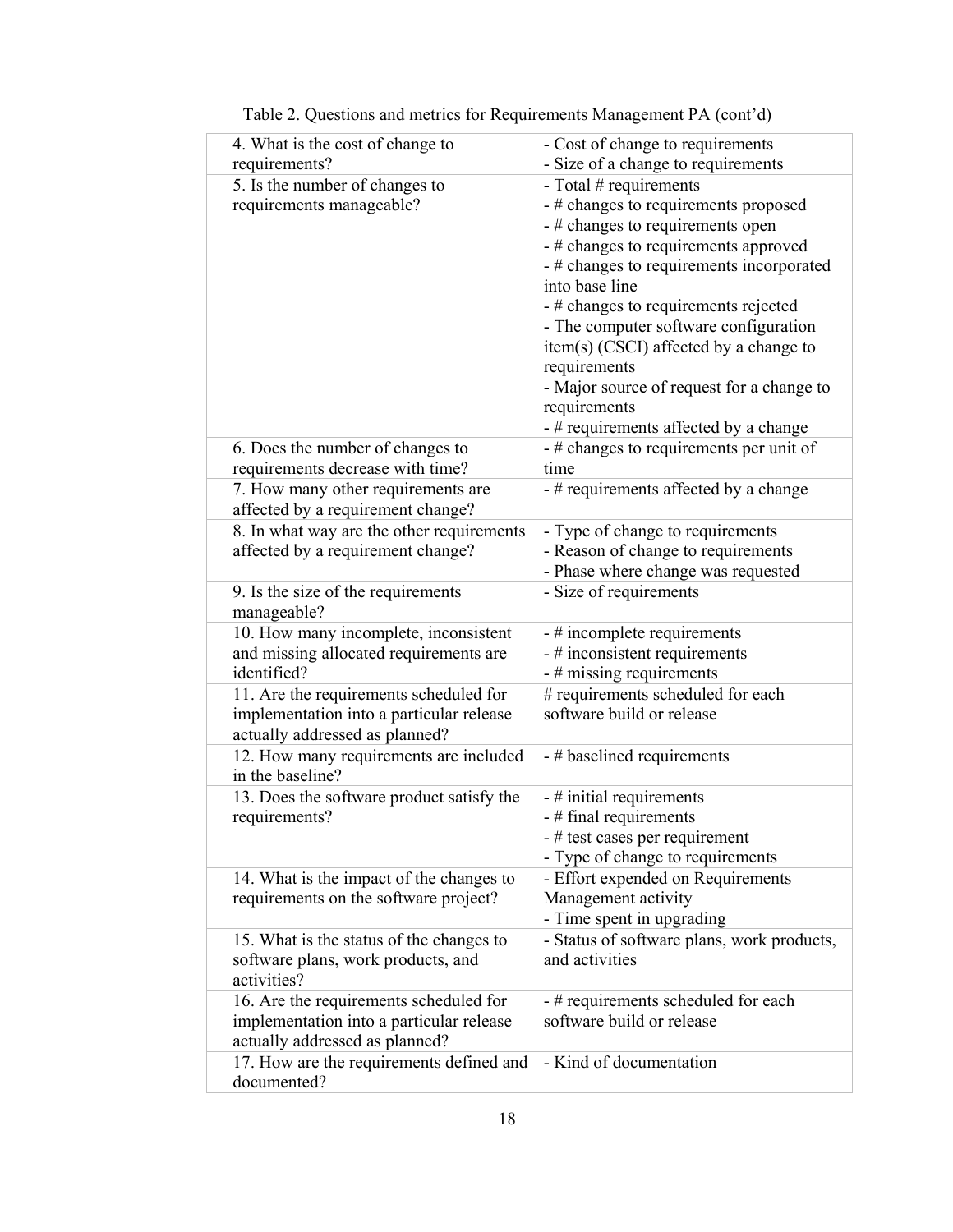The third step of the GQM is to define sets of metrics that provide the quantitative information necessary to answer the questions. In this section, only a set of measures is presented, which is shown in Table 2. The same measure can be used to give information to answer different questions. Other possible measures are the number of test cases assigned to each requirement, by which it is possible to check how many requirements are verifiable; the size and the cost of a change request which could make it possible to predict the project cost and the schedule. Collecting the metric about status of each requirement, where status is one of the following, is also suggested [27]:

- proposed (suggested),
- **approved (it was allocated to a baseline)**,
- $\blacksquare$  implemented (code was designed, written, and tested),
- verified (requirement passed its tests after integration into the product) ,
- deleted (is decided not to include after all) ,
- rejected (idea was never approved)

#### **2.7. Summary**

In this chapter, software process improvement methods from top-down and bottom-up approaches are investigated. Namely CMMI® and GQM are searched and relation between these two methods is revealed. Using GQM, metrics for Requirements Management PA for CMMI® are listed. Measurement based requirements management is not a new concept, but it is not widely used. In following chapters possibilities of implementation of measurement-based control and improvement for requirements management area will be investigated in a multi-sided project having high requirements volatility.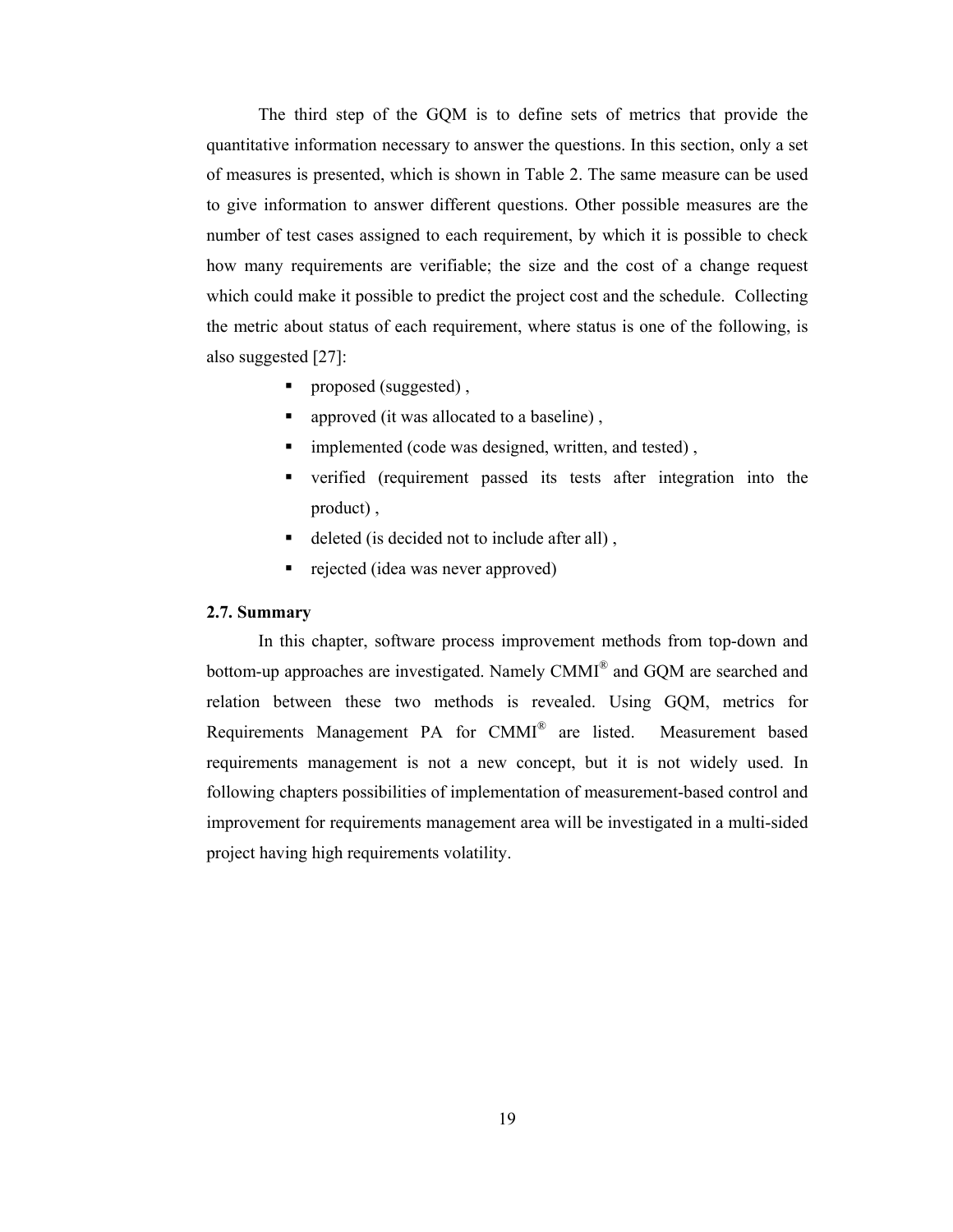## **CHAPTER 3**

## **THE CASE STUDY**

In this study, measurement-based requirements change management will be proposed for a project which is developed in a multi-sided setting and which has high requirements volatility. In order to control the requirements change management process, the current approach is investigated and an improvement is proposed. Currently collected metrics and collection mechanism of requirements change management metrics are provided in the subsequent sections of this chapter.

#### **3.1. Research Method**

In this study, the main technique applied for fact-finding was interviewing the responsible staff. Personnel in charge of various software development activities were interviewed, once or more, depending on the need. Aside from interviews, observation of process activities, particularly as the author herself has been a member of the software development team, and also investigation of pertinent documentation were performed with the aim of uncovering the information outlined in this chapter.

#### **3.2. Description of the Case Study**

Project  $X$  is the subject of this case study. Project  $X$  is a very large military related real-time project. It is developed in a multi-sided arrangement, one main contractor and one sub-contractor, and it will be examined from the sub-contractor point of view. Main contractor has SW-CMM Level 5 and sub-contractor has SW-CMM Level 3.There exists a core product that should be implemented mostly by the main contractor and modifications and/or additions will be done to the core product by the sub-contractor.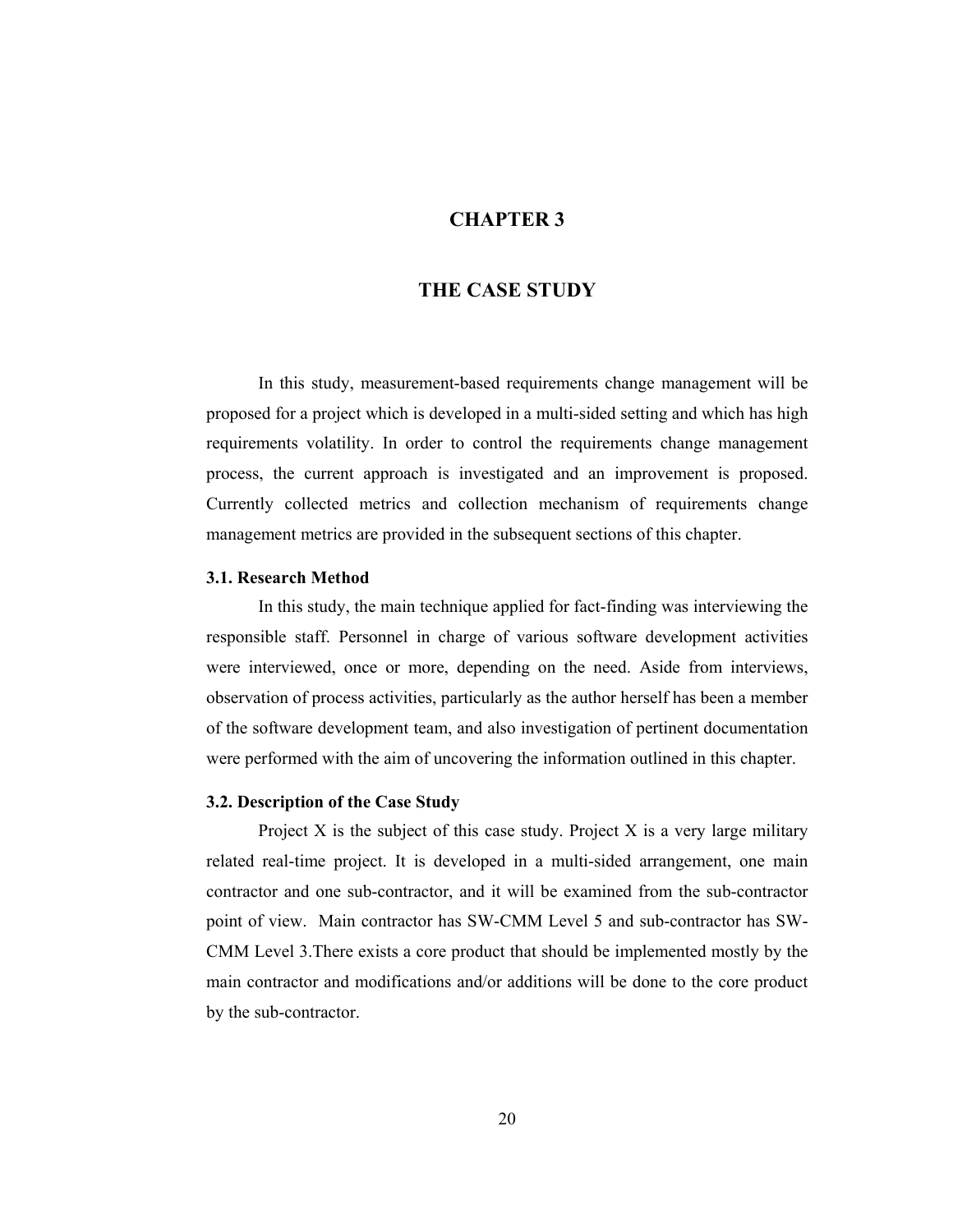Project X is being implemented in four iterations and iterations are defined as Ti where "i" is between 1 and 4. Currently iteration  $T_3$  is being developed. Project X consists of many large-sized projects. Actually, it has two main sub projects and more than one component of average size under each sub project. Development duration of the project is estimated as five years and size of the project is estimated to be nearly 150 KLOC. There are nearly 280 engineers working at Project X. There are at least 8 engineers in each subgroup. Organization schema of the project is depicted in Figure 4.



Figure 4. Organization chart of Project X

#### **3.3. Current Approach**

Project X is a large project and has extremely many specifications, therefore tool assistance is needed for requirements management process. At project X, Telelogic DOORS [28] is used for keeping and retrieving requirements.

Figure 4 presents the detailed process flow for the current requirements change management process.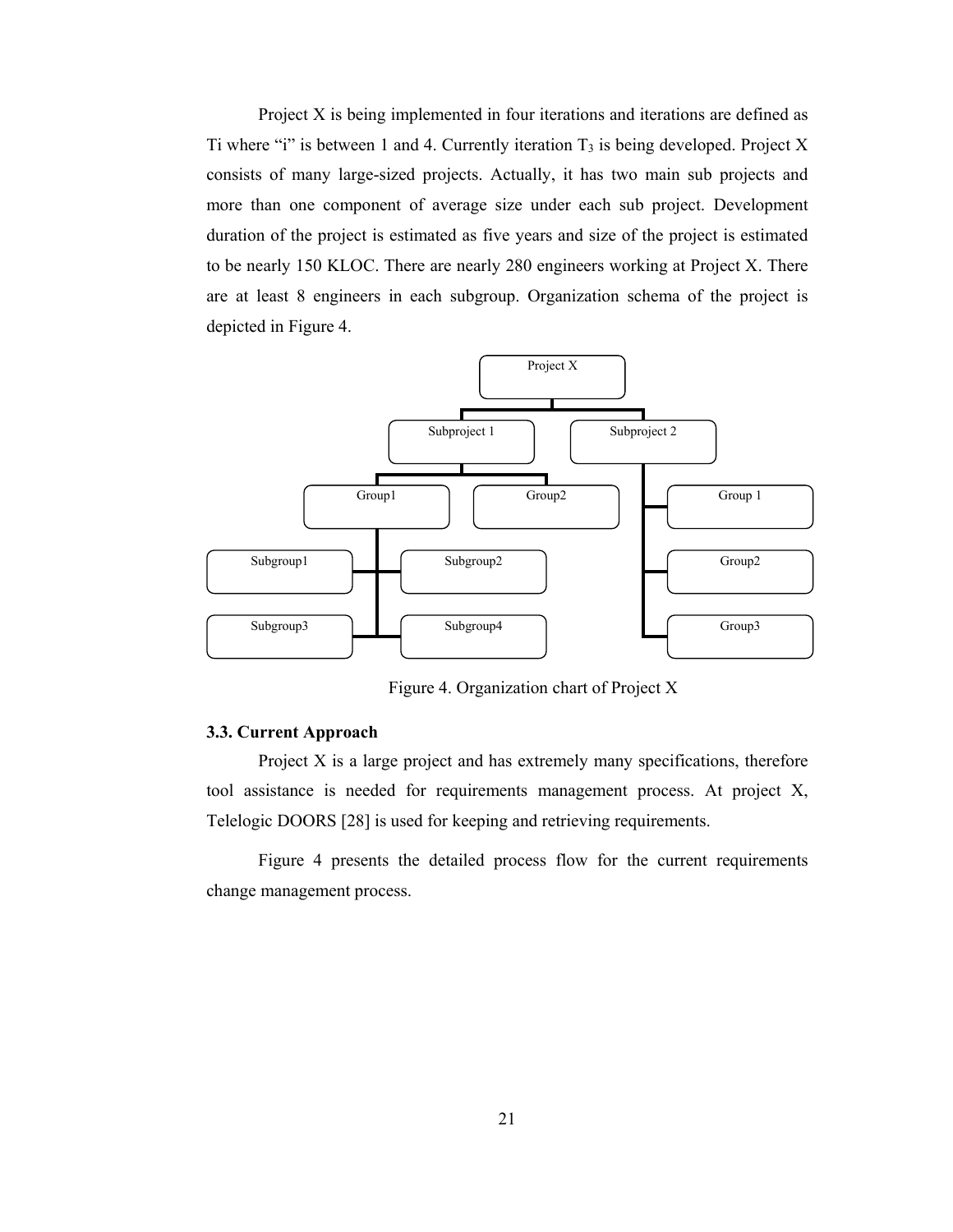

Figure 5. Current Activities for Requirements Change Management Process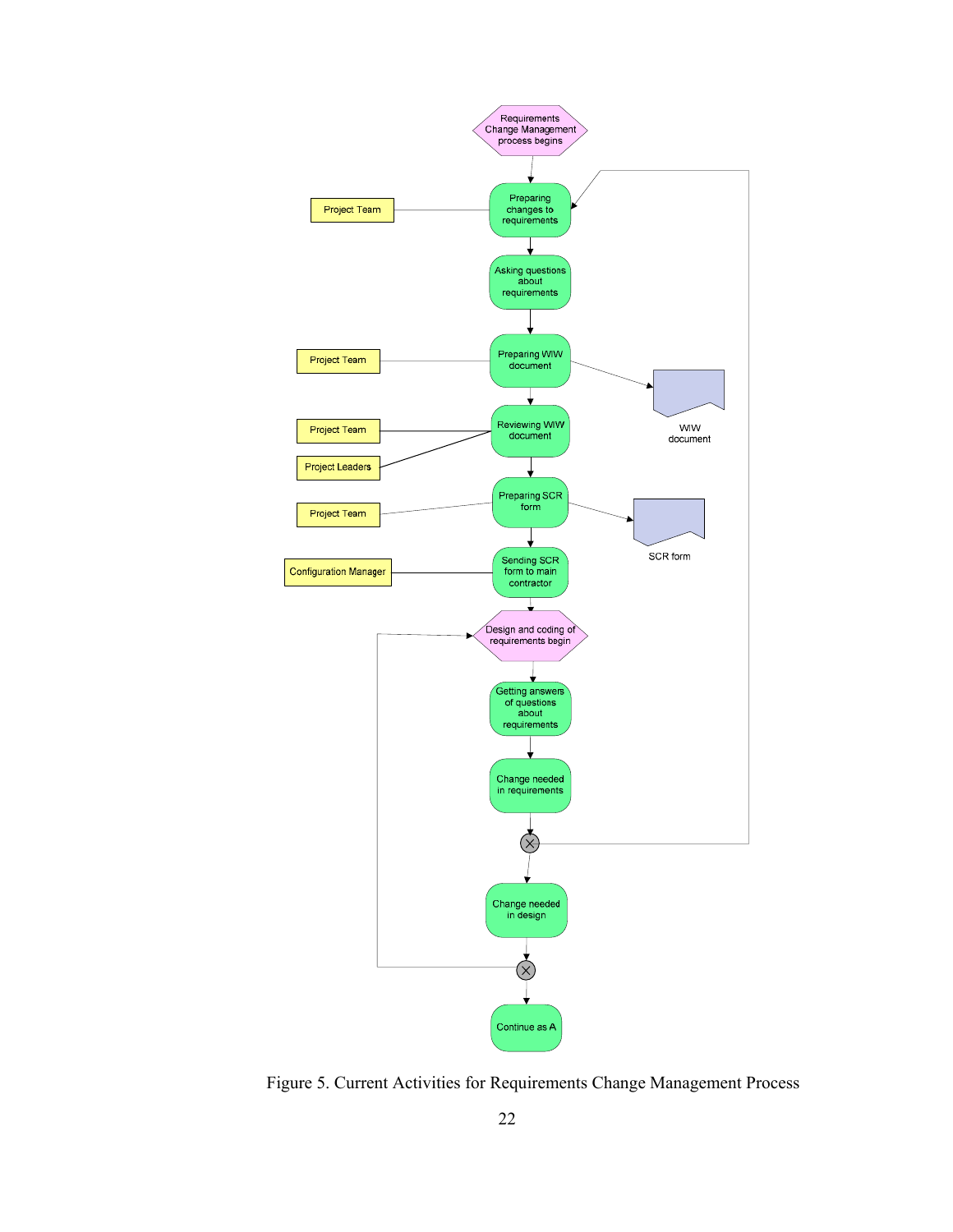

Figure 5. Current Activities for Requirements Change Management Process (cont'd)

Both sub-contractor and main contractor can make changes on requirements. The activities currently employed in the requirements change procedure applied by the sub-contractor are given in Table 3.

|              | <b>Activity</b><br>Name                      | <b>Activity Definition</b>                                                                                                                                                                                                                                                                        | People<br><b>Involved</b>   |
|--------------|----------------------------------------------|---------------------------------------------------------------------------------------------------------------------------------------------------------------------------------------------------------------------------------------------------------------------------------------------------|-----------------------------|
| 1            | Preparing<br>changes to<br>requirements      | Project team examines requirements, interviews<br>with the customer as much as possible, inspects<br>related documents and standard and determines<br>necessary changes.                                                                                                                          | Project team                |
| $\mathbf{2}$ | Asking<br>questions<br>about<br>requirements | If there is need, project team asks questions about<br>requirements to the main contractor for unresolved<br>problems. Questions are asked via "question"<br>database" which is an Excel document send to<br>main contractor. Question database is kept and<br>maintained by metric team members. | Project team<br>Metric team |

Table 3. Activities in the original process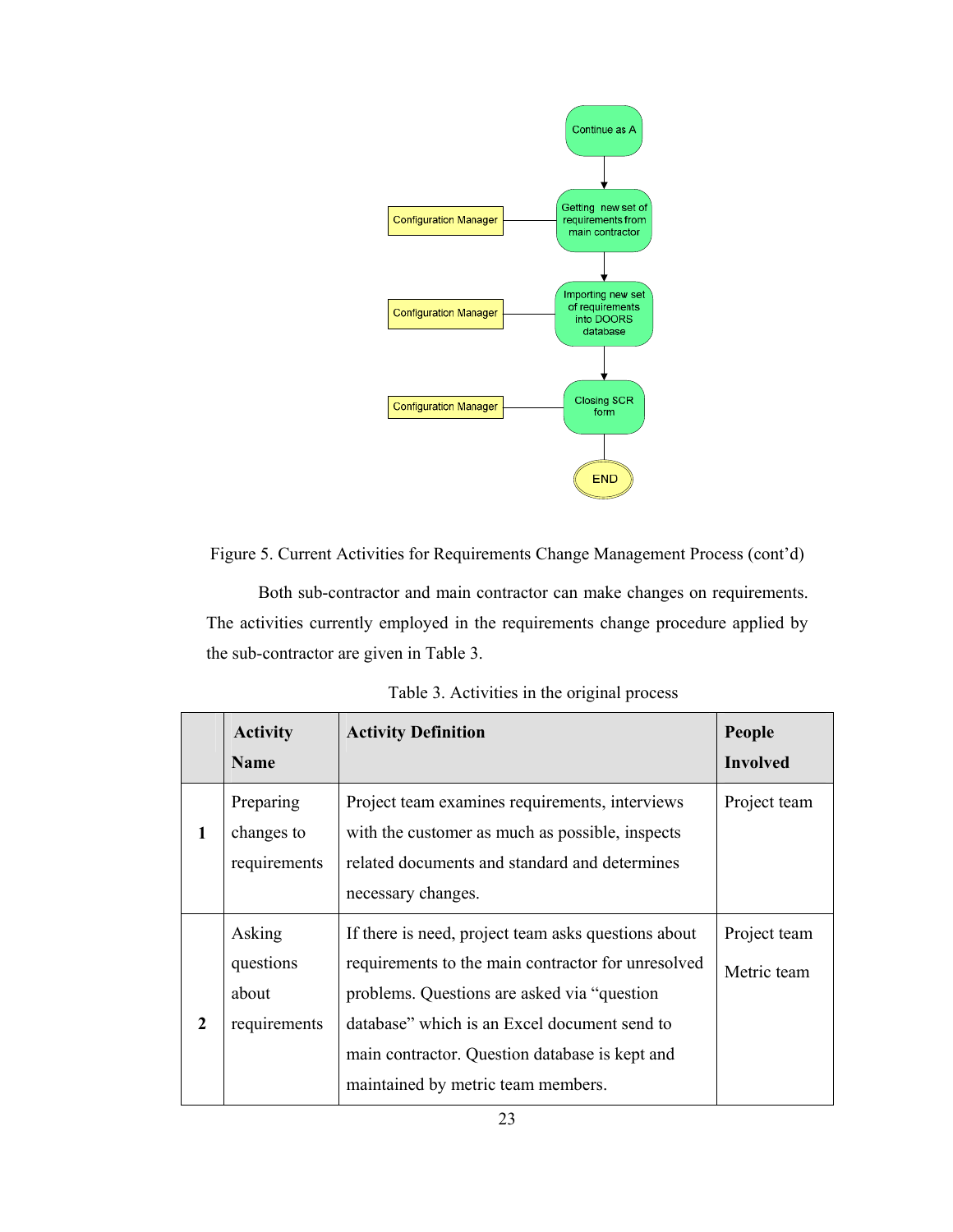| $\mathbf{3}$ | Preparing<br>Was-Is-Why<br>document                         | Project team doesn't wait for the answers of the<br>questions in order to save time. They prepare WIW<br>document with the decided changes.                                                                                                                                                          | Project team                       |
|--------------|-------------------------------------------------------------|------------------------------------------------------------------------------------------------------------------------------------------------------------------------------------------------------------------------------------------------------------------------------------------------------|------------------------------------|
| 4            | Reviewing<br>Was-Is-Why<br>document                         | Project team and project leaders review WIW<br>document. In this review some modification may<br>be done to the requirements.                                                                                                                                                                        | Project team<br>Project<br>leaders |
| 5            | Preparing<br>Software<br>Change<br>Request<br>form          | An SCR form is written by one the project team<br>members using Rational Clearquest application.<br>Problem description and analysis is defined in the<br>SCR form. SCR form indicates the phase WIW<br>document is prepared for. WIW document is<br>attached in the SCR form.                       | Project team<br>member             |
| 6            | Sending<br>Software<br>Change<br>Request form               | SCR form is taken to implement state meaning that<br>it is ready for sending. Details of the SCR record<br>are sent to the main contractor via e-mail. Sent date<br>is the date when SCR form is taken to "implement"<br>state.                                                                      | Configuration<br>manager           |
| 7            | Design and<br>coding of<br>requirements<br>begin            | After taken SCR form to implement state, project<br>team begin design and coding of the project<br>accepting new set of requirements. Requirements<br>are implemented at sub-contractor side as if all<br>changes are approved by main contractor.                                                   | Project team                       |
| 8            | Getting<br>answers of<br>questions<br>about<br>requirements | Main contractor sends answers of questions to the<br>sub contractor again via email through Question<br>Database document. If answer of the question is<br>insufficient for the team members, questions<br>remain open. If answer of the question is<br>satisfactory, state of question is "Closed". | Project team<br>Metric team        |

Table 3. Activities in the original process (cont'd)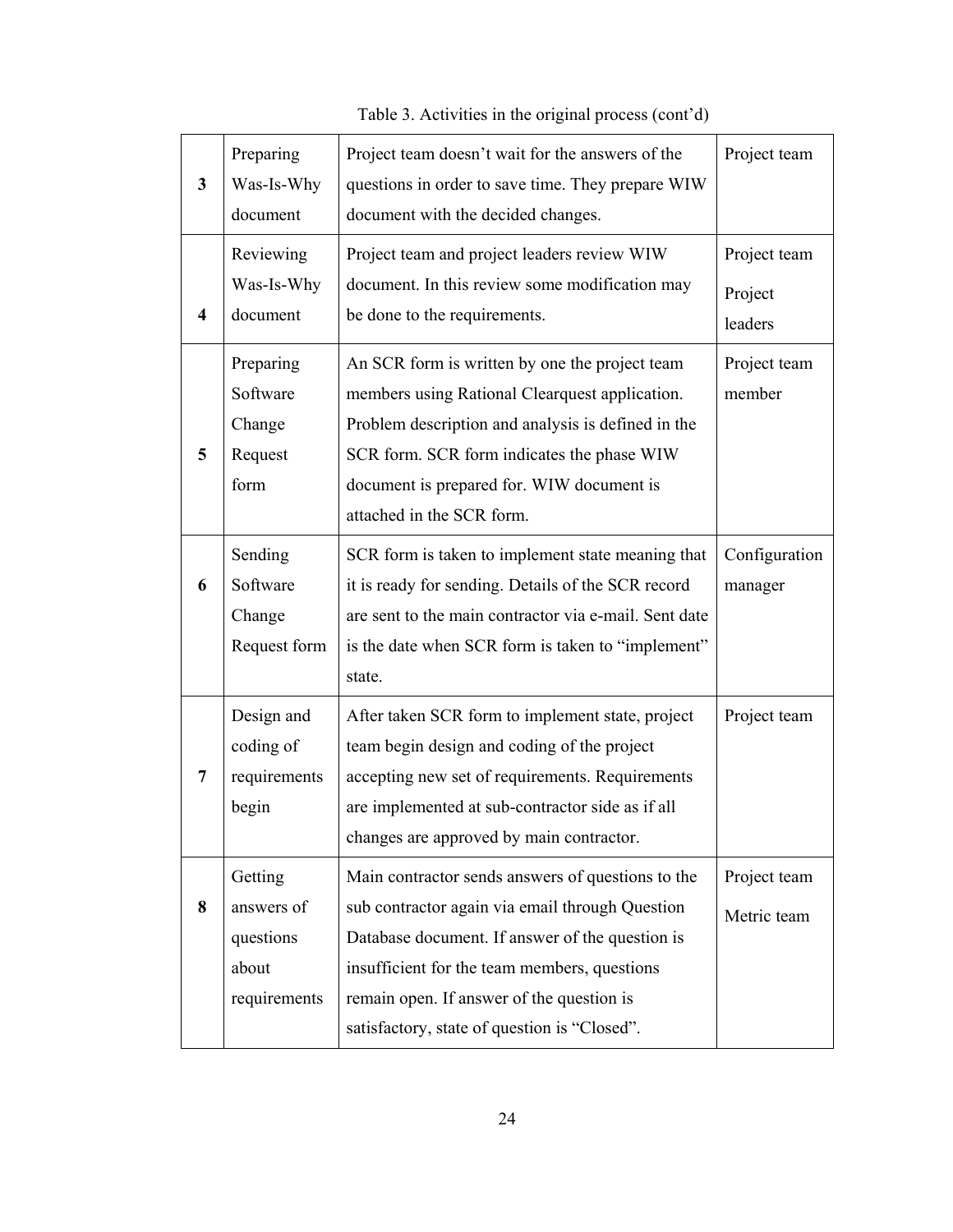**9**  Change needed in requirements Some of the answers to the questions may yield to a new question and some answers yield to changes to requirements meaning beginning WIW subprocess again. Previously opened SCR form is cancelled. Project team **10**  Change needed in design According to the answers of the questions design of the project may change which means re-work in coding phase. Design may totally change and may be done again. Project team **11**  Getting new set of requirements New set of requirements are sent from main contractor after inspecting all changes made by sub-contractor. Main contractor may approve or reject changes. They can even make new changes. Configuration manager Main contractor **12**  Importing new set of requirements Configuration manager imports new set of requirements to the DOORS database. Since there is not a relation between old set of requirements and new set of requirements, project team inspects new set of requirements Configuration manager Project team **13**  Closing SCR form Since new set of requirements is taken from main contractor, configuration manager changes state of the SCR form to "Closed". Configuration manager

Table 3. Activities in the original process (cont'd)

At the sub-contractor side, DOORS database is used for viewing the current state of requirements. All requirements have some attributes which give information about the current state of the requirements, but already existing attributes are not enough for getting information about modified requirements. Attributes and description of attributes are presented in Table 4.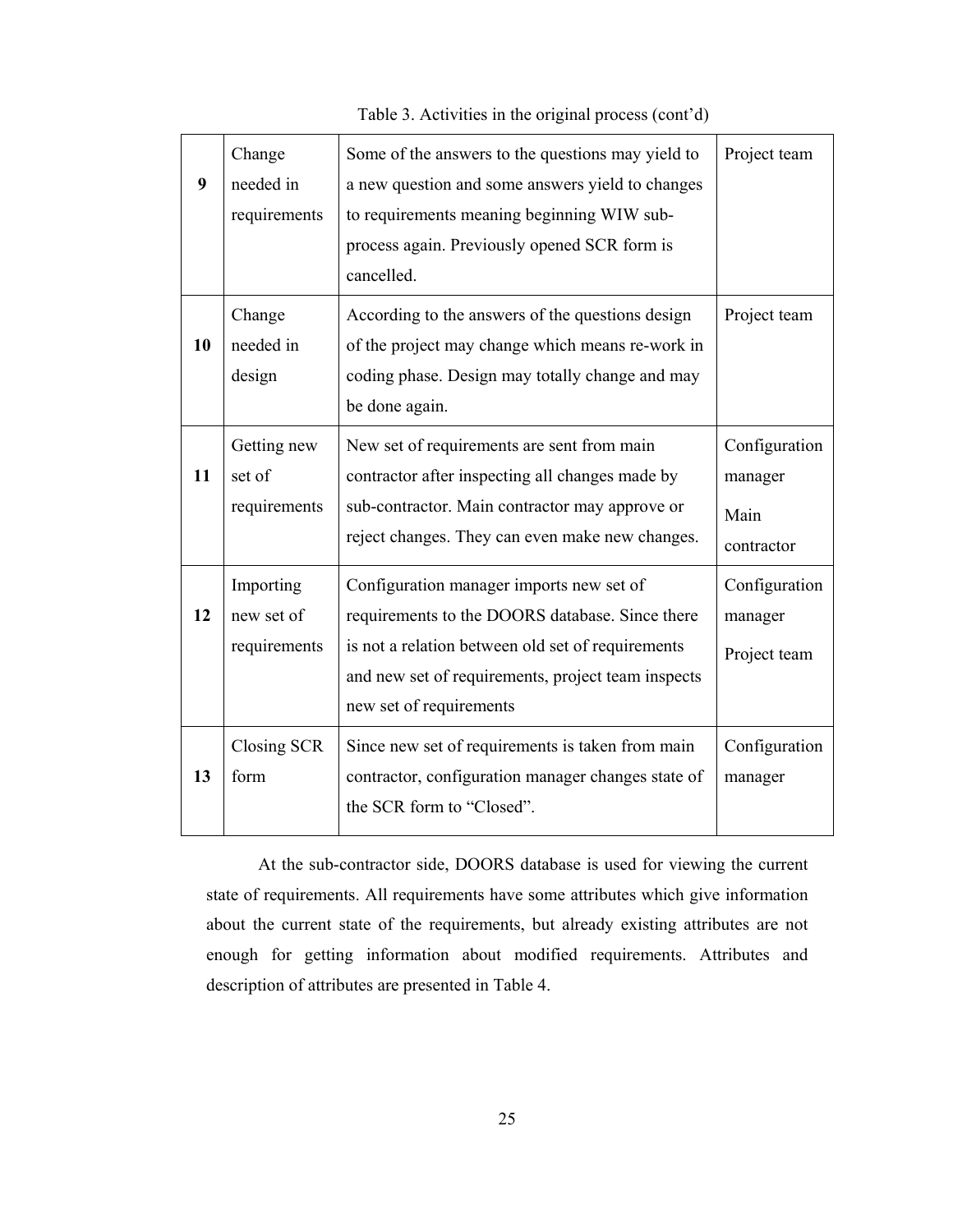| <b>Attribute Name</b>   | <b>Attribute Description</b>                                                |  |
|-------------------------|-----------------------------------------------------------------------------|--|
| Abs num                 | Absolute number of the requirement                                          |  |
| Change auth history     | Number of SCR form                                                          |  |
| Change authorization    | Not Used                                                                    |  |
| Created by              | Name of the person created the requirement                                  |  |
| Created on              | Date of creation time of requirement                                        |  |
| Demo                    | Not Used                                                                    |  |
| Last modified by        | Name of the person modified the requirement                                 |  |
| Last modified on        | Date of modification time of requirement                                    |  |
| Link to SSS             | # Software Subsystem Specification                                          |  |
| Object heading, text    | Headline and text of the requirement                                        |  |
| Object number           | within<br>whole<br><b>SRS</b><br>Paragraph<br>number<br>document            |  |
| Paragraph number        | Indicates paragraph number and letter of<br>requirement within a paragraph  |  |
| Product line            | Indicates whether requirement is as part of<br>core product or modification |  |
| Requirement Type        | Not Used                                                                    |  |
| <b>Requirement PUID</b> | Unique value indicating the requirement                                     |  |
| <b>SW Build</b>         | Indicates at which phase requirement should<br>be implemented               |  |
| Supplier                | from<br>Indicates who<br>responsible<br>the<br>is<br>requirement            |  |
| Test                    | Not Used                                                                    |  |
| Verification method     | Indicates verification method for requirement                               |  |
| Verification type       | Indicates verification phase for requirement                                |  |

Table 4. Attributes and descriptions for requirements

Measurement is not considered as important for requirements change management process in Project X. Data is not counted frequently and counted data do not satisfy all the needs of the project according to project managers. Only the following metrics about requirements are collected:

- # current requirements
- # requirements that should be completed at each phase
- # requirements that should be supplied by sub-contractor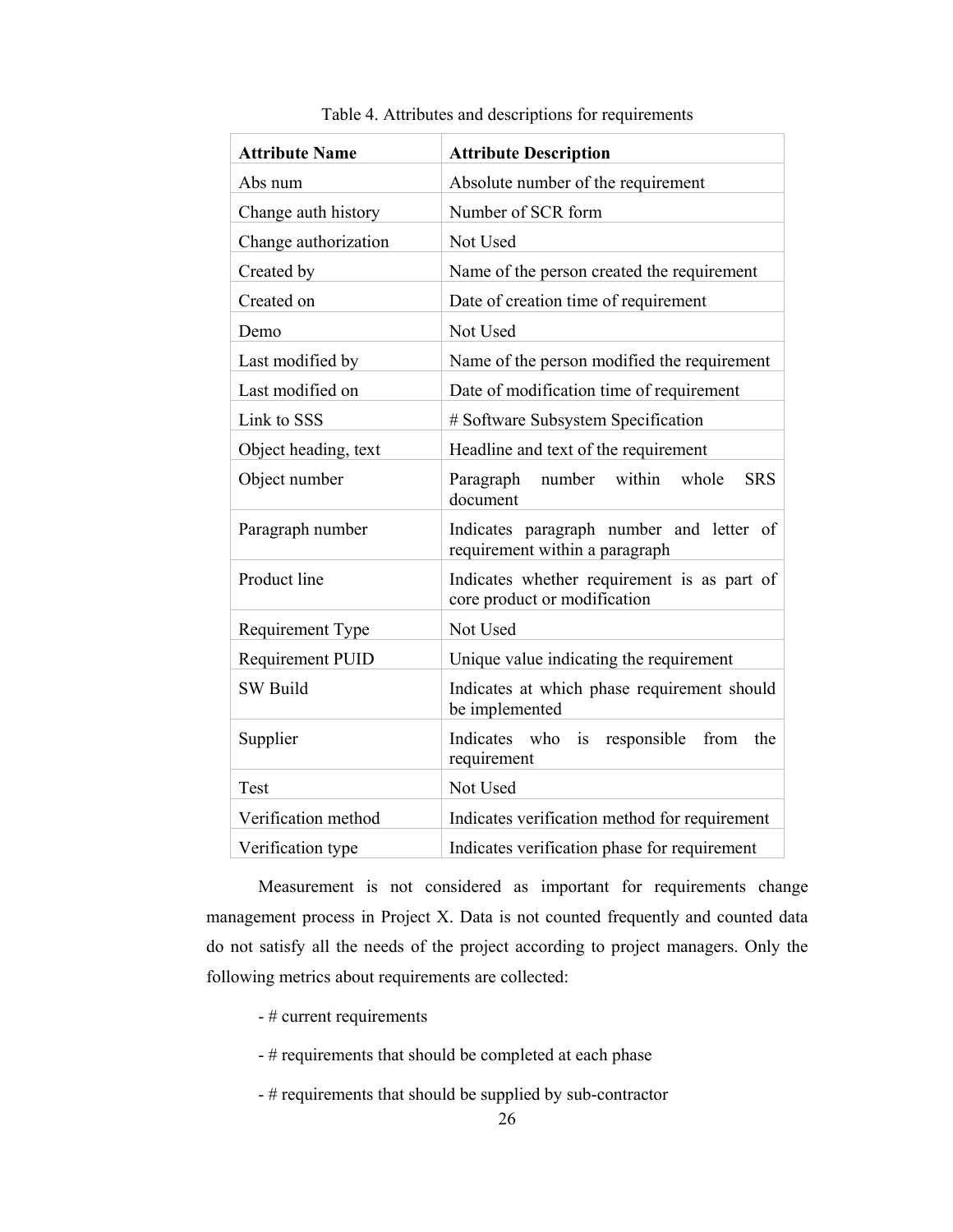- # requirements that should be supplied by main contractor
- # requirements that should be implemented at core product
- # requirements that should be implemented as modification to core product

Many metrics related with requirements change management process are either not collected or collected indirectly within Project X. Requirement volatility metrics, type of change on requirements and number of changes per a limited time is not available for Project X. These data can be obtained from WIW document, but this requires extra work for each sub-project. Data about change requests is inadequate. It is accepted by project leaders that the status of change requests for each requirement can not be tracked after sending request to the main contractor. As a result, there exists discrepancy between the main contractor and the sub-contractor from a requirements point of view.

Another problem is that there is not much correlation between test cases and requirements. Test cases are prepared in Word documents and requirement number is specified in each test case. How many requirements will be tested at which phase is also counted indirectly. Effort is needed for deriving number of requirements related with each test case. Counting number of verified requirements after tests are conducted is still difficult. Because after running tests on the working software, at software test team an Excel document is prepared for each sub-component. How many tests are failed and how many of them are passed in total can not be determined at a glance, either.

#### **3.4. Current Collection Method for Requirements Management Metrics**

Since a tool is used for keeping and retrieving requirements, metrics related with requirements change management process are mostly taken from the tool. Metrics related with requirements volatility are taken from Excel sheets prepared for each sub project. So it is very difficult to see the whole picture at any time.

Metrics explained in previous chapter are taken from DOORS database by preparing queries for each metric. After running the query, DOORS lists the requirements that match the criteria. However, number of requirements matching with criteria can not be calculated from this list. One should count requirements one by one or should export the data to an Excel sheet to count the numbers. Another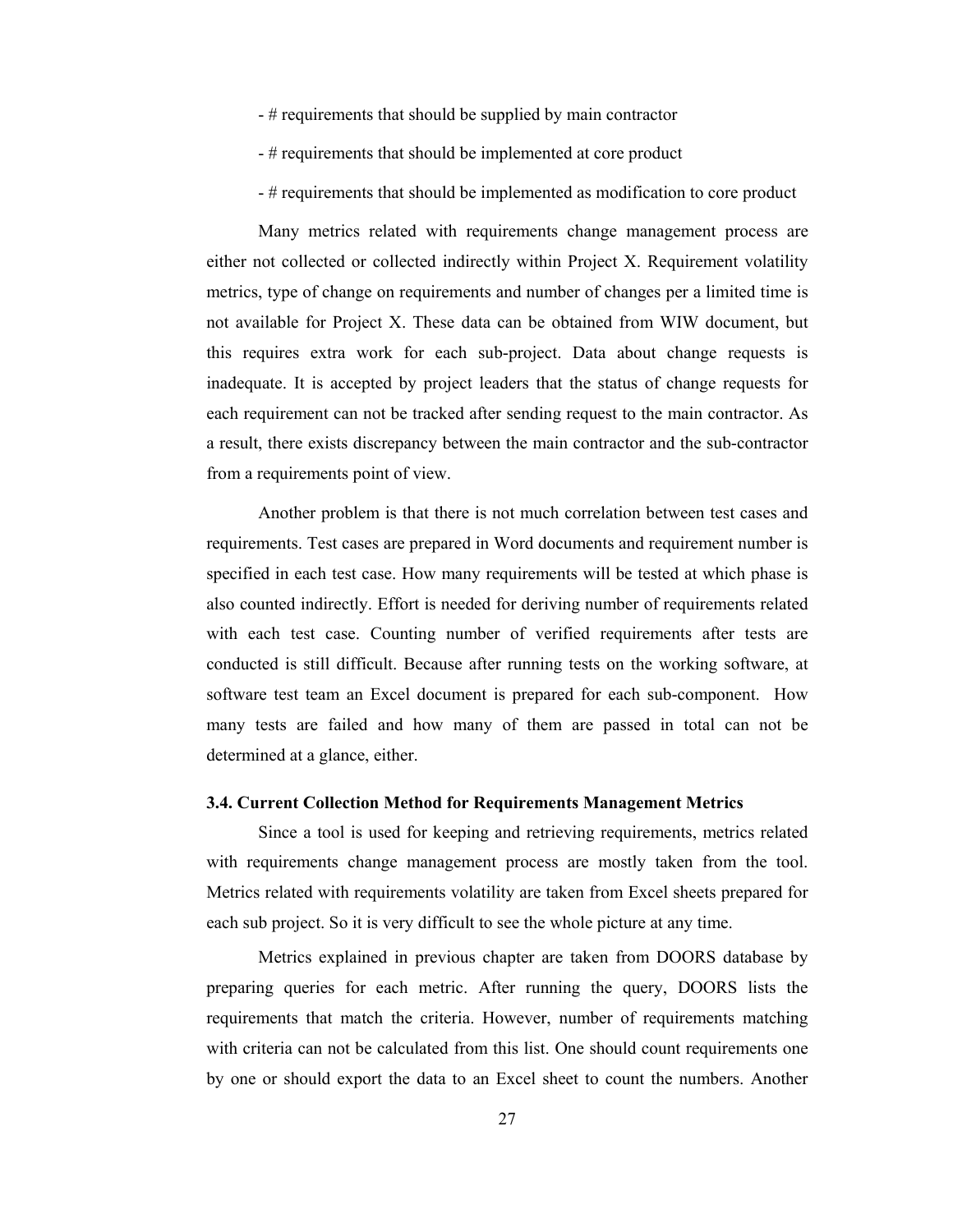problem is query should be written every time metrics are taken. Metric data and time of the metrics taken should be stored externally.

Tracking changes in requirements is an important issue in requirements management. This is rarely performed by taking metric from WIW documents. These indirectly taken metrics about requirements is also troublesome for Project X. All WIW documents for all sub-projects are collected. According to the format of this document, more than one attribute of a requirement can be changed at the same time and type of change is marked as "Mod" for modification. So there is no method to count requirements that are postponed to the next phase. Type of change is indicated as: "New" for addition, "Mod" for modification and "Del" for deletion. Since separate documents are prepared for every sub-project, total number of added, modified and deleted documents can not be known at a glance.

Because so much of requirements management is change management, it is advised to track the status of change requests. [27] In the system currently used in Project X, a new SCR form is sent to the main contractor for every component under the sub-projects. A mechanism for tracking SCR exists, but change in every requirement can not be tracked. Requirement changes are examined in small sets, not one by one. Furthermore, after examination, a new set of requirement are sent back. Again there is no way to understand which change requests are accepted and which of them are rejected. How many of them are open and how many closed? How many requests were approved and how many rejected? How much effort is spent for implementing each approved change? How long have the requests been open? These questions can not be answered effectively in Project X.

It is widely accepted that change requests that remain unresolved for a long time shows that change management process is not working effectively. [27] It is also advised to convert some open requests to "deferred," and convert long-term deferred requests to "rejected," in order to focus on most important and most urgent items in the change backlog. But in Project X, there is no way to identify this issue with real data.

Again how many changes are incorporated throughout development after the requirements are baselined can not be known without tracing both DOORS database and all WIW documents. Number of requirements changes for a period of time is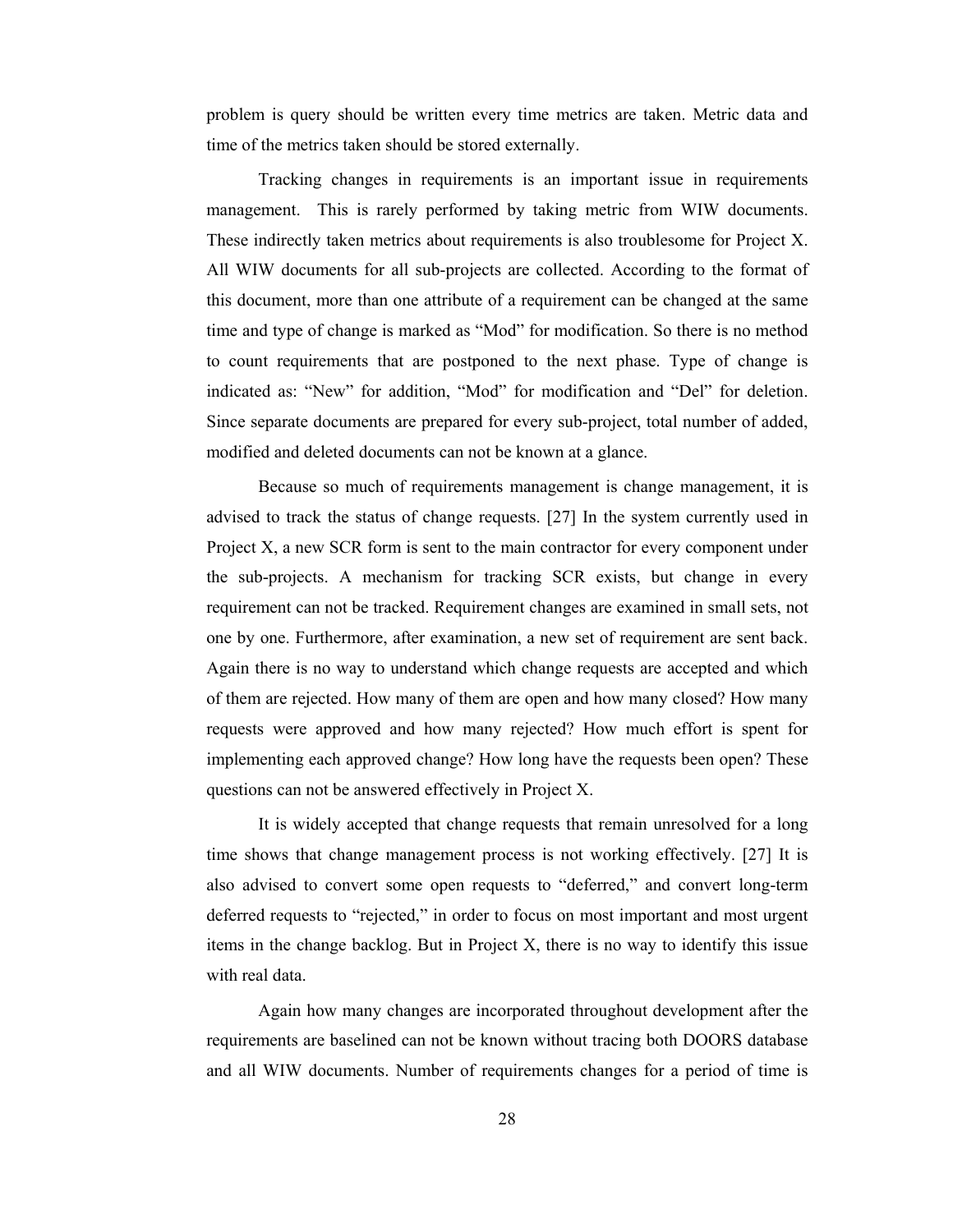also calculated from WIW documents. For each phase, number of changes is counted and then these numbers are compared. Display of data is done manually. Projects should become more resistant to making changes as development progresses, so this trend should approach zero as release date approaches. However it is not known whether changes are increasing or decreasing.

As it can be seen, the main problem is change request about requirements and requirements themselves are stored in different sources and this causes major difficulties in tracking requirements changes.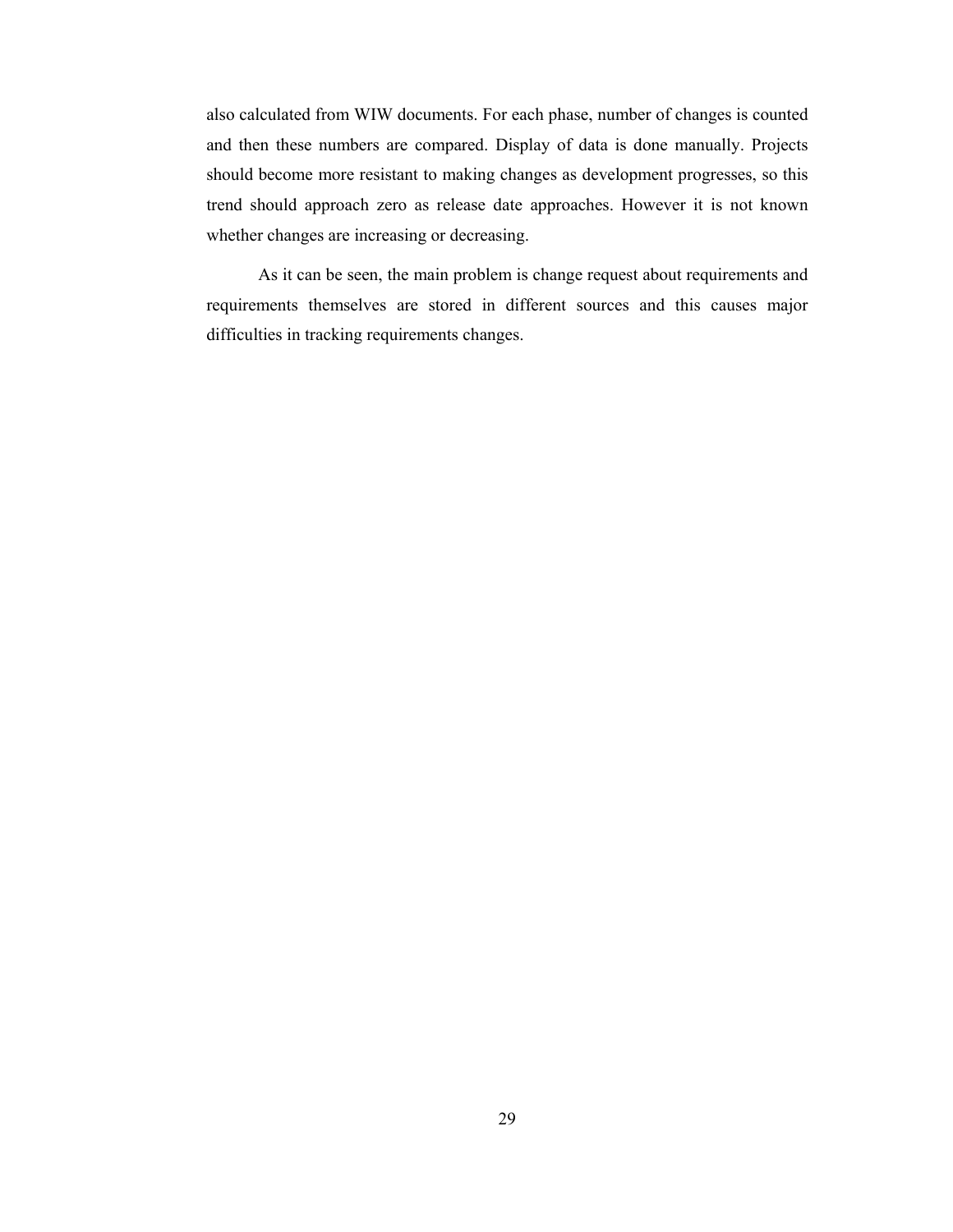## **CHAPTER 4**

# **IMPROVEMENT PROPOSAL FOR REQUIREMENTS CHANGE MANAGEMENT**

After investigating current approach on the requirements change management process and collected requirements change management metrics, it is decided to automate metric collection operation. Requirements change management process is also modified to speed up the process and gather more metrics easily and fast. Metrics that are to be collected automatically and details of improvement proposal are explained in following sections.

## **4.1. Metrics To Be Collected Automatically**

Collecting essential requirements change management metrics needs effort in Project X. Approximately four man-hours is needed for combining metrics coming from different sources. A tool support for collecting metrics is necessary. After meetings with project leaders, implementation of a tool is proposed. Inputs of the tool can come from two distinct sources. Some of the metrics can be easily derived from the requirements database and some of them can be derived from the WIW documents prepared at each phase.

In those meetings, which metrics should be collected according to project needs is investigated. Organization's goals are examined and compared with the goals of Requirements Management PA of CMMI. It is realized that they intersect with each other. Therefore, the metrics explained in the previous section were selected to be collected. Besides them, the following metrics were selected to be collected:

- 1. # requirements before and after iteration  $T_i$
- 2. # test cases per requirement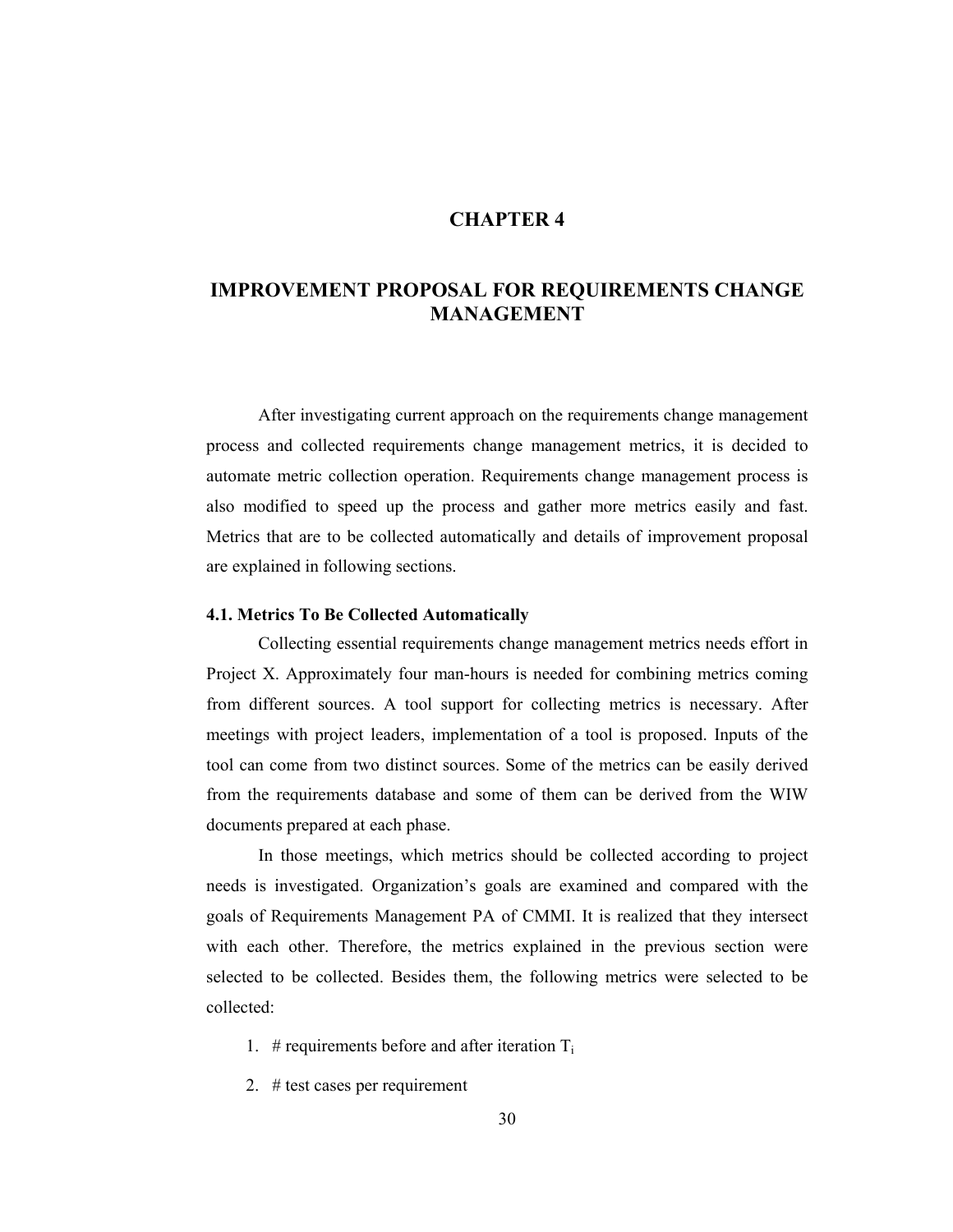- 3. # type of change for each sub component
- 4. # type of change for whole project
- 5. # requirements whose implementation iteration changed
- 6. # requirements whose supplier changed
- $7.$  # added requirements at iteration  $T_i$
- 8. # modified requirements at iteration  $T_i$
- 9. # deleted requirements at iteration  $T_i$
- 10. # changes open
- 11. # changes approved
- 12. # changes incorporated into the baseline
- 13. # changes rejected

In addition to the metrics above, metrics that can be taken from requirements database are decided to be displayed on the tool in order to help decisions about requirements change management.

First metric can be derived from both examining DOORS database and prepared WIW documents. Assuming all change requests will be accepted by main contractor, number of requirements before and after each phase can be calculated. Since requirement change procedure is usually done at the beginning of each phase, this metric also shows the number of change per a limited time.

Test cases are also stored at DOORS database, but in current system number of test cases per requirement is not counted. By collecting this metric, any requirement which is not assigned a test case and therefore will not be tested can be captured easily.

Metrics numbered 3 and 4 can be collected after investigating all WIW documents prepared by each sub component. Metrics numbered 7, 8 and 9 can be derived from WIW documents prepared at each phase. Again metrics numbered 5 and 6 can be derived from examining modified requirements. Since it is time consuming to collect these metrics in the current system, tool support will simplify the operation.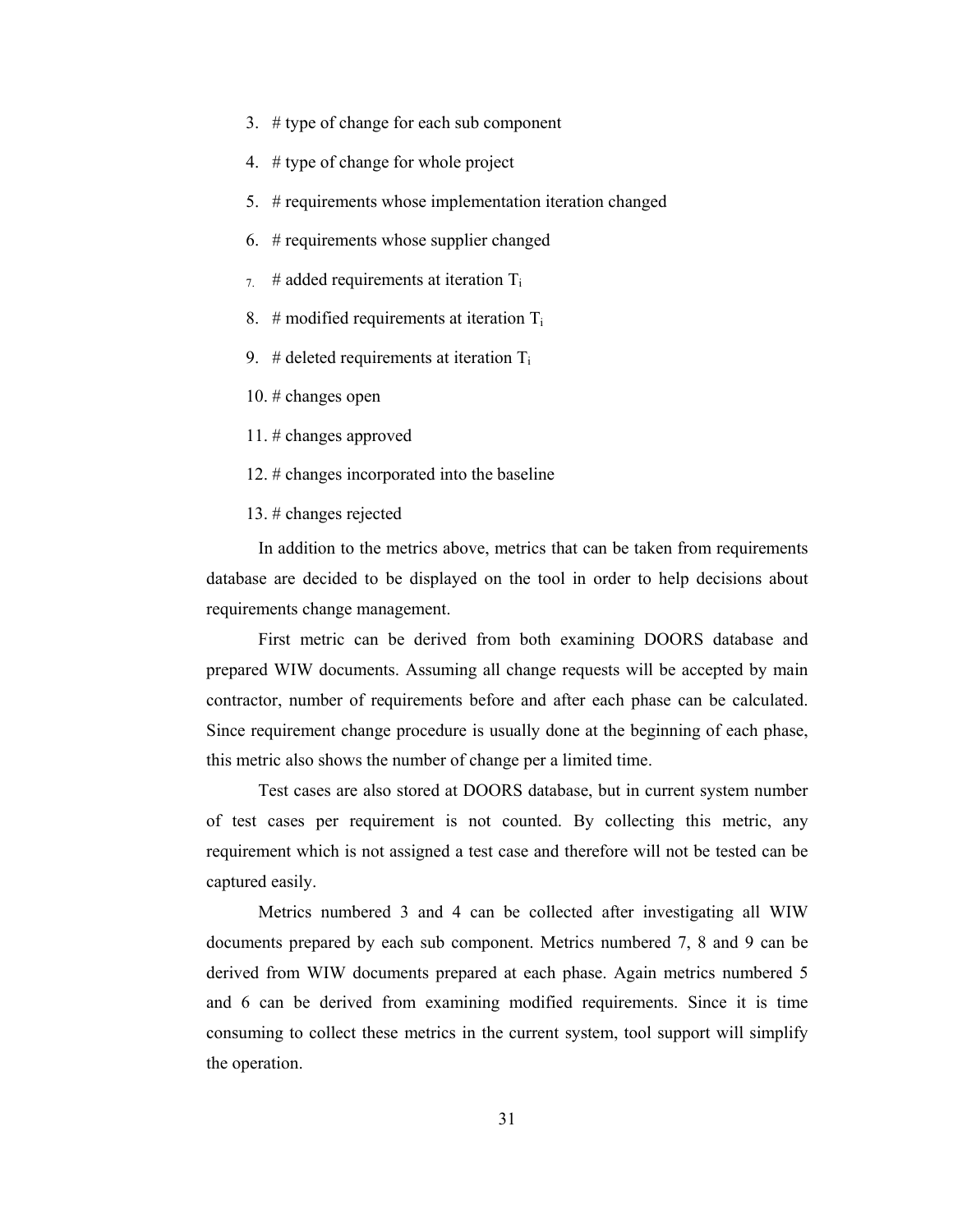Metrics numbered 10, 11, 12 and 13 can be derived from WIW documents and DOORS database again. Since one SCR form is submitted for a bundle of requirement change requests as explained in previous section, project team can only keep track of SCR form. These metrics can only be calculated after importing new set of requirements sent by main contractor.

Some of the recommended metrics displayed in Table 2 are decided not to be collected. Those metrics are not collected in the current system, either. The following metrics will not be collected:

1.Cost of change to requirements

2.Size of change to requirements

3.Number of changes proposed

4.Number of components affected by change

Size of change to requirements can only be calculated after design phase of the sub-components. One function can correspond to one requirement or one function can handle more than one requirement. Since this value can not be correctly calculated, it is decided not to count size of change to requirements.

Cost of change to requirements can only be calculated in terms of man-hours. This value is predicted at the beginning of each phase when project plan is prepared, but predicted value sometimes differs from the real value. So, value may not be correct in current system either.

Metric numbered 3 is decided not to be collected, since number of changes proposed is equal to number of changes open in the current system. Number of components affected by change will not be collected, because of the fact that every sub-component can only change requirements that are related to it.

Tool support is needed in the current process because there are different sources for requirements related metrics. A tool which takes all these sources as input and will report needed metrics as output will be useful in decision support and risk assessment. Another option may be altering the current requirements change management process.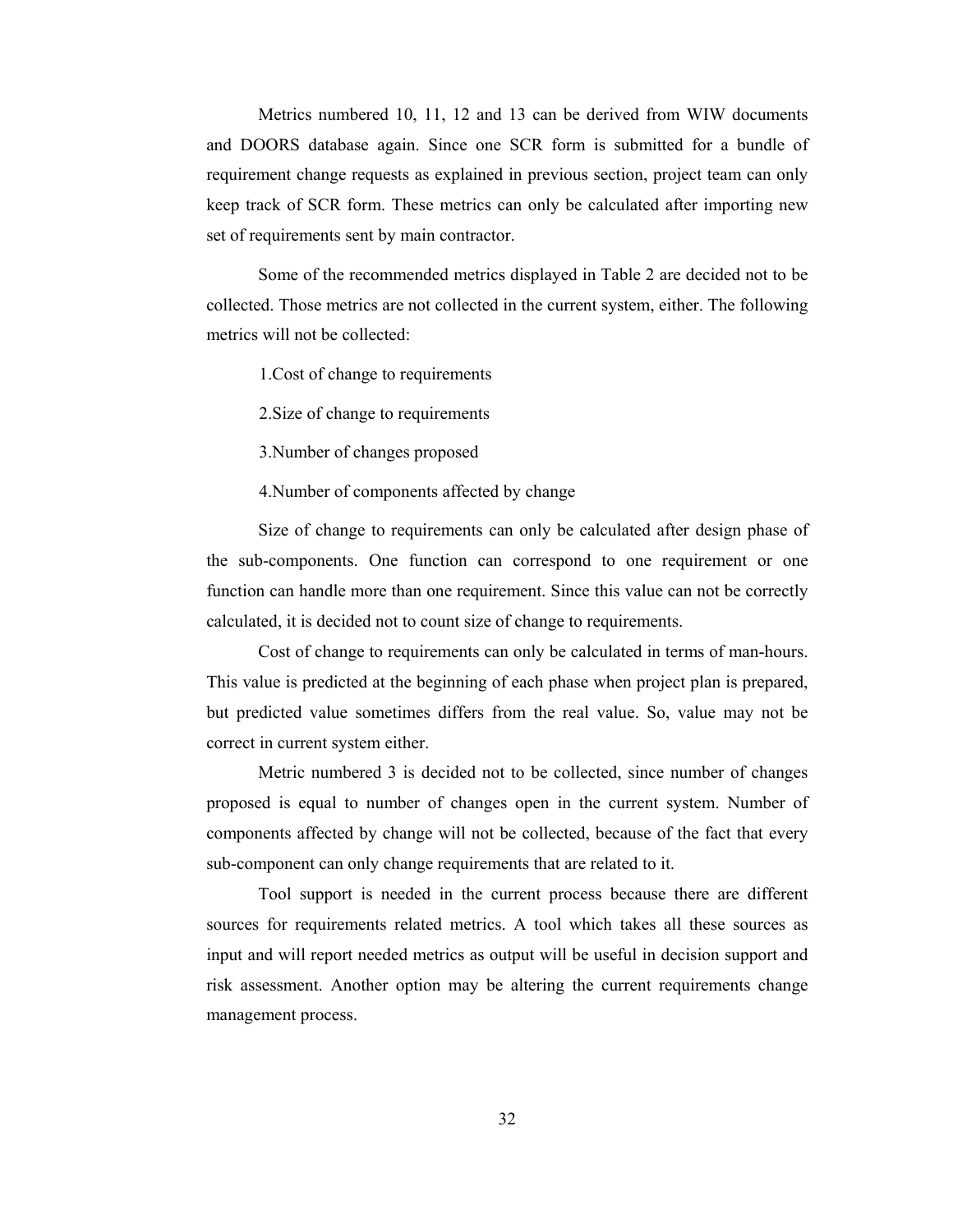### **4.2. Proposed Model for Requirement Change Procedure**

In the current procedure, a WAS-IS-WHY document is prepared for requirement changes and storing requirements and storing change requests are separated from each other. This is the main source of the problem. In the proposed model, change requests are also performed through the same interface, in case of Project X through DOORS database.

As mentioned before, there are attributes of requirement. New attributes can also be added and existing attributes can be modified. History of a requirement can also be kept in DOORS database. In the current system, when a requirement is modified more than one time, it is very hard to find the original version of the requirement. But when change requests are kept in DOORS database, it will be easy to remember why the change was requested and when it was requested. Keeping history of requirements and change requests at DOORS database is proposed as an improvement to current procedure.

In the current system another problem is to prepare WIW document which has a format specified by main contractor. Although all change request are decided, it takes 8 man-hour to prepare the WIW document because of its complicated format. By altering the procedure, WIW document is removed and it saves 8 man-hours.

Another problem of the current system is not to keep track of change request per requirement. A field is added to keep track of change request in the proposed model. Values of the field are:

- 1. Open: Indicates that change request is being investigated.
- 2. Approved: Indicates that change request is being approved.
- 3. Rejected: Indicates that change request is being rejected.

Time of requirement changes is kept as it is in the proposed model, because these time intervals are planned as requirement analysis phase at the beginning of project. It means that at the beginning of each phase requirements will be analyzed, and change requests will directly be inserted into DOORS database indicating type of change and with the status of open. After than change request about requirement will be sent to main contractor. Main contractor will investigate the change request and approve or reject them. Status of change request will change and date of approval or reject will be stored in the database. This date will be used to understand how long a change request remains open. Finally main contractor will sent back the modified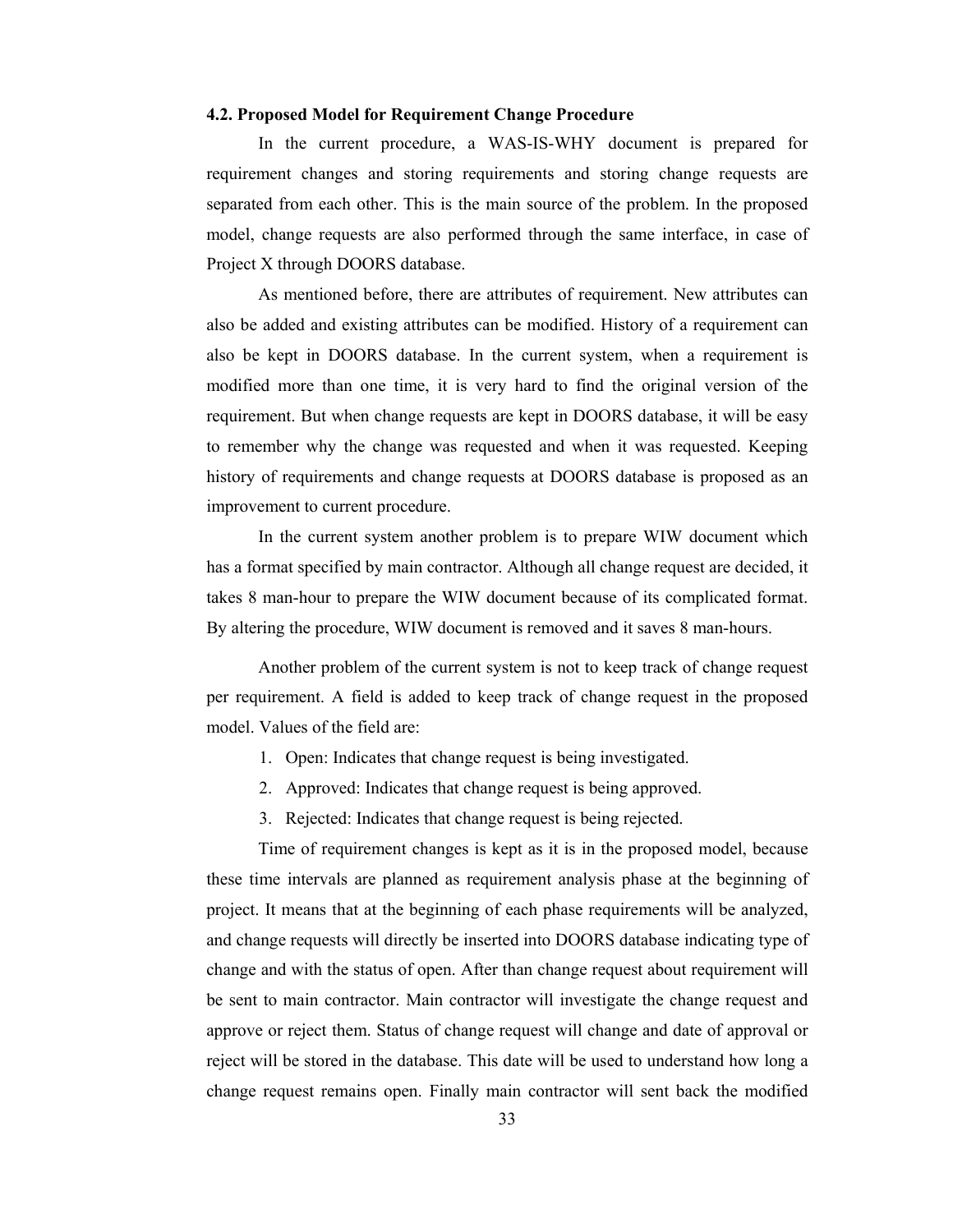requirement to the sub contractor. In proposed model, both the history and change requests of requirements can be monitored.

Another improvement to the current process is to send the change request to the main contractor per requirement basis. In this case, change requests will not remain open too long and risk of implementing a change which is rejected by main contractor can be handled. In the current system, an added requirement may be implemented by the sub-contractor assuming that it will be approved by main contractor. When main contractor rejects changes, sub-contractor will waste many man-hours according to its project plan. But in the proposed plan, since response to a change request to a requirement is taken immediately, time will not be wasted.

Major problems in the current system are aimed to be solved by the proposed system. Aims of the proposed system are:

- 1. To keep track of change requests per requirement
- 2. To keep history of requirements
- 3. To shorten the response time to change requests
- 4. To get rid of preparing WIW document

All four of the aims are expected to be realized with the proposed system. Using this system, project leaders will be able to both save man-hours and handle risks earlier. They can also accomplish effective requirements management by getting metrics from one source and at the earlier phases of the project.

The activities in the proposed requirements change procedure for the subcontractor are given in the following table and modified process model is shown in Figure 5. Activities that are different from the original process are shown in bold. Descriptions of the activities are presented in Table 5.

| <b>Activity Name</b>                      | <b>Activity Definition</b>                                                                                                                                                                                                   | People<br><b>Involved</b>   |
|-------------------------------------------|------------------------------------------------------------------------------------------------------------------------------------------------------------------------------------------------------------------------------|-----------------------------|
| Asking<br>questions about<br>requirements | If there is need, project team asks questions about<br>requirements to the main contractor for<br>unresolved problems. Questions are asked via<br>"question database" which is an Excel document<br>send to main contractor. | Project team<br>Metric team |

| Table 5. Activities in the proposed process |  |  |  |
|---------------------------------------------|--|--|--|
|---------------------------------------------|--|--|--|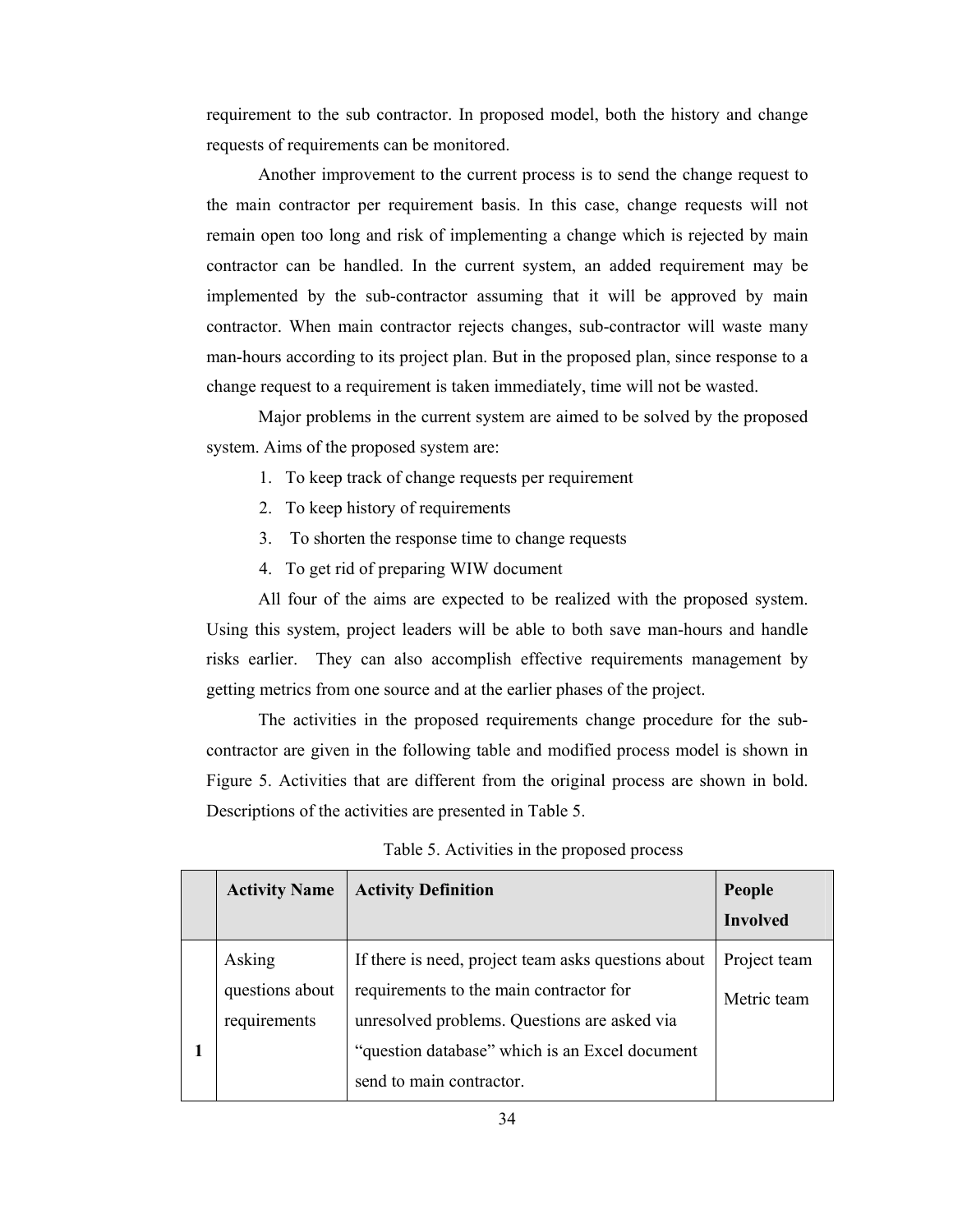#### **2**  Inserting req. change into DOORS database In the proposed process change is directly entered DOORS database to keep all changes per requirement. Project team members **3**  Creating change request record System automatically creates a new change request record for the requirement with the date change request is issued. State of the change request is "Open". **4**  Creating Software Change Request form An SCR form is automatically created by the system. Problem description and analysis is defined in the SCR form. SCR form indicates the phase change is done for. Details of the modifications to the requirement are attached in the SCR form. **5**  Sending Software Change Request form SCR form is taken to implement state meaning that it is ready for sending. Details of the SCR record are sent to the main contractor via e-mail. Sent date is the date when SCR form is taken to "implement" state. Configuration manager **6**  Design and coding of requirements begin After taken SCR form to implement state, project team begin design and coding of the project accepting new set of requirements. Requirements are implemented at sub-contractor side as if all changes are approved by main contractor. Project team **7**  Getting answers of questions about requirements Main contractor sends answers of questions to the sub contractor again via email through Question Database document. If answer of the question is insufficient for the team members, questions remain open. If answer of the question is Project team Metric team

Table 5. Activities in the proposed process (cont'd)

satisfactory, state of question is "Closed".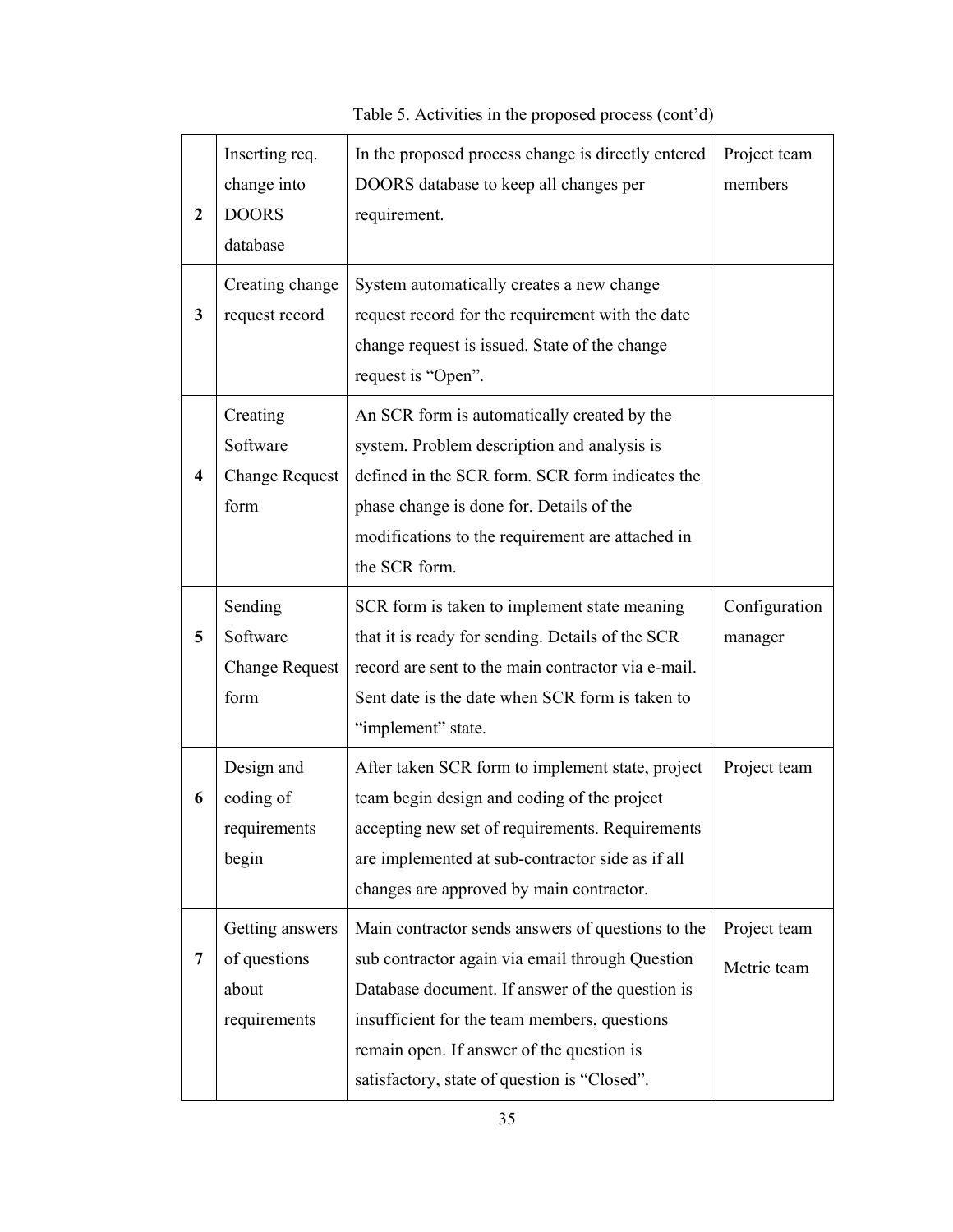**8**  Change needed in requirements Some of the answers to the questions may yield to a new question and some answers yield to changes to requirements meaning beginning WIW sub-process again. Previously opened SCR form is cancelled. Project team **9**  Change needed in design According to the answers of the questions design of the project may change which means re-work in coding phase. Design may totally change and may be done again. Project team **10**  Getting updated version of the requirements Updated version of the requirements is sent from main contractor after inspecting the changes issued by sub-contractor. Main contractor may approve or reject change. They can even make a new change. Configuration manager Main contractor **11**  Updating requirement in DOORS database Configuration manager imports updated version of requirement to the DOORS database. Old version of the requirement is also kept. Project team can see all changes that is made to a requirement from the beginning of the project. Configuration manager **12**  Updating state of change request After inspecting both old and new requirement, state of change request is changed by the project team member as "Approved" or "Rejected" indicating the date. Project team member **13**  Closing SCR form Since new set of requirements is taken from main contractor, configuration manager changes state of the SCR form to "Closed". Configuration manager

Table 5. Activities in the proposed process (cont'd)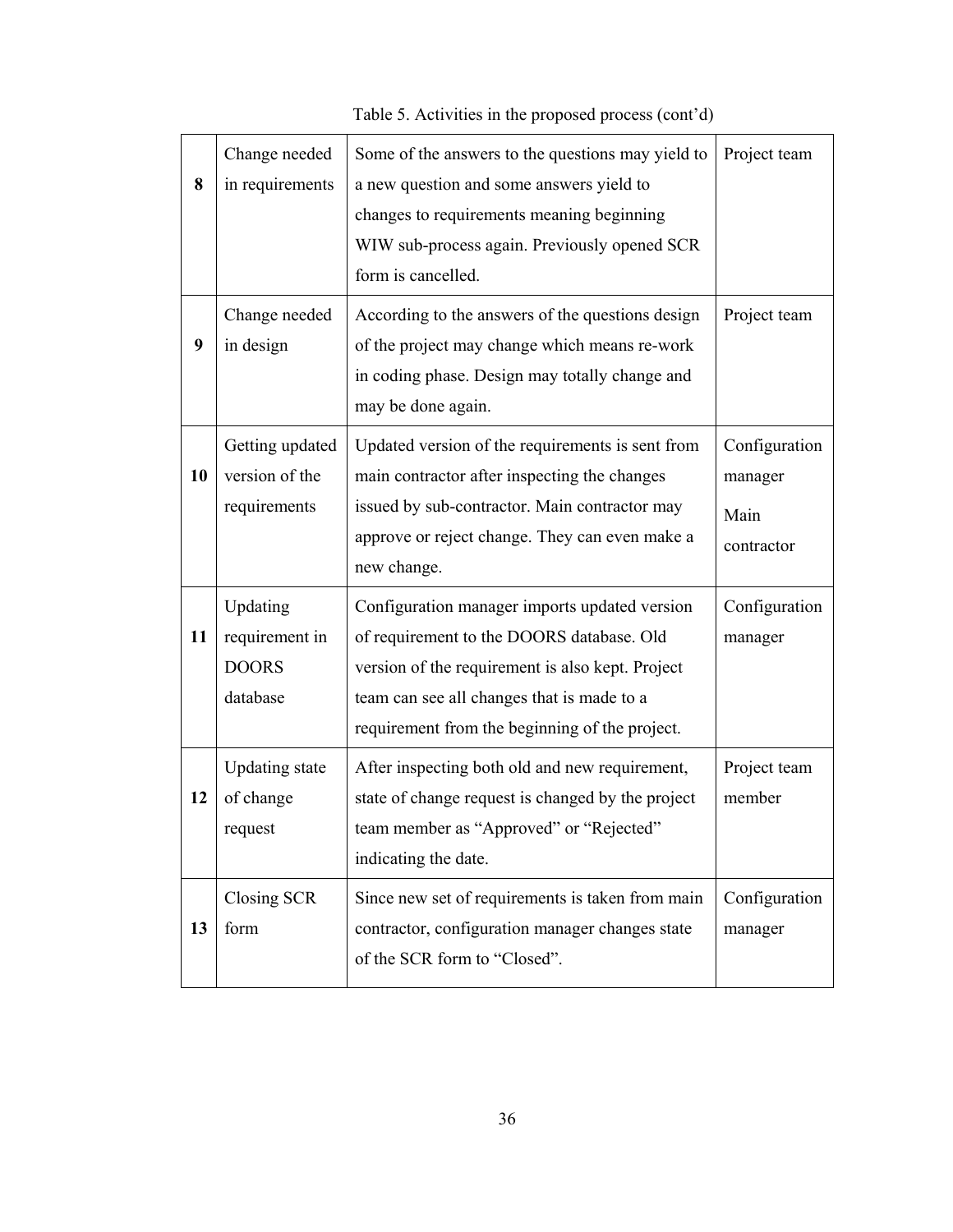

Figure 6. Modified Activities for Requirements Change Management Process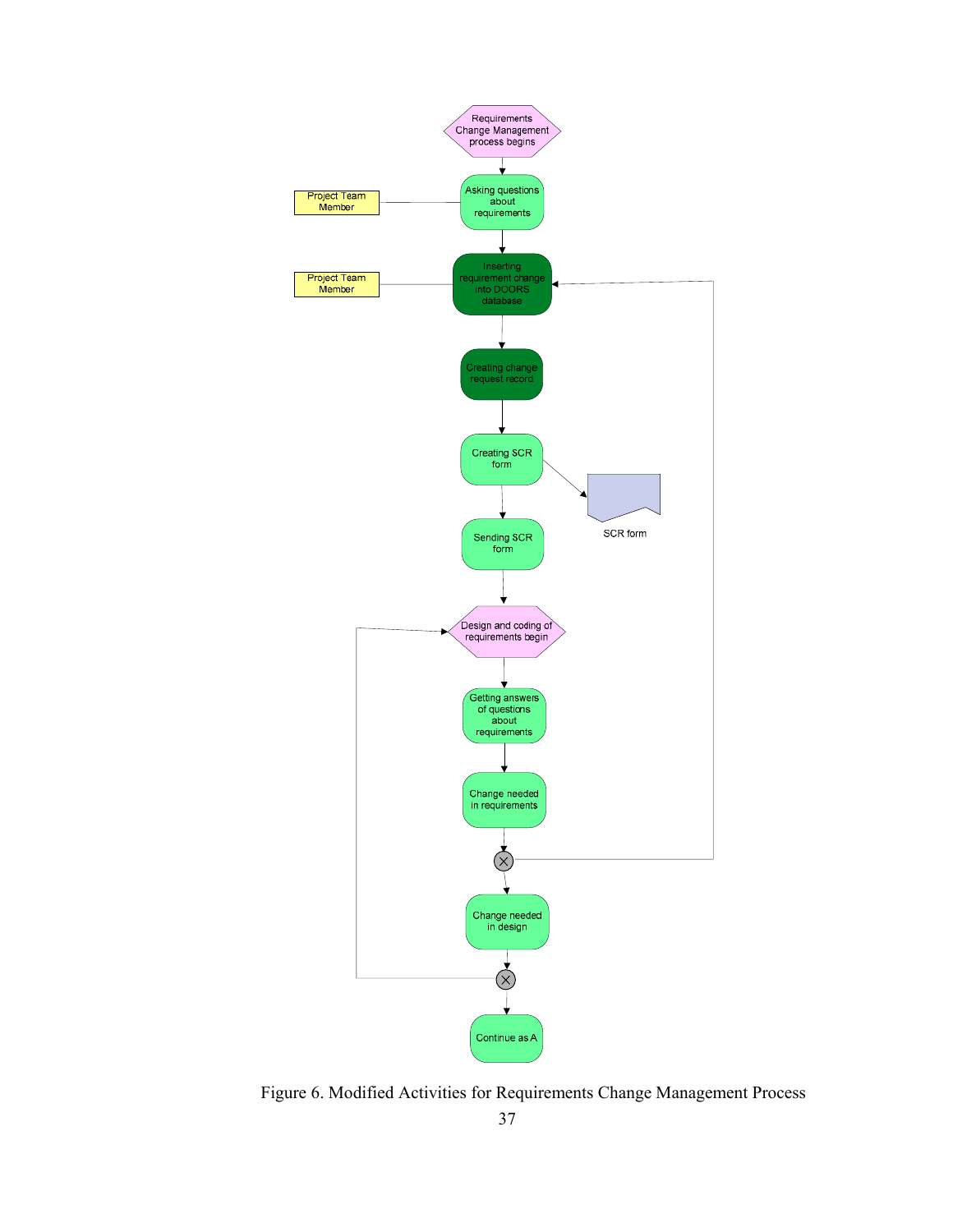

Figure 6. Modified Activities for Requirements Change Management Process (cont'd)

## **4.3. Comparison of the Current Method and Proposed Method**

As mentioned in previous section proposed method aims to solve the major problems of the current method. When two methods are compared, differences can be seen clearly.

In the current process, all requirements about a subcomponent are investigated as a whole. A WIW document is prepared for the whole set of requirements and sent to main contractor as an attachment of a software change request (SCR). In the proposed method, requirements are investigated one by one and a SCR is prepared for every requirement change which makes keeping track of change requests per requirement easy.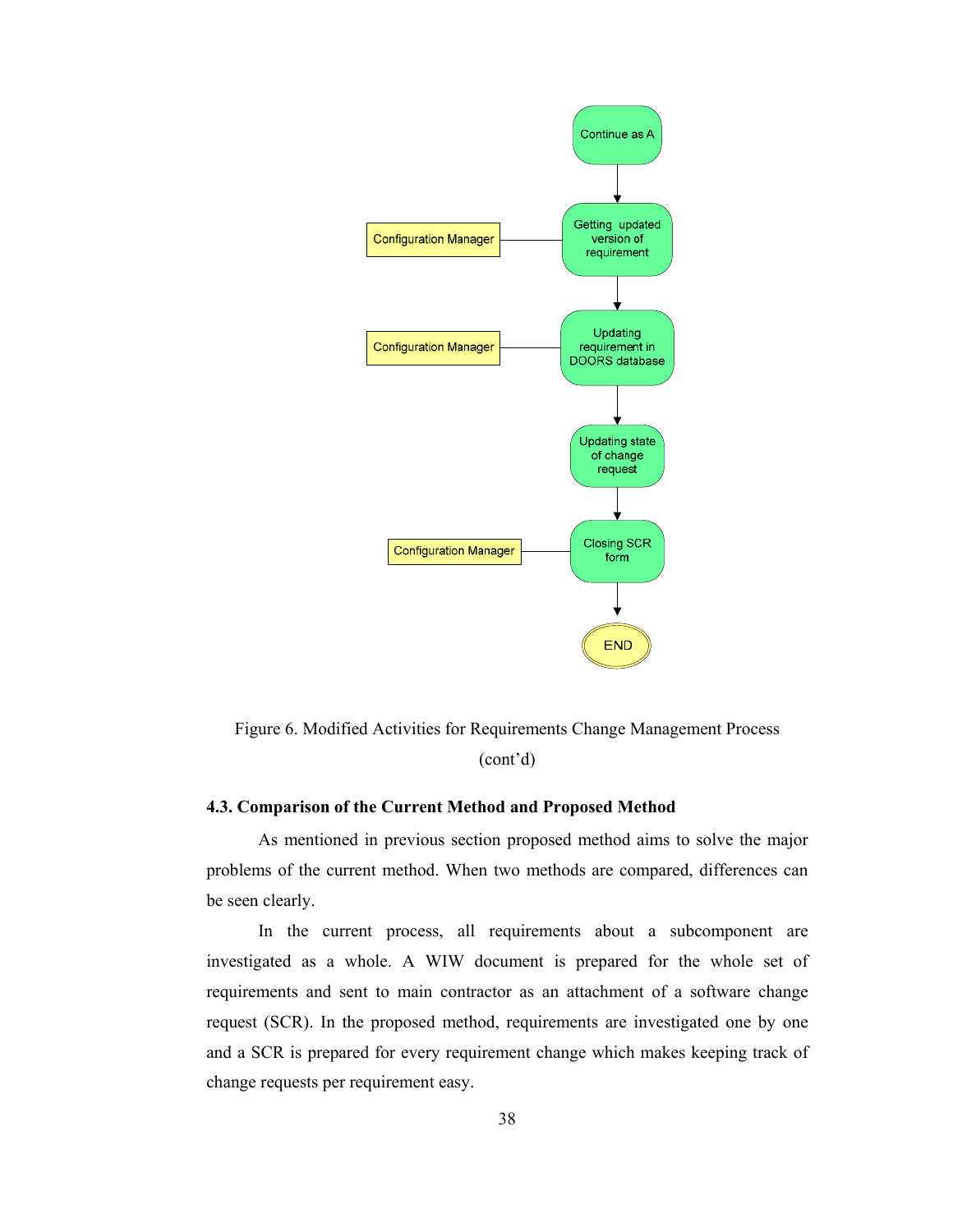All change requests are in "open" state until a response comes back from the main contractor, and after the response it is hard to understand which requests are approved and which are not. In the proposed method, there is a strong relationship between change requests and the requirements. It is easy to understand whether a change request about a requirement is approved or not. If a requirement is changed more than once, history of both the requirement and the change requests can be kept.

Status of change request per requirement basis can also be kept in the proposed method which is impossible in the current process. In the current process, since there exists one SCR form for the whole set of requirements SCR form remains "open" as long as a response comes back for the whole requirements. It can take a long time to investigate all the change requests, so sending different SCR forms for every requirement also speeds up the process.

Another improvement is also to remove preparation of WIW document which is a time consuming process. In the proposed method, changes to requirements are made in DOORS database directly. With this method previous changes to the requirements can also be seen. By removing preparation of WIW document, 8 manhours can be saved. If time to develop rejected change requests to the requirements is also considered and historical data is used, total difference with the current approach and proposed method is approximately 130 man-hours.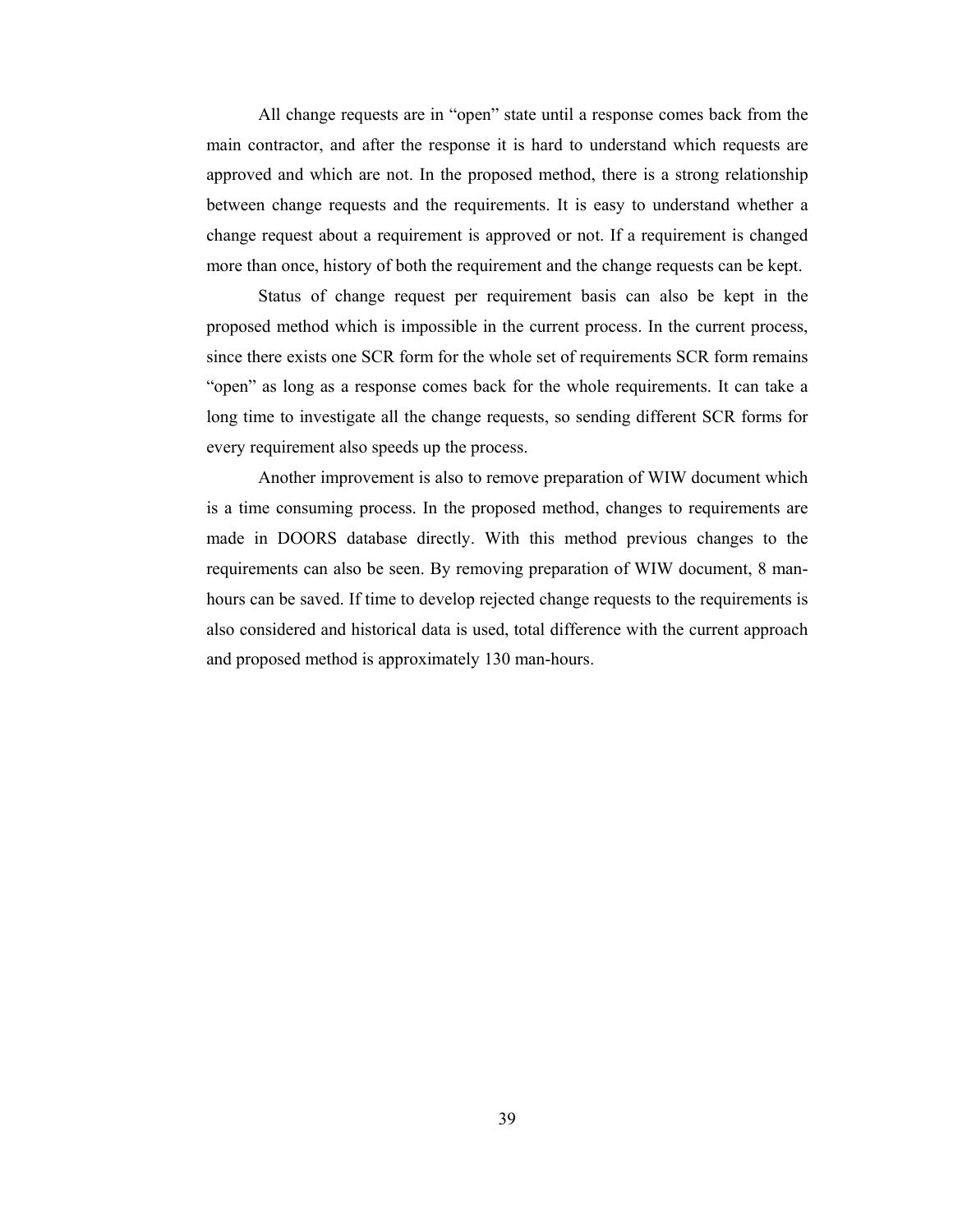## **CHAPTER 5**

## **METRIC COLLECTION TOOL**

To simplify activities applied in requirements change management process, a metric collection tool is developed during this study. With the help of this tool, all metric related with requirements management can be seen at a glance. Metric collection tool analyzes different sources and list the results in a tabular format. Details of metric collection tool and its architecture are described in this chapter.

#### **5.1. Purpose**

In Project X, different resources are used for requirements management. Telelogic DOORS [28] database is used for keeping requirements and WIW documents are used for keeping change request about requirements. All subgroups in the project prepare different WIW documents and it is hard to manage them. Since there are many resources, collected metrics about requirements are deficient and collecting them needs much effort. Therefore, to develop a metric collection tool that will analyze resources, collect metrics from different resources and display final results is decided. Metric Collection Tool (MCT) is designed and developed in the scope of this study.

### **5.2. Scope**

As mentioned in previous chapter, only the following metrics are decided to be collected in Project X:

- 1. # requirements before and after phase  $T_i$
- 2. # test cases per requirement
- 3. # type of change for each sub component
- 4. # type of change for whole project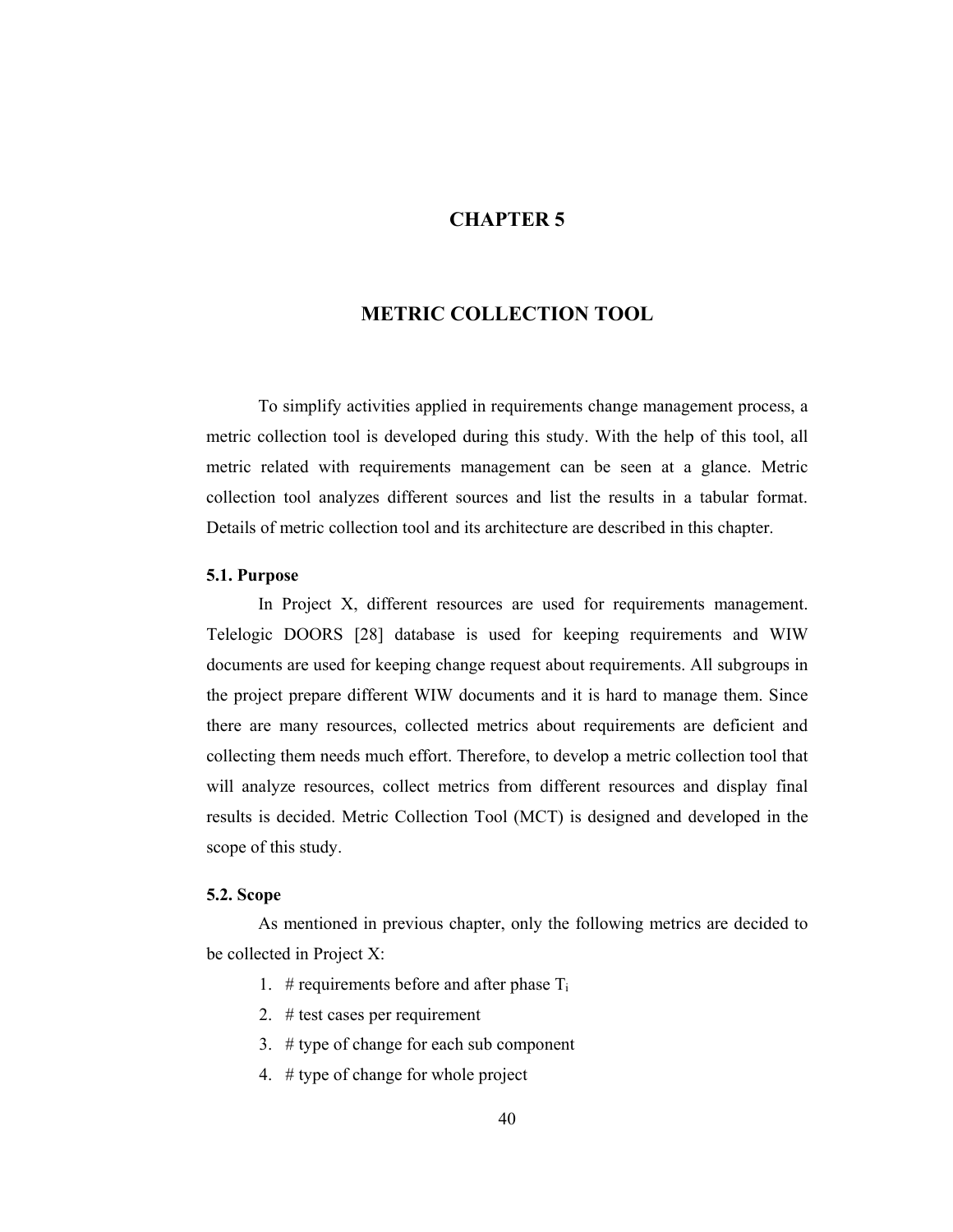- 5. # requirements whose implementation phase changed
- 6. # requirements whose supplier changed
- 7.  $\#$  added requirements at phase X
- 8. # modified requirements at phase X
- 9. # deleted requirements at phase  $X$
- 10. # changes open
- 11. # changes approved
- 12. # changes incorporated into the baseline
- 13. # changes rejected

Mainly WIW documents prepared by each subgroup will be used as source for metric collection tool. In WIW documents, both original requirement and requirement after change can be found. Actually, "WAS" part of WIW document is just a copy of the DOORS database. Comparing changed requirements with the original one kept in DOORS database is not needed. All metrics between 1 and 9, except for 2, can be derived from WIW documents and only WIW documents will be analyzed for those metrics.

After meetings about metric collection tool, metrics between 10 and 13 were decided not to be collected with metric collection tool. History of WIW preparation activity is investigated and it is seen that all change requests are approved by main contractor. It is also understood that number of change request open is equal to number of changes made by sub-contractor until next release of requirements set. In the next release all change requests are usually approved and incorporated into the baseline by the main contractor and none of them are rejected. Therefore, project managers decided not to collect metrics related with the lifetime of change requests.

### **5.3. System Architecture**

MCT is developed with Java on Windows 2000 platform. As well as providing platform independency, Java is object-oriented which speeds up development process.

 Inputs of metric collection tool are WIW documents and text coverage document. As an output, it generates reports for collected metrics.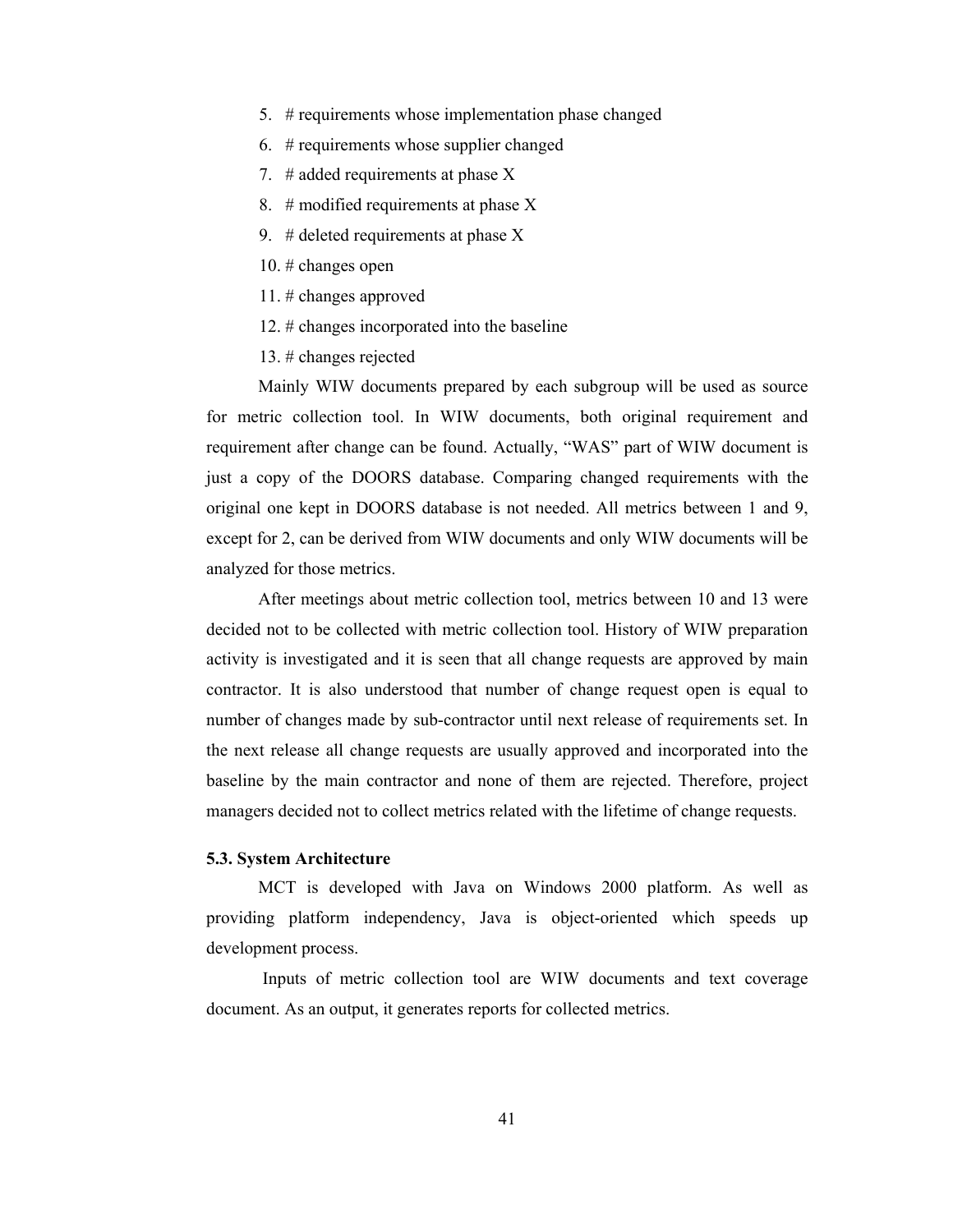WIW documents prepared by subgroups are treated like any tables stored in a database. In this way, values in Excel sheets became rows of the tables. Therefore, analyzing documents is just running different queries for each metric.

A text document storing results of the queries is also created by the tool internally. These results are stored in order to retrieve them when requested as a report. For each phase a new text documents is created and if document already exists it is overridden.

The same WIW document can also be processed more than once. If a document is analyzed before, then results of analysis is overridden in the document, if not analyzed then a new row is inserted in the document. Inputs and outputs of the tool are shown in Figure 6.



Figure 7. Inputs and outputs of MCT

#### **5.4. User Interfaces**

Metric collection tool has 3 main functionalities:

- a. To analyze WIW documents
- b. To analyze test coverage document
- c. To generate reports from analyzed data

Since there are 2 main groups and many subgroups in Project X, group and subgroup names are asked to the user when supplying WIW document. Also phase of the project should be selected by the user since there are many phases of the project and phases play an important role at the project. After user selects appropriate WIW document, MCT starts analyzing document. When analyzing the document, MCT tries to find out the number of changed requirements and the type of change to the requirement. MCT also looks for the details of the change. Results of analysis are kept in a text document in order to generate a detailed report when requested. In the text document, information about all subgroups is stored in order to generate a report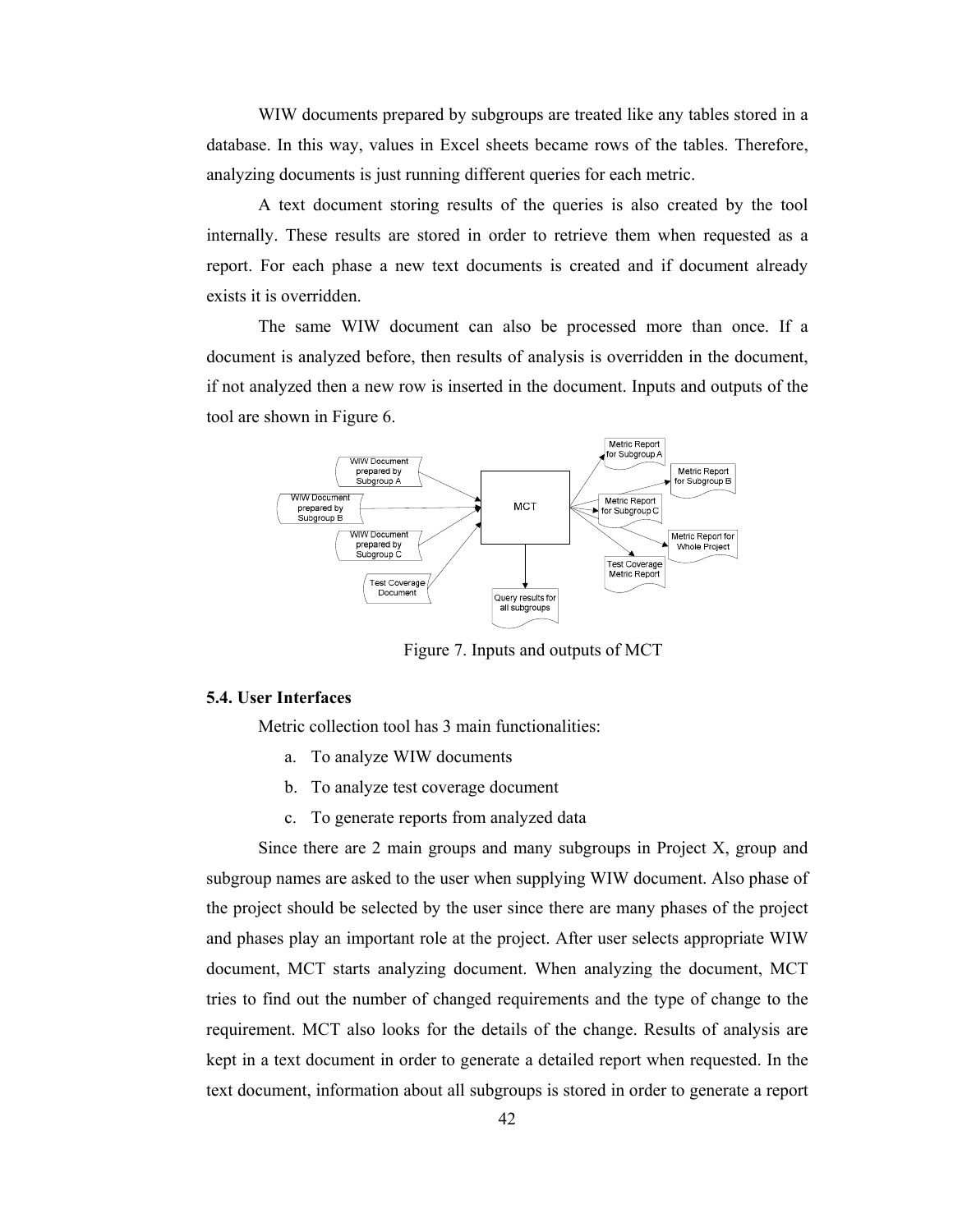about the project in total. User can also select text coverage document and choose to view results about test cases.

Another option of MCT is to generate reports about collected metrics. User can select the report type. Report can be generated for whole project as well as each sub group. Reports are prepared in PDF format and include graphical display of metrics.

If user selects to generate a report about a sub group, a report including number of requirements in each phase before and after WIW process, number of type of changes at the selected phase for the sub group, number of requirements whose implementation phase changed and number of requirements whose supplier changed in the selected phase will be prepared. If user selects to generate a report about the whole projects same results for the whole project will be prepared.

Screenshots of metric collection tool and reports generated by it are shown in Appendix A.

## **5.5. Evaluation of the Metric Collection Tool**

Metric collection tool is used and evaluated by one of the project leaders. Evaluation is performed at the end of requirements analysis phase  $T_3$  of Project X. Since requirements analysis phase was ended, requirements change management process had been performed and each subgroup had prepared their own WIW documents.

In the current process, after preparing WIW documents metrics are collected by the project leader and sent to another team for the analysis of the metrics. This team combines the last metrics with the previous ones and sends all metrics related with requirements analysis phase to the main contractor.

Project leader declared that since metrics are calculated with the metric collection tool, there is no need to calculate and send metrics to the team any more. Members of the team can use the tool and collect all metrics. He also mentioned that it would be better if there was an option to select the type of the output. He suggested another option like preparing Excel documents as well as PDF documents. He thinks that Excel format is a good solution for analyzing results in different ways.

For some of the sub projects, more than one WIW document is prepared in one phase. Project leader requested the see not only the results of last prepared WIW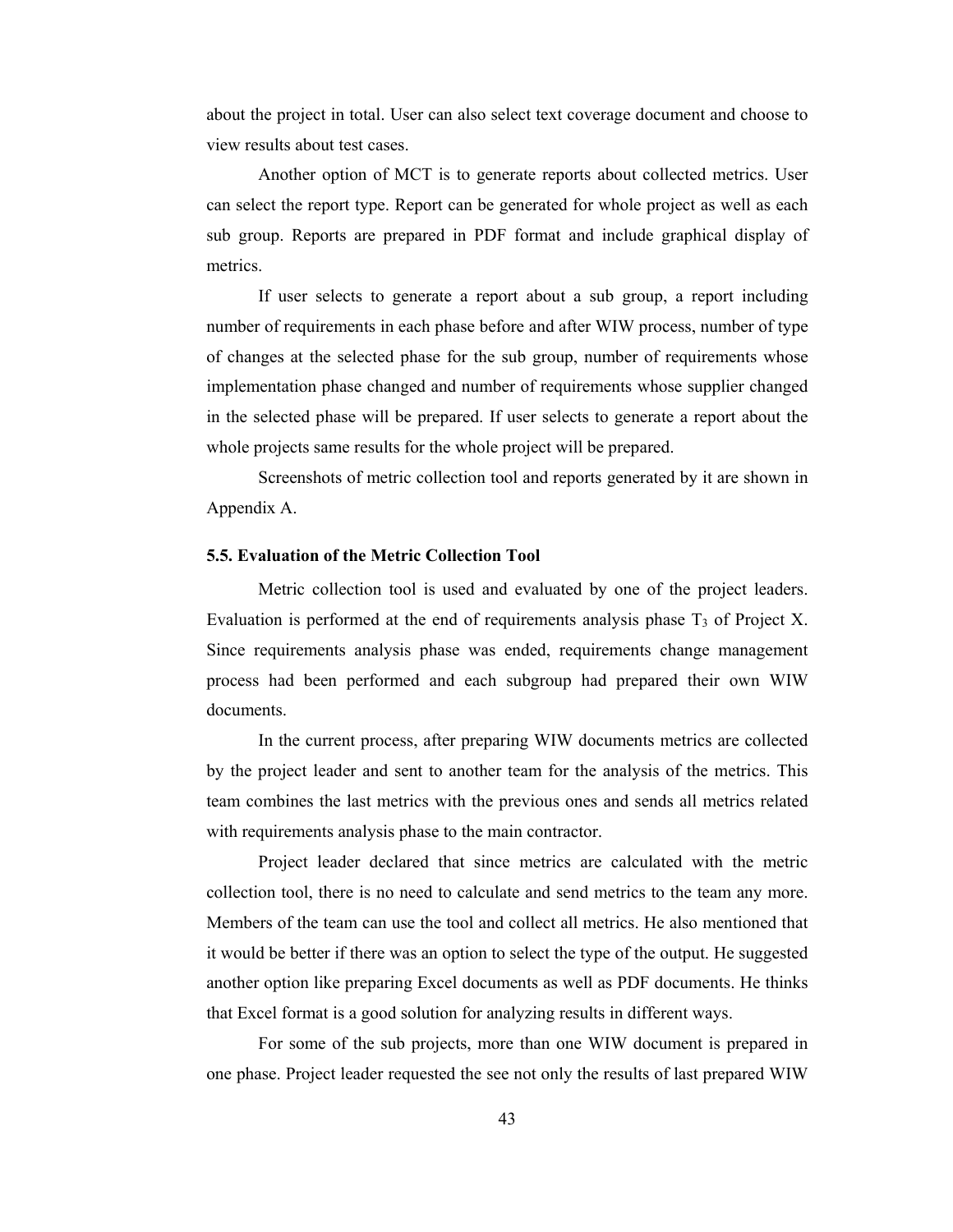document, but also the metric results of all WIW documents. He stated that it is important to keep the results of the all document since this also gives a history about the activities in requirement change management process. A slight modification is performed in order to fulfill this request.

As a result, metric collection tool simplifies and speeds up the current flow in requirements change management process.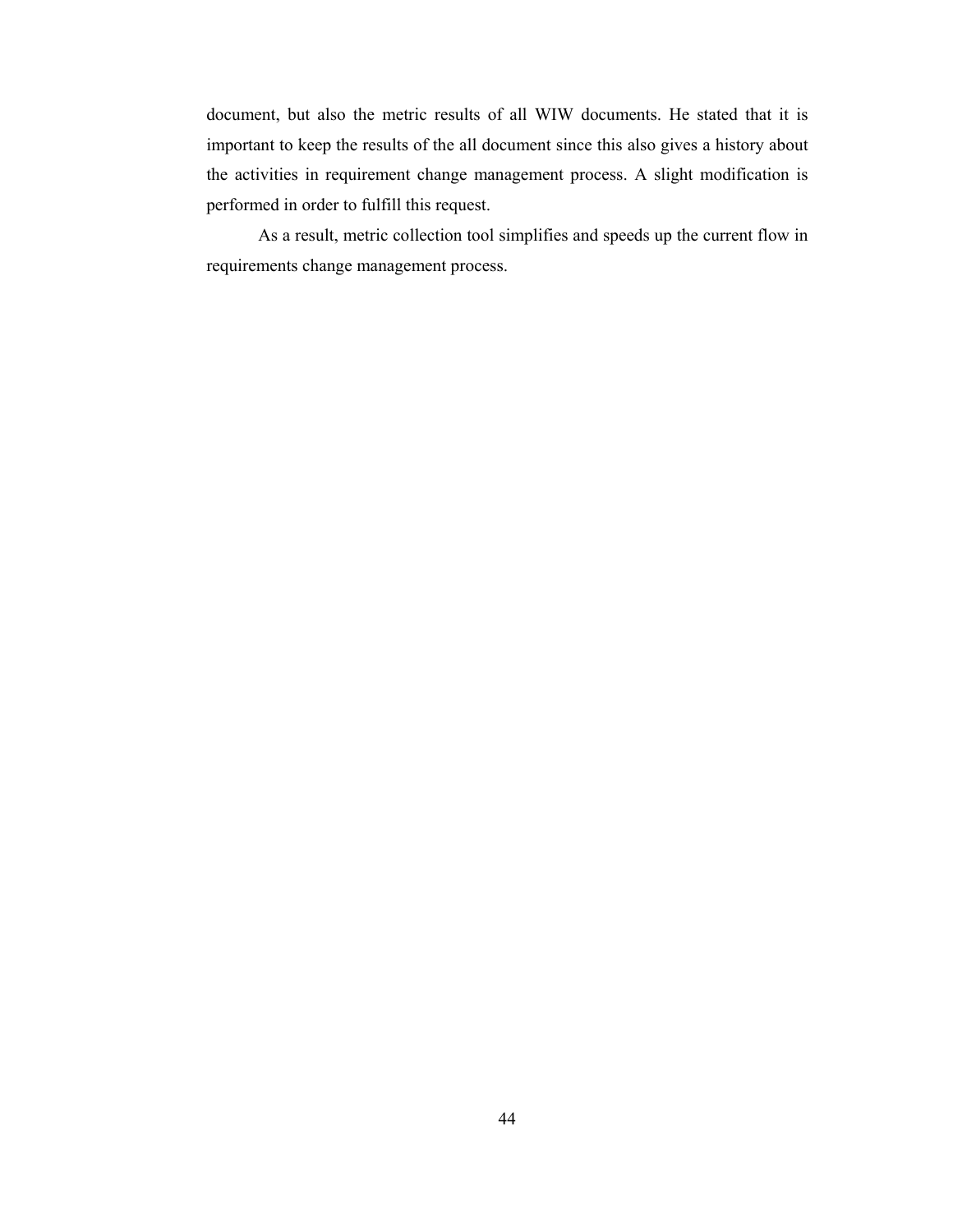## **CHAPTER 6**

## **SIMULATION-BASED EVALUATION OF THE PROPOSED IMPROVEMENTS**

In this chapter, simulation based evaluation of the proposed improvement to the requirements change management process at Project X will be discussed. Specifications and details of simulation logic will be explained. Finally, results of simulation will be depicted in the last section.

## **6.1. Why Simulation?**

Although applying the proposed improvement in one of the sub projects of Project X at the company would be the best way for evaluating its performance, this method could not be used for evaluation due to some reasons. During this study, it was planned to apply the proposed method for the later phases of the project. However, after some discussions with the project manager, we gave up this decision. Since company is only a sub-contractor in Project X, it would be hard to persuade main-contractor for a process change. Therefore, we only have simulation alternative for evaluation.

Despite the fact that applying the proposed method in real world is better than simulation, simulation has some advantages, too. Simulation allows estimating performance of an existing system under some projected set of conditions. More than one condition can be tested with a simulation and be compared with each other in order to see which best meets the organization's needs. [24] In addition to that, simulation of a proposed system has low cost and risk when compared to real world applications.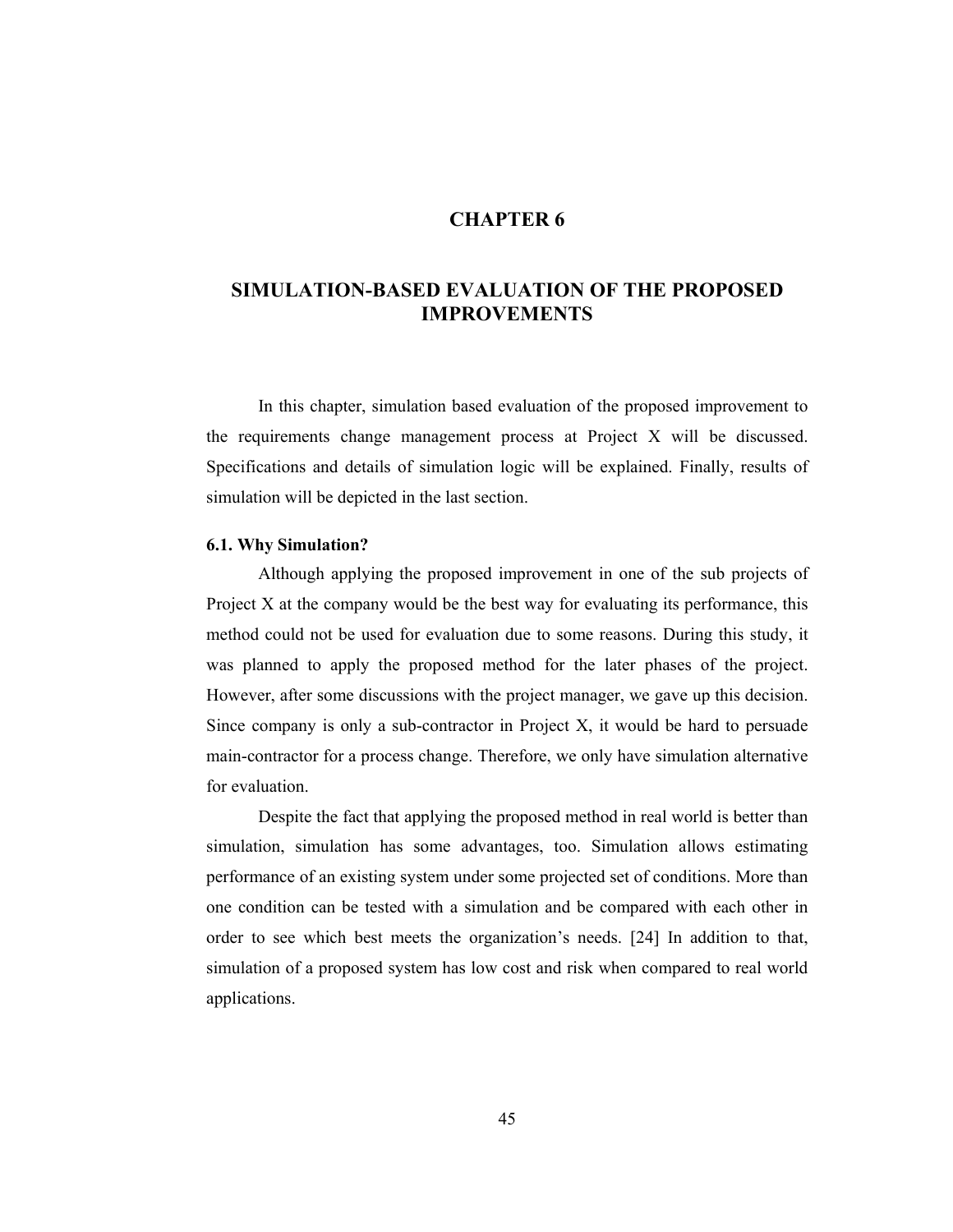### **6.2. Variables of Simulation**

Since the requirements change management process at Project X is examined, only this phase of the development process is simulated. Whether or not the proposed improvement is really effective on the whole software development process is examined under different conditions. To determine the dependent and independent variables of the simulation tool, the current requirements change management process is taken as a base, and items that affect current activity are listed first.

First of all, a project should exist. With the simulation tool, it is possible to create one or more projects having different number of requirements (NoReq). The average source lines of code that implement each requirement (LOCperReq) is also given as an independent variable, currently known to be of the order of 350 LOC per requirement. User can also define the average share of effort (AvCMEf), in persondays per person-day devoted to requirements change management process at the project. Number of requirements of the project, number of programmers working in it and average source line of code are independent variables of the simulation. They constitute the size of the project and they are among the inputs of the simulation tool.

Workload of the programmers working in the project can be changed with the simulation tool as it happens in real world. In reality, workload of the programmers may change from time to time. In simulation tool, workload will be controlled by average share of effort of the programmers. Increase in workload of programmers means decrease in average share of effort devoted to requirements change management process and vice versa. Therefore workload will not be used as an independent variable of the simulation tool. Average productivity value of a programmer (AvProdValue) is an independent variable of the simulation tool. Productivity of programmers affects both duration and occurrence time of events. If the productivity of a programmer is high, s/he analyzes requirements, asks questions about requirements quickly. Unit of this variable will be KLOC per person-day. In the simulation, this value will be used as KLOC per person-day for implementation phase and number of question per person-day for asking questions about requirements after a transformation between these two units.

Another independent variable is the probability of changing a requirement. (ProbCR). Changes to requirements can be defined and changed along with time. Some requirements may be modified, some of them may be deleted and some new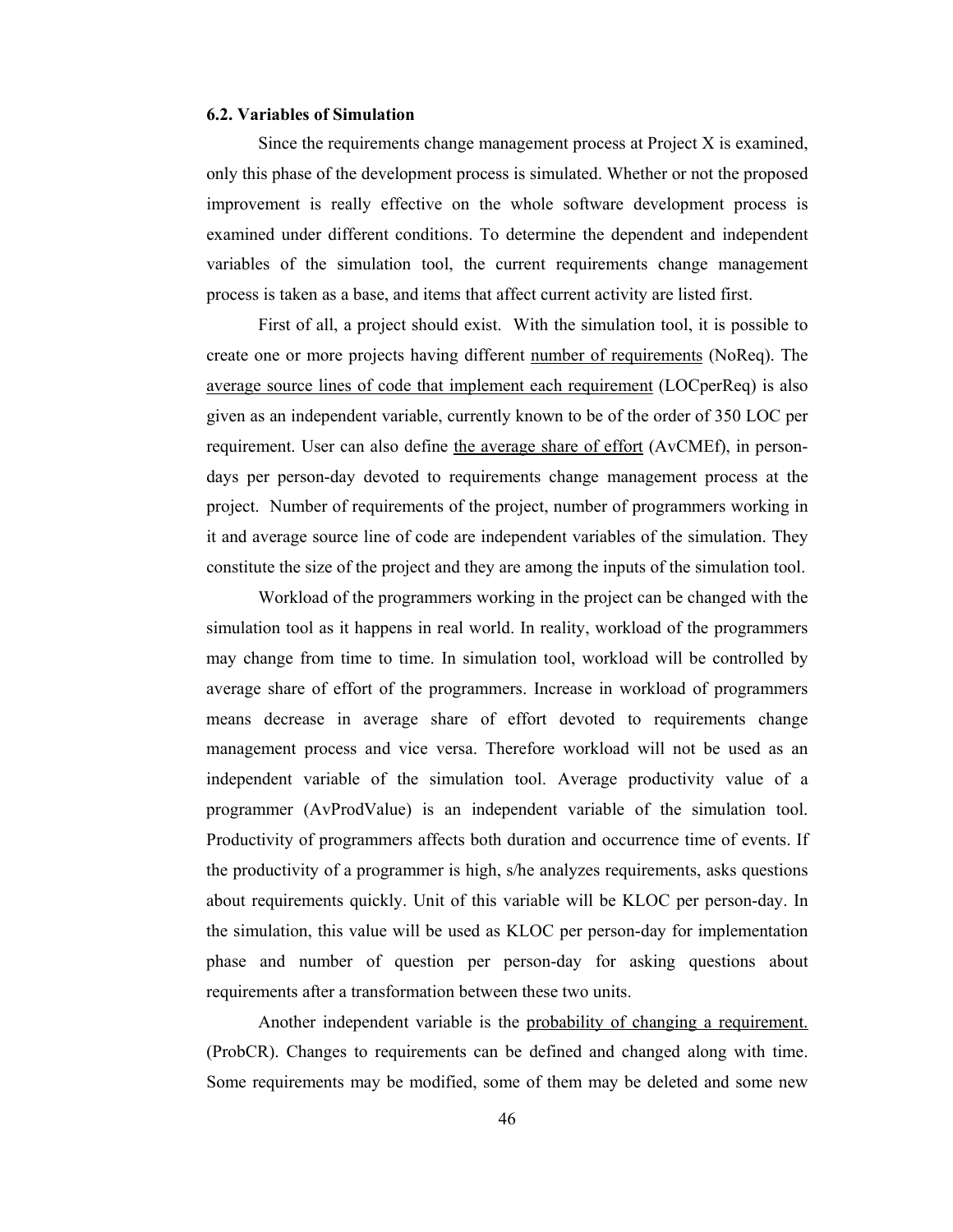requirements may be added as in the real world. Some of the requirements may not change. Average number of changed requirement is an independent variable of the simulation tool which affects the whole software development process a lot.

Formal questions submitted to the main contractor by the sub-contractor also play an important role in requirements change management. Answers of the questions may determine a change to a requirement. So, probability of getting an answer that causes a new WIW sub-process (ProbAQNW) is an independent variable of the simulation, too. Answers of the questions may also affect the WIW process and sometimes lead to prepare WIW document again. Same requirement can change more than one time. Average number of change request per requirement is (NoCRPerReq) a dependent variable of the simulation.

Average duration of open time of a question (AvQDayOpen) affects design and implementation phases of the project. This is the time between the subcontractor's issuing of a question about a requirement (Activity 2 in original process and activity 1 in proposed process) and the main contractor's answer to the question (Activity 8 in proposed process and activity 7 in proposed process). If a question about the requirements is not answered for a long time, requirement is implemented at the sub-contractor side as it is understood. Answer to the question may change the design and implementation. So, probability of getting an answer that change design (ProbAQCD) is also another independent variable and will be given as an input of the tool to see how different values of this variable influence the simulation. As a result of influence of the delay in the main contractor's response to questions, rework may be needed. <u>Re-work percentage</u> (ReWrkPrct) is a dependent variable of the simulation tool which will be observed during the simulation.

Table 6 and Table 7 summarize the dependent and independent variables of simulation, discussed above, for evaluating the effects of the proposed software development process improvement.

|                   | Name of the Description of the Variable              | Unit of the Variable |
|-------------------|------------------------------------------------------|----------------------|
| Variable          |                                                      |                      |
| NoReq             | Number of requirements                               |                      |
| NoEng             | Number of programmers                                |                      |
|                   | working for the project                              |                      |
| $\vert$ LOCperReq | Av. source lines of code that   Lines of code (KLOC) |                      |
|                   | implement each requirement                           |                      |

Table 6. Independent variables of simulation tool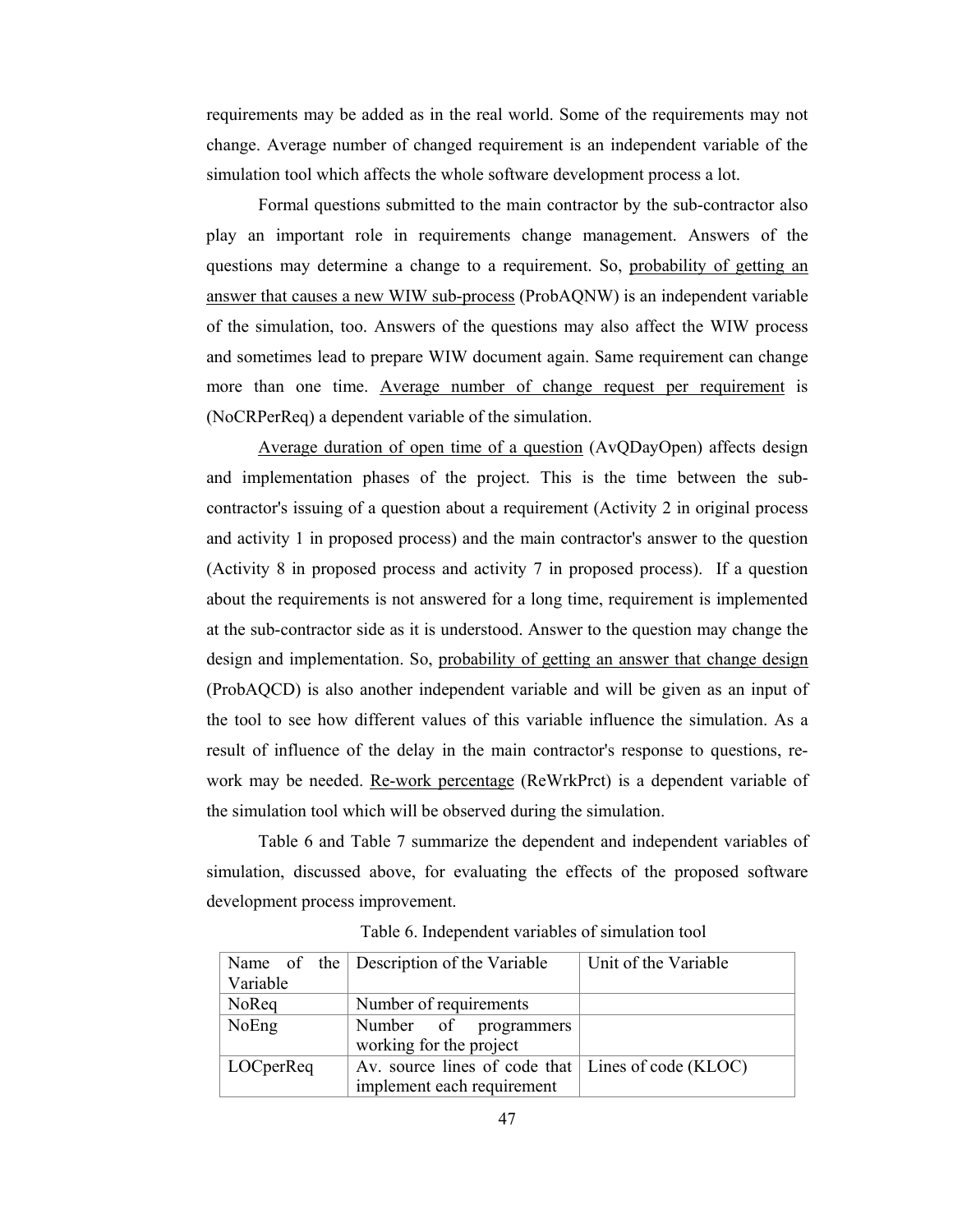| AvProdValue   | Average productivity value of   KLOC per person-day                         |                                                                |  |
|---------------|-----------------------------------------------------------------------------|----------------------------------------------------------------|--|
|               | a programmer                                                                |                                                                |  |
| <b>AvCMEf</b> | share of effort<br>Average                                                  | Person-days per person-day                                     |  |
|               | devoted<br>requirements<br>to                                               |                                                                |  |
|               | change management process                                                   |                                                                |  |
| AvQDayOpen    | Average duration of open time                                               | In days (Activity 7                                            |  |
|               | of a question                                                               | Activity 1 for proposed<br>method)                             |  |
| AvCRDayOpen   | Average duration of open time<br>of a change request                        | In days (Activity $12$ –<br>Activity 3 for proposed<br>method) |  |
| AvQ           | Average number of questions<br>asked about a requirement                    | $0 \leq A \vee Q$                                              |  |
| <b>ProbCR</b> | Probability of changing<br>a<br>requirement                                 | $0 \leq$ ProbCR $\leq 1$                                       |  |
| AvIntervalQ   | Average interval between<br>asking two<br>subsequent<br>questions           | In days                                                        |  |
| ProbAQCD      | Probability of getting<br>an<br>answer that change design                   | $0 \leq$ ProbAQCD $\leq$ 1                                     |  |
| ProbAQNW      | Probability of getting<br>an<br>answer that causes a new<br>WIW sub-process | $0 \leq$ ProbAQNW $\leq$ 1                                     |  |

Table 6. Independent variables of simulation tool (cont'd)

Table 7. Dependent variables of simulation tool

| Variable   | Name of the $\vert$ Description of the Variable      | Unit of the Variable                                                                                        |
|------------|------------------------------------------------------|-------------------------------------------------------------------------------------------------------------|
| ReWrkPrct  | Re-work percentage                                   | (Real size of project in<br>KLOC at the end of the<br>project/Expected size<br>of<br>project in KLOC) * 100 |
| NoCRPerReq | Average number of change<br>requests per requirement |                                                                                                             |
| Duration   | Duration of project                                  | In days (End of project $-$<br>Beginning of project)                                                        |

## **6.3. Simulation Logic**

While implementing the simulation, how dependent and independent variables are interrelated is examined. All variables are used either as an input or output during the simulation process. Not only the interrelationships described in the preceding chapter, but also how the requirements change management process flow influences those variables have to be implemented in the simulation.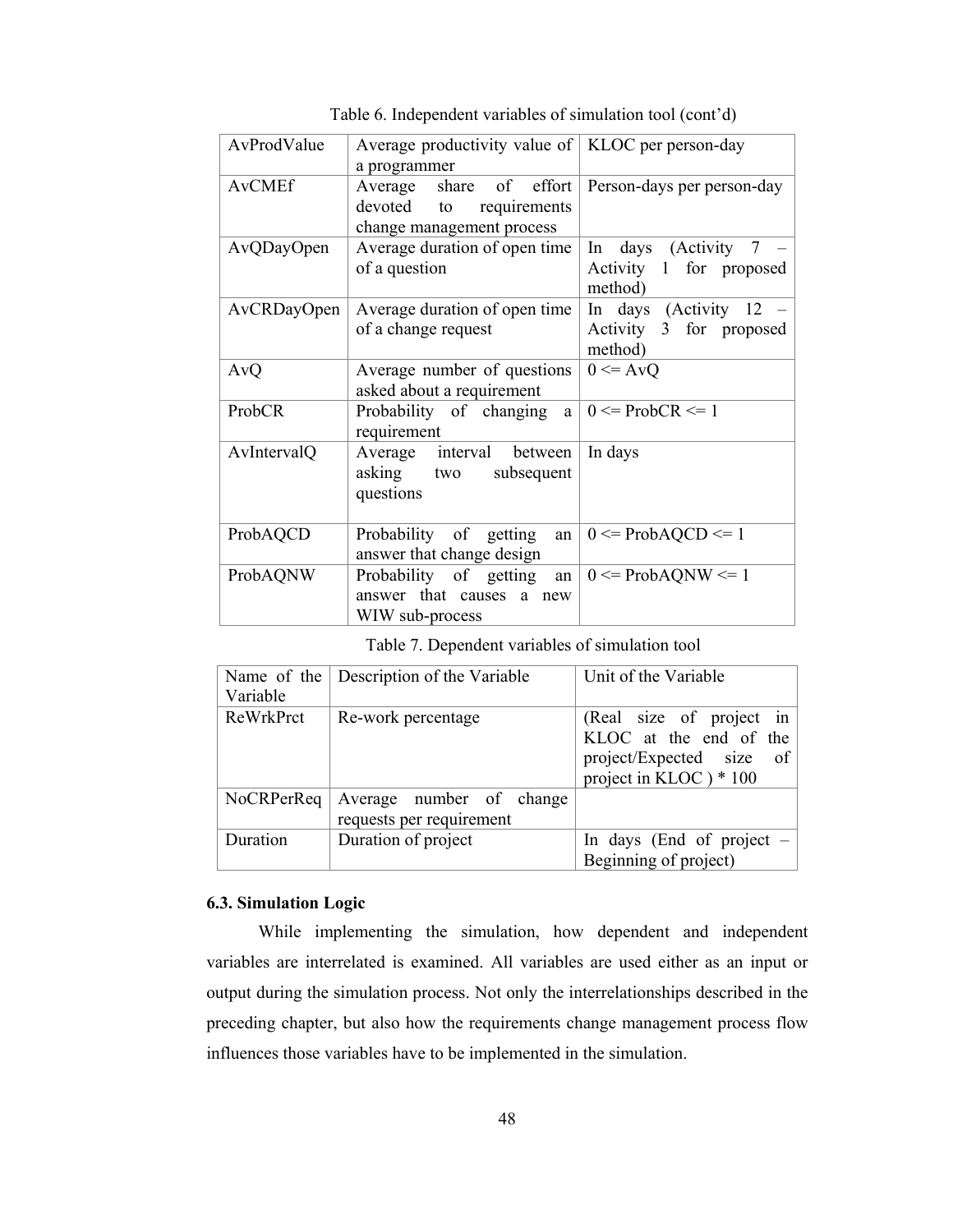With the simulation tool, user may create several projects having a suitable number of requirements, size of project in KLOC and programmers working for it with this tool. User can modify and delete existing projects, as well. After creating projects and supplying additional parameters, user can simulate the current and proposed processes as if they are implemented at the company. Additional parameters are the number of changes to requirements and duration of open time of questions asked to the main contractor.



Figure 8. Flowchart of the simulation tool

After running the simulation, simulation tool generates some XML files storing details of projects, number of programmers and results of the simulation of current and proposed methods. Results include duration of the project, number of changed requirements, average number of days that questions stay open, total number of questions asked and number of total changes to requirements for current and proposed methods. Size of re-work needed is included in current method and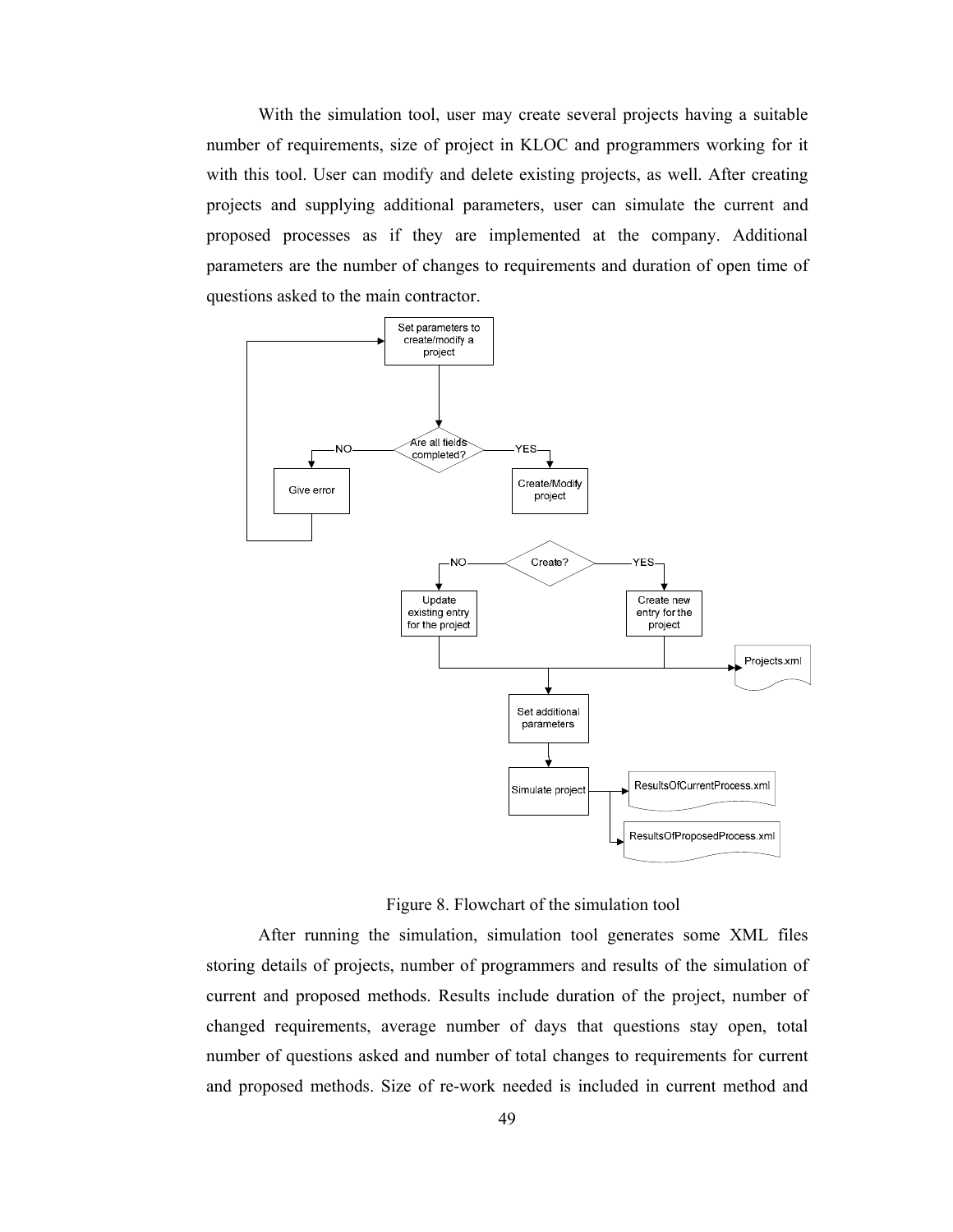number of issued change requests and average number of days that change requests stay open are included in proposed method. By comparing the results of both methods, user will be able to observe how proposed method speeds up the requirement change management process and how it reduces the size of re-work.

Flowchart of the simulation tool is depicted in Figure 8.

### **6.4. Details of Simulation**

Two methods can be used when simulating dynamic stochastic simulation models. The structure of a simulation program may be either time-driven or eventdriven. In *time-driven models*, each time through the basic loop, simulated time is advanced by some ''small'' fixed amount, and then each possible event type is checked to see which, if any, events have occurred at that point in simulated time. In *event-driven models*, events of various types are scheduled at future points in simulated time. The basic program loop determines when the next scheduled event should occur, as the minimum of the scheduled times of each possible event. Simulated time is then advanced to exactly that event time, and the corresponding event handling routine is executed to reflect the change of state that occurs as a result of that event.

The choice of whether a time-driven or event-driven program structure should be used depends on the nature of the model. If intervals between events are longer than the fixed amount used in time-driven approach, time-driven approach will be a wrong choice, since most of time simulator will be doing nothing useful, merely advancing the clock. Comparison between two methods shows that event-driven model appears to be more efficient in terms of run time and precision. Therefore event-driven method is adopted in this work.

Events determined in our case are as follows:

- 1. Start analyzing a requirement (START\_REQ)
- 2. Finish analyzing a requirement (FINISH\_REQ)
- 3. Change the requirement (CHANGE REQ)
- 4. Asking a question about a requirement (ASK\_QUESTION)
- 5. Getting answer of the question asked (GET\_ANSWER)
- 6. Opening a change request (OPEN\_CR)
- 7. Closing change request (CLOSE\_CR)
- 8. Start implementing the requirement (START\_IMPL\_REQ)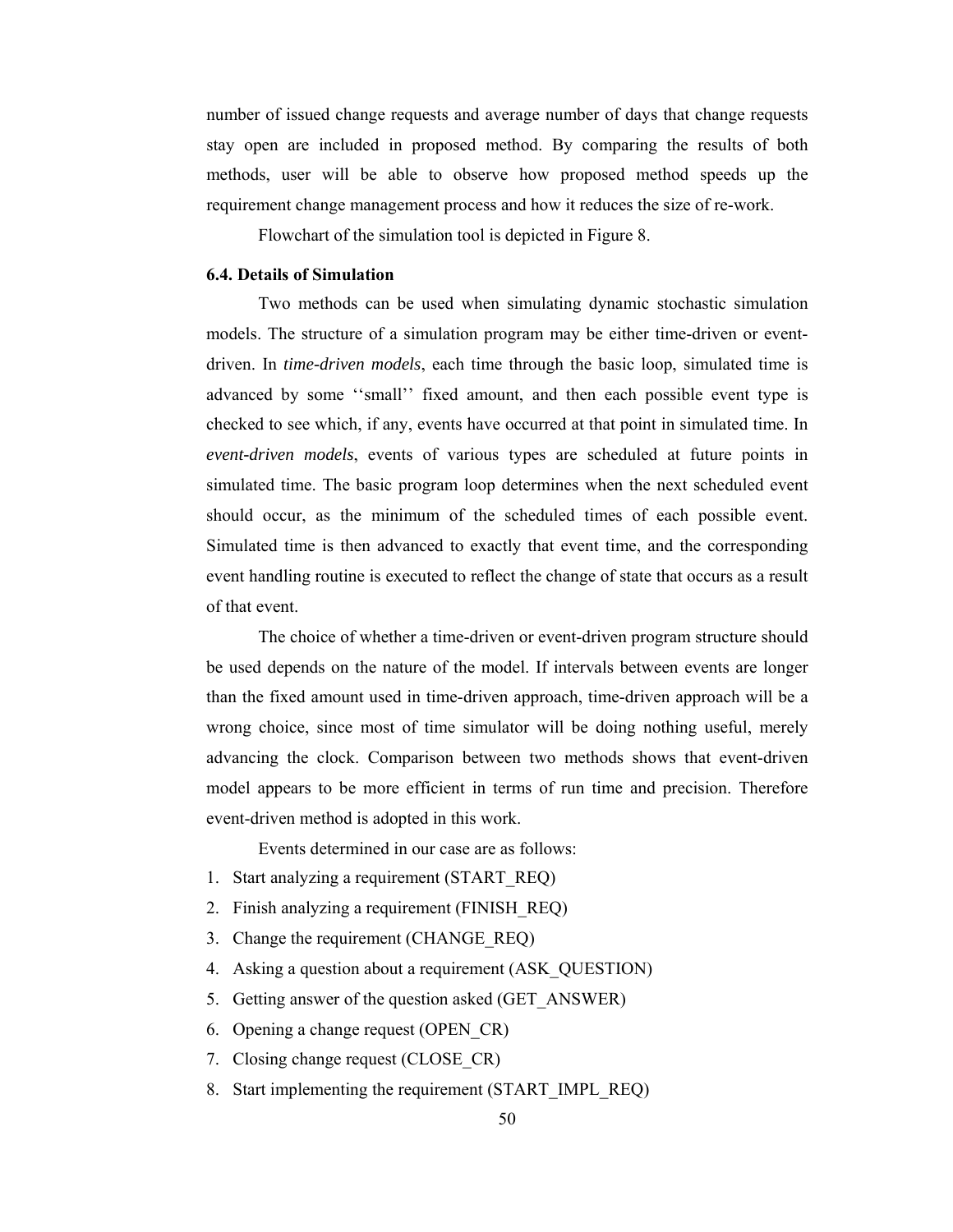### 9. Finish implementing the requirement (FINISH\_IMPL\_REQ)

Events are usually ordered in time in event-driven approach, in other words, which event comes after which event is known. In our case, this situation is not completely true. GET\_ANSWER event should always happen after ASK QUESTION event and CLOSE CR event should always happen after OPEN\_CR event. But ASK\_QUESTION and OPEN\_CR events may or may not happen. In simulation, probability of events is also calculated and events are generated with probability values known at initialization.

Details of the events are as follows:

**START REQ:** This is the time when programmers begin analyzing a requirement. This is the first event to be scheduled to start a simulation run. Subsequent START REO events are scheduled according to an exponential distribution with mean inter-arrival time of two hours according to the observations in the company. After analyzing a requirement, a programmer may ask one or more questions about the requirement, which schedules ASK\_QUESTION event according to "AvQ" as described above in section 6.2. Number of questions asked is determined according to an exponential distribution with average value of "AvQ". If determined value is greater than one subsequent ASK\_QUESTION events are scheduled according to an exponential distribution with mean inter-arrival time of "AvIntervalQ". Another option may be that the programmer directly decides changing requirement scheduling CHANGE REQ event, with probability "ProbCR" as described in previous section. Or s/he directly schedules FINISH\_REQ event with probability (1 – (ProbCR)) if no question is asked about the requirement. The three events, ASK\_QUESTION, CHANGE\_REQ and FINISH\_REQ are all scheduled with delays whose mean values vary in inverse proportion with the average programmer productivity, "AvProdValue" and in directly proportion with average share of effort, "AvCMEf".

FINISH REQ: After finishing analyzing requirement, programmer directly starts implementing the requirement which schedules START\_IMPL\_REQ event.

**CHANGE\_REQ:** This is the event when programmer changes requirement. In proposed model this event is same as OPEN\_CR event and not used, but in the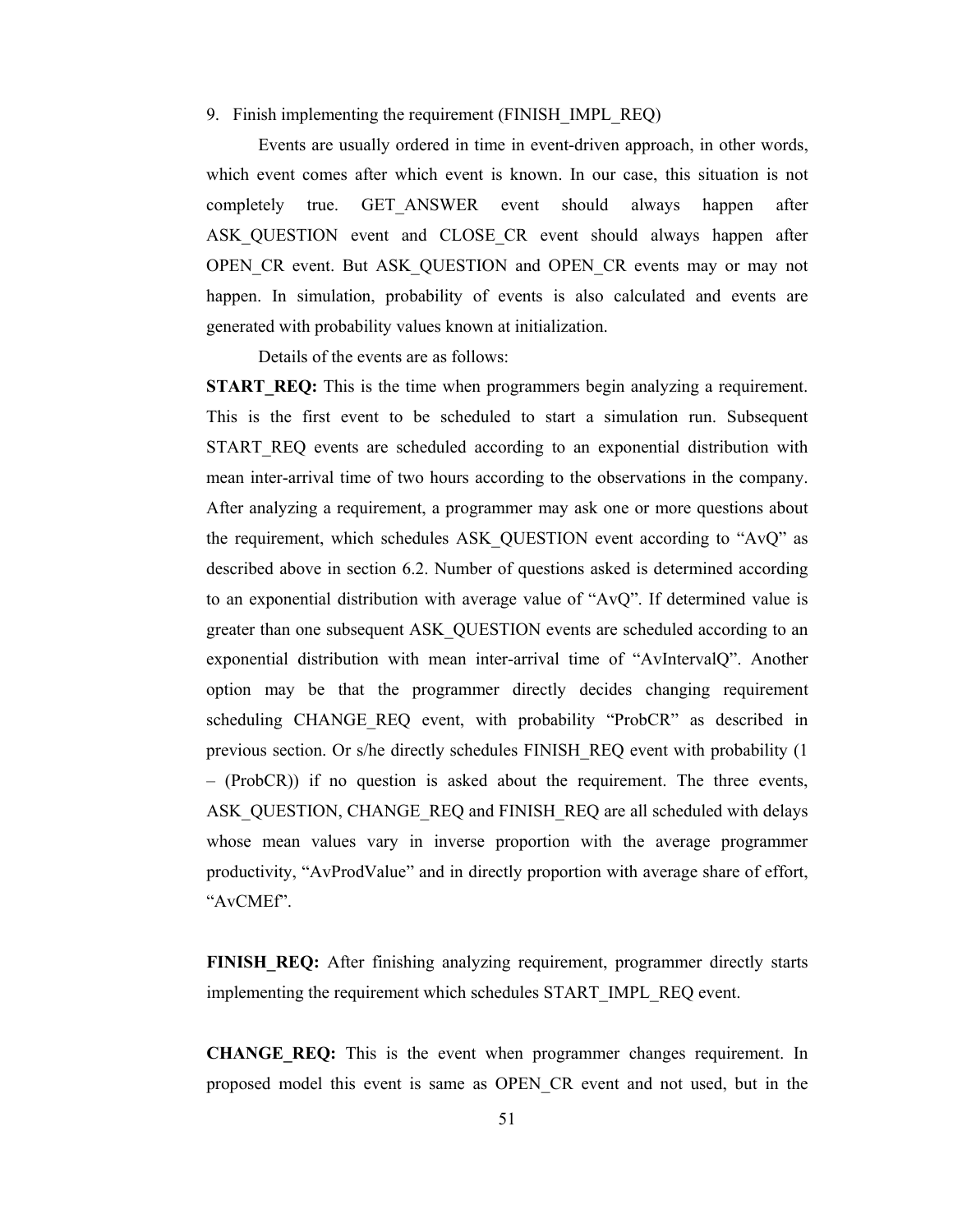original model OPEN\_CR event is scheduled after all requirements are analyzed and if there are any changed requirements. This event also schedules a FINISH\_REQ event, with a delay whose mean value vary in inverse proportion with the average programmer productivity and direct proportion with average share of effort.

**ASK QUESTION:** This is the event when programmer asks question about a requirement. This event schedules a GET\_ANSWER event at a time with exponential distribution and utilizing "AvQDayOpen" mentioned in previous section.

**GET ANSWER:** This is the event when programmer gets answer to a previously asked question. Answer of the question may affect design phase or trigger a change in the requirement with probabilities "ProbAQCD" and "ProbAQNW" respectively. In addition to these, an answer may lead to both of the events. Requirements that didn't change previously may change after getting answer to a question, too. If answer affects design and requirement is being implemented, FINISH\_IMPL\_REQ event associated with the requirement is re-scheduled according to an exponential distribution with average "AvCMEf" and to be adjusted in proportion with average programmer productivity "AvProdValue". Number of days between the beginning of START IMPL REQ and GET ANSWER event are also considered. If answer triggers a change in the requirement, CHANGE\_REQ event is scheduled. If "ProbAQCD" is higher than 0.75, feedback effect of the requirement is also taken into account. This means a change in the design can also lead to new requirements. In the simulation, this is reflected when scheduling FINISH\_IMPL\_REQ event.

**OPEN** CR: This event is only useful in proposed model to keep track of how long a change request stays open. It is scheduled when all of the requirements are analyzed in current method and when a requirement is changed in proposed method. It schedules CLOSE CR event at time with an exponential distribution with an average of "AvCRDaysOpen" days.

**CLOSE\_CR:** When this event happens, duration between OPEN\_CR and CLOSE\_CR events are calculated for statistics in proposed method.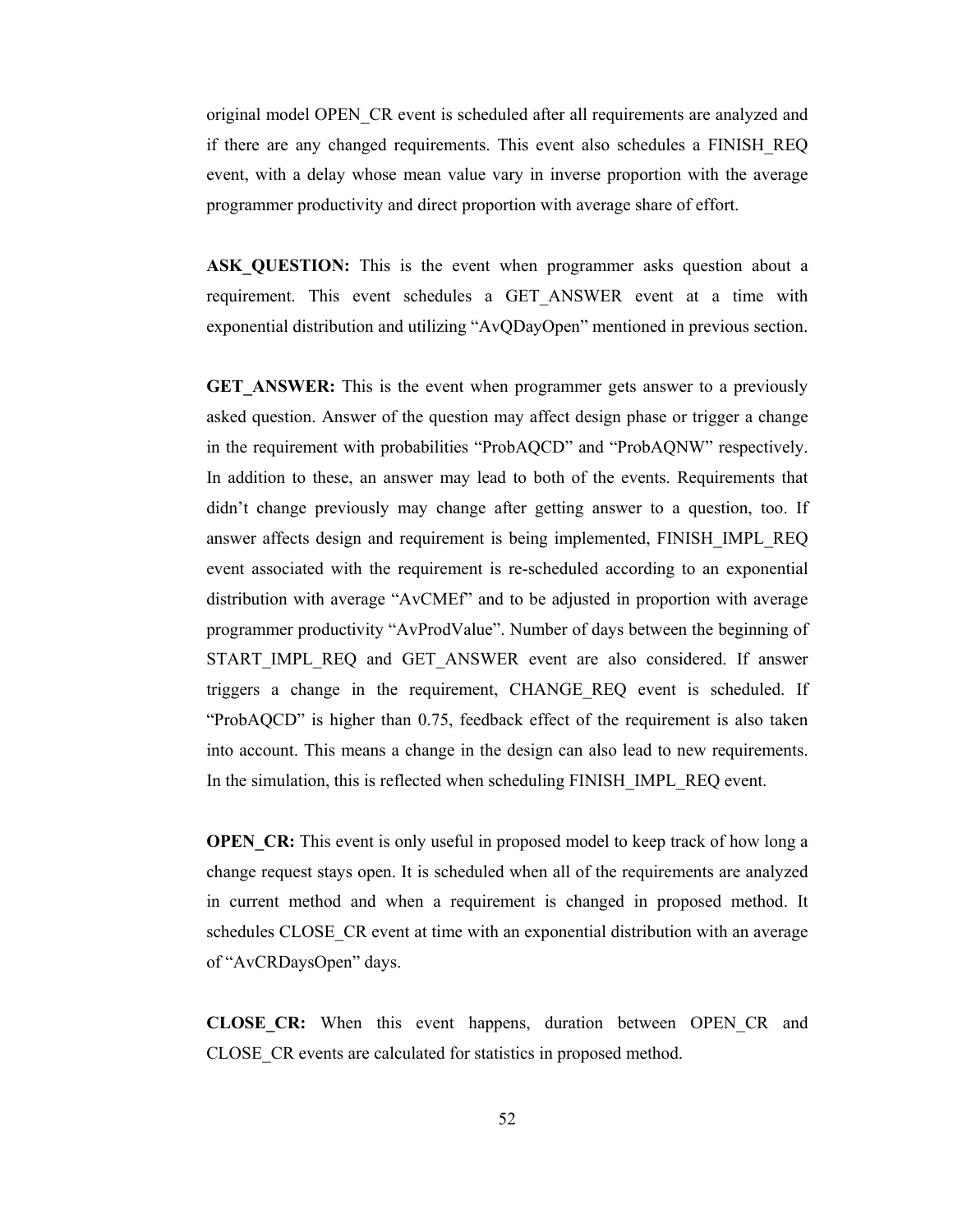**START IMPL REQ:** When programmers begin designing and implementing a requirement, this event happens. This event schedules a FINISH\_IMPL\_REQ event with a delay of determined according to an exponential distribution with average "AvCMEf" days, to be adjusted in proportion with average programmer productivity "AvProdValue" and also in proportion to the requirement size, LocPerREQ. If a requirement is being implemented and an answer about design is received, this event is removed from queue.

**FINISH IMPL REQ:** This is the last event about a requirement. In this event, statistics about the requirement like total number of changes, total number of days of implementation are collected. As mentioned previously, this event may be rescheduled, thereby increasing the time needed for completing an implementation, when GET\_ANSWER event is occurred with an answer which changes design.

Figure 9 presents the flow diagram of these events. Independent values used when scheduling events are also presented in Figure 9.



Figure 9. Flow diagram of the events of the simulation

 Object-oriented methodology is used in developing the simulation. After deciding on the events, objects which are the entities of the simulation are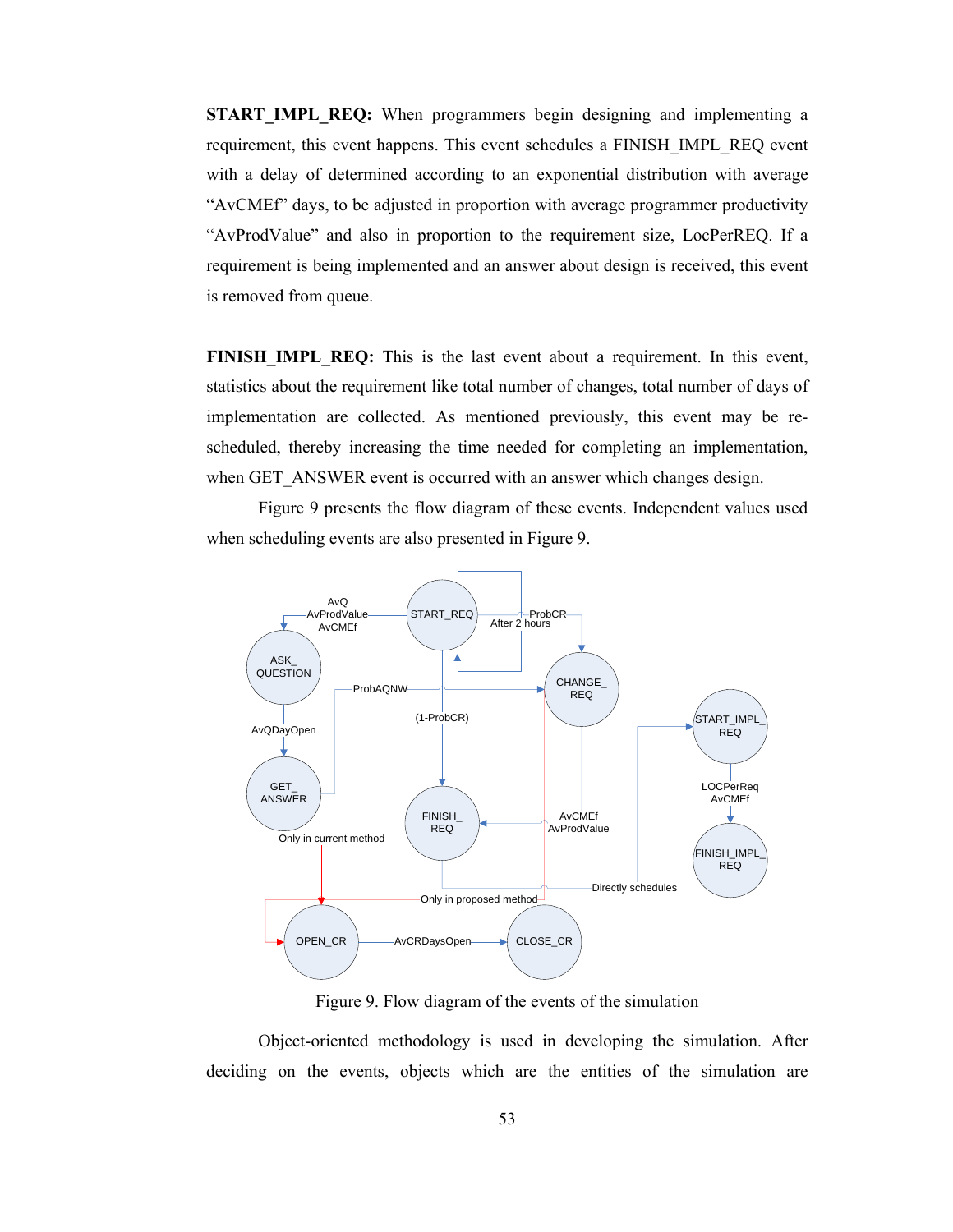determined. There are three main entities in the simulation. They are "Requirement", "Question" and "ChangeRequest" as shown in Figure 10.



Figure 10. Class diagram of entities used in simulation

In "ChangeRequest" entity, "openTime" and "closeTime" of change requests are kept to get statistics about how long average open duration of a change request. A requirement may be changed zero or more times during a period, depending on the value of "ProbCR". For each requirement if value determined with exponential distribution using "ProbCR" is greater than "ProbCR", a change request for that requirement is scheduled, otherwise requirement is not changed.

In "Question" entity, "openTime" and "closeTime" of the question are also kept. Therefore "Question" is derived from "ChangeRequest" entity. It also has same members and functions. "questionNo" attribute is kept to get a relationship between answer and the question. GET\_ANSWER event is scheduled with the number of the question. "isOpen" attribute is set to false when GET\_ANSWER event about that question occurs. Besides them "isDesignCritic" and "isWIWCritic" attributes are hold in "Question" entity to calculate total number of questions that changed design and that start WIW process again. Zero or more questions may be asked about a requirement.

"Requirement" entity is one of the main entities. It holds attributes that keeps state of the requirement. If any question is asked about requirement, it can also be reached from requirement entity. Change requests are also kept in order to see how much a requirement changes during a period. KLOC implemented per requirement is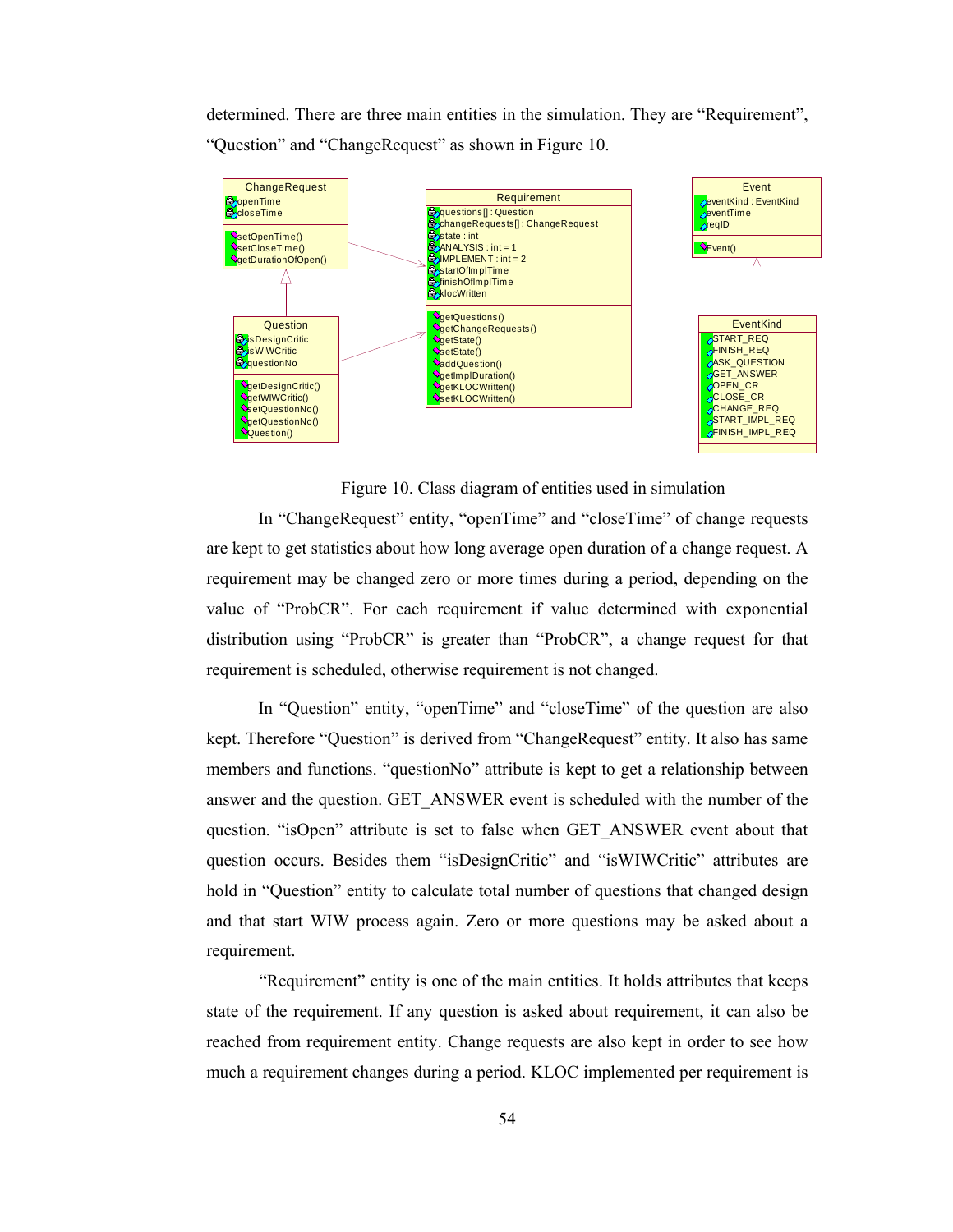also kept in the "Requirement" entity. KLOC implemented is set when FINISH\_IMPL\_REQ event is occurred by using duration of implementation time of the requirement and "LOCperReq". Since FINISH\_IMPL\_REQ is re-scheduled according to the answers received, KLOC implemented but never used is also taken into consideration.

 Main entity is the "Event" class. It keeps time and kind of the event. It also has requirement ID in order to understand which requirement is related with this event.

### **6.5. Simulation Results and Discussion**

Simulation program is evaluated with different values of the independent variables defining projects under different conditions. After running the simulation a number of times, results of dependent variables like re-work percentage and duration of requirements change management process and duration of total project are compared. Besides, metric that can be collected only in proposed method are presented.

To be able to analyze the response of the simulation tool under various conditions, effects of changes in the following independent variables are investigated:

- Probability of changing a requirement (ProbCR)
- Average duration of open time of a question (AvQDayOpen)
- Probability of getting an answer that changes design (ProbAQCD)
- Average number of questions  $(AvQ)$

Consequently response of the simulation tool to the changes in number of changed requirements, number of questions, number of answers that change design and duration of open time of a question can be seen. To increase the level of confidence on dependent variables for each value of the variables listed above, the simulation tool is run 10 times for each combination of the listed variables and the results are averaged.

Three constant values are determined for each of the variable in order to use in the simulation tool as shown in Table 11. These constant values are based on the historical data and observations of the author herself. Instead of simulating all possible combinations ( $3<sup>4</sup> = 81$  cases), the effect of the change on two of the selected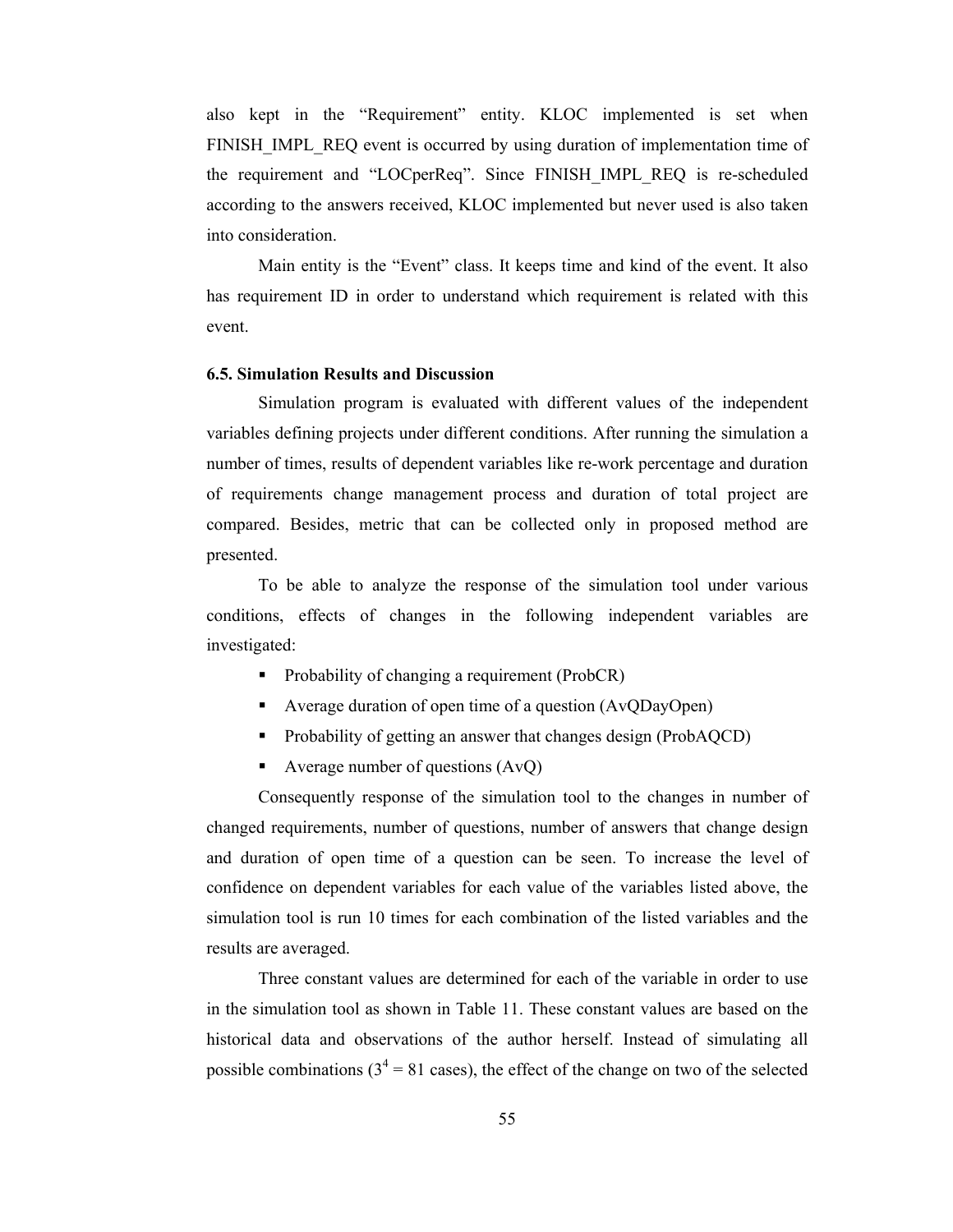variables is observed while keeping the other variables constant. Other combinations of the selected independent variables could be investigated as a future work.

| Name of the<br>Variable | Value #1 | Value #2 | Value $#3$ |
|-------------------------|----------|----------|------------|
| ProbCR                  |          |          |            |
| AvQDayOpen              |          | 30       | 6U         |
| ProbAQCD                |          |          |            |
| Av(                     |          |          |            |

Table 8. Constant values determined for the selected independent variables

After gathering results, simulation tool is verified by comparing the results of the simulation of current approach with the actual data. Since Project X is still being developed, only size of re-work for one the sub-projects is known. Sub project is developed by 6 programmers and has 196 requirements. Calculated rework of the sub project in the real application is nearly 1200 LOC. This number indicates the developed but modified or deleted source code after getting answers from the main contractor. Simulation program is run with the independent variables having values shown in Table 9.

Table 9. Values used in the simulation tool

| Name of the Variable | Value of the Variable |
|----------------------|-----------------------|
| NoReq                | 196 requirements      |
| NoEng                | 6 engineers           |
| LOCperReq            | 17 LOC                |
| AvProdValue          | 50 KLOC               |
| <b>AvCMEf</b>        | 0.3 person-days       |
| AvQDayOpen           | 15 days               |
| AvCRDayOpen          | 25 days               |
| AvQ                  | 2 questions           |
| ProbCR               | 0.5                   |
| AvIntervalQ          | 2 days                |
| ProbAQCD             | 0.5                   |
| ProbAQNW             | 0.2                   |
|                      |                       |

Value obtained by simulation is 1315 LOC for the project at that size. The 10% error is considered acceptable and hence it is safe to assume that the simulation tool does closely simulate the requirements change management process applied at Project X.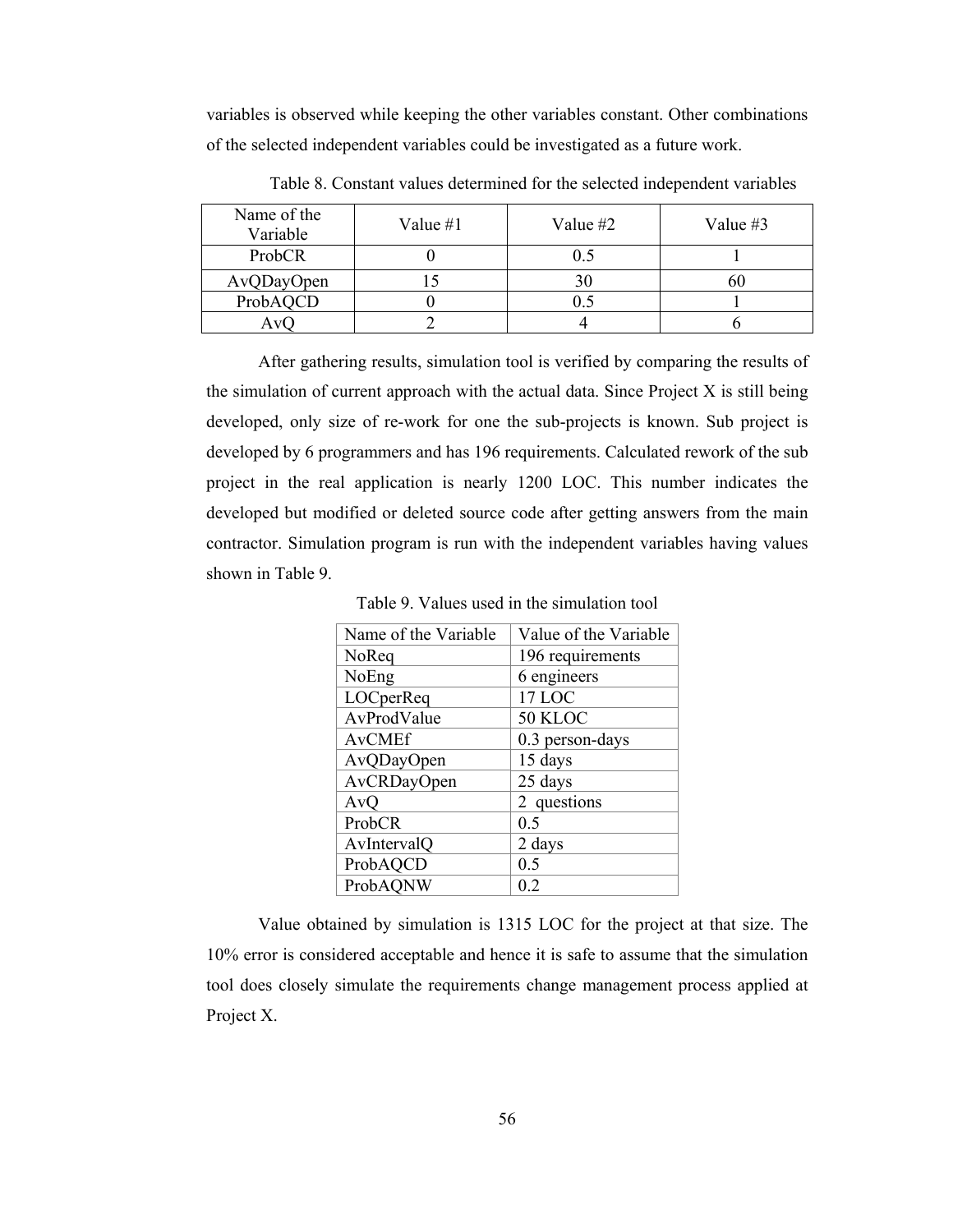#### **6.5.1. Response to Change in ProbCR and ProbAQCD**

Effect of change in probability of change requests is different in current approach and proposed method. More requirements change during the project, more re-work is performed in the current approach. However, in the proposed approach rework percentage is less compared to current approach because of the fact that duration of open time per requirement is shortened in the improvement proposal. State of change requests can be realized earlier.

Keeping other values constant, change in probability of answers that change design and implementation affects the current approach and proposed method in the same manner. An increase in probability of answers that affect design means an increase in re-work percentage. Because design and implementation should be performed again according to the new answer. This in turn extends the duration of the project both in current approach and the improvement proposal.

For the different values of average number of questions and average duration of open interval of asked question, simulation results depicting the current approach and the proposed improvement can be seen in Figure 11 and Figure 12.

### **6.5.2. Response to Change in AvQ and AvQDayOpen**

Effect of change in number of questions asked about requirements is same in both current approach and proposed method. If there is much information missing in the sub-contractor side and duration of open time of question remains same, subcontractor begins implementation with deficient knowledge to save time. After answers are delivered from main contractor, some of the requirements are reimplemented. So, increase in number of questions increases re-work and duration of the project in both methods. This result is consistent as improvement proposal only modifies requirements change management process; it doesn't affect asking questions mechanism to the main contractor.

Inspection of simulation results indicates that a change in duration of open time of questions asked to the main contractor directly affects the re-work percentage and duration of the project. When communication between the main contractor and the sub contractor decreases meaning an increase in average duration of open time of questions, re-work percentage and duration of project increase in both current approach and proposed method. Again, both methods are affected at the same ratio since nothing is changed in the proposed method related with duration of open time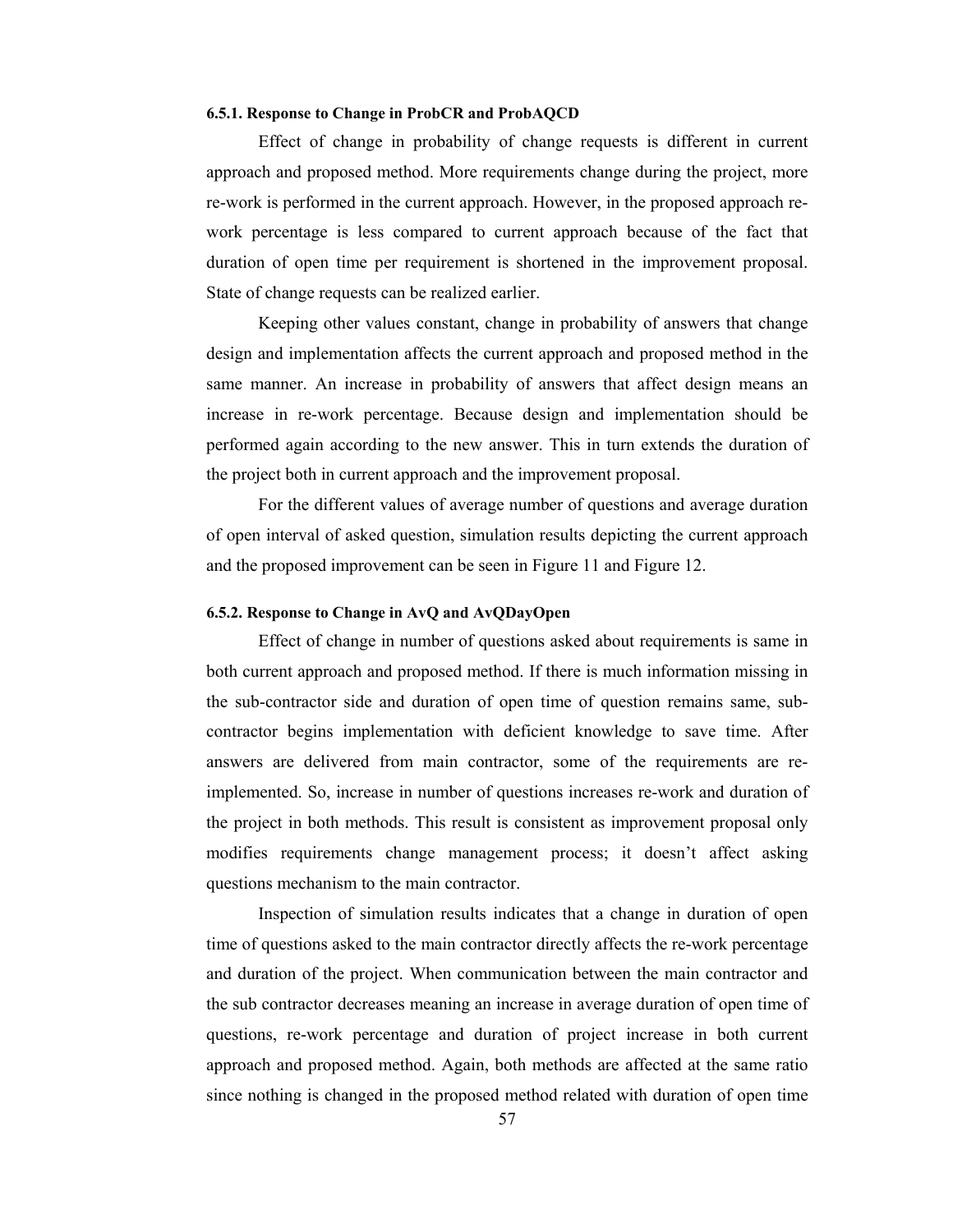of questions. For the different values of the probability of a change request and probability of an answer that changes design, response of the simulation tool to current approach and proposed method can be seen in Figure 13 and Figure 14.



AvQDayOpen = 15

Figure 11. Response to change in ProbCR and ProbAQCD in current approach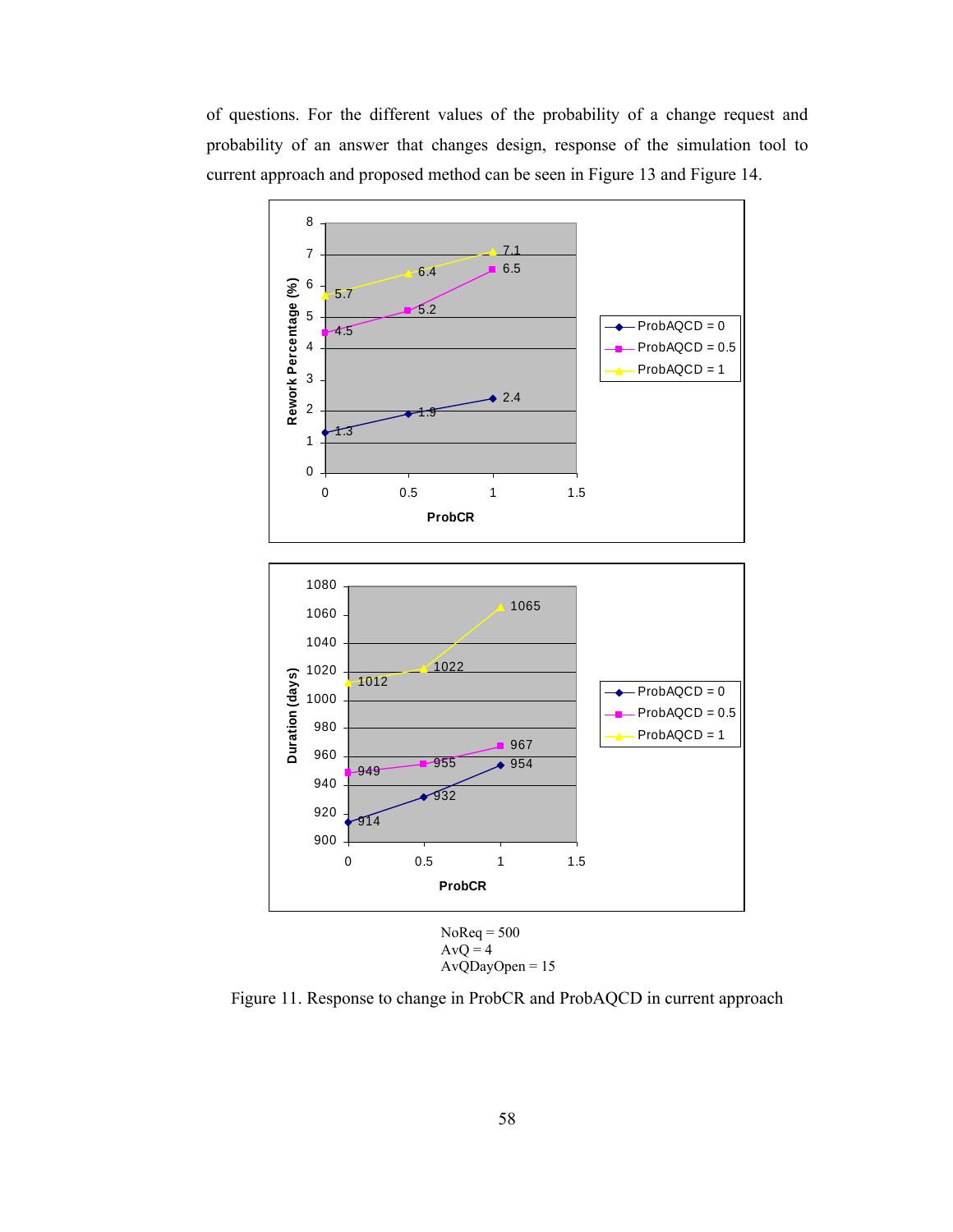

Figure 12. Response to change in ProbCR and ProbAQCD in proposed method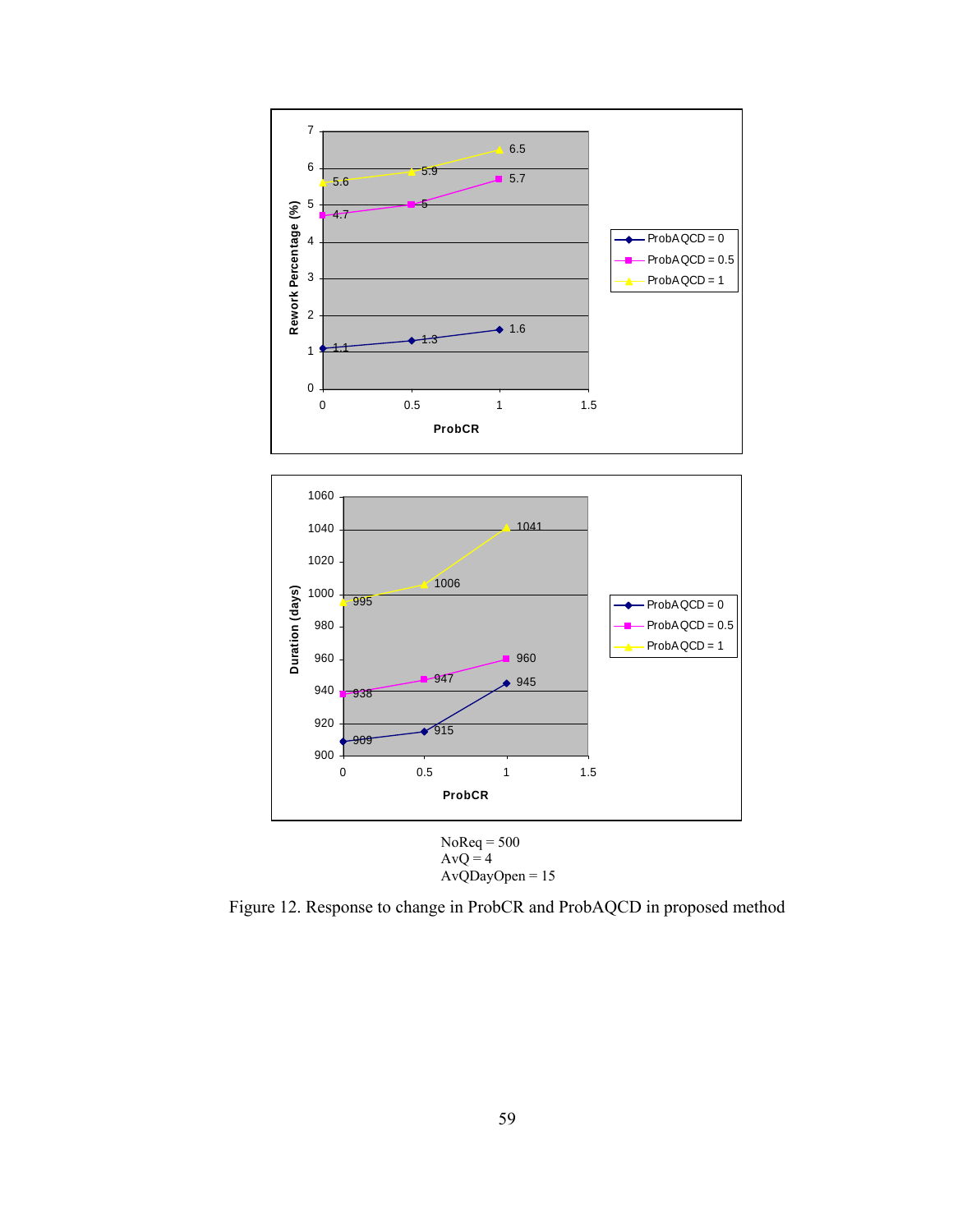



Figure 13. Response to change in AvQ and AvQDayOpen in current approach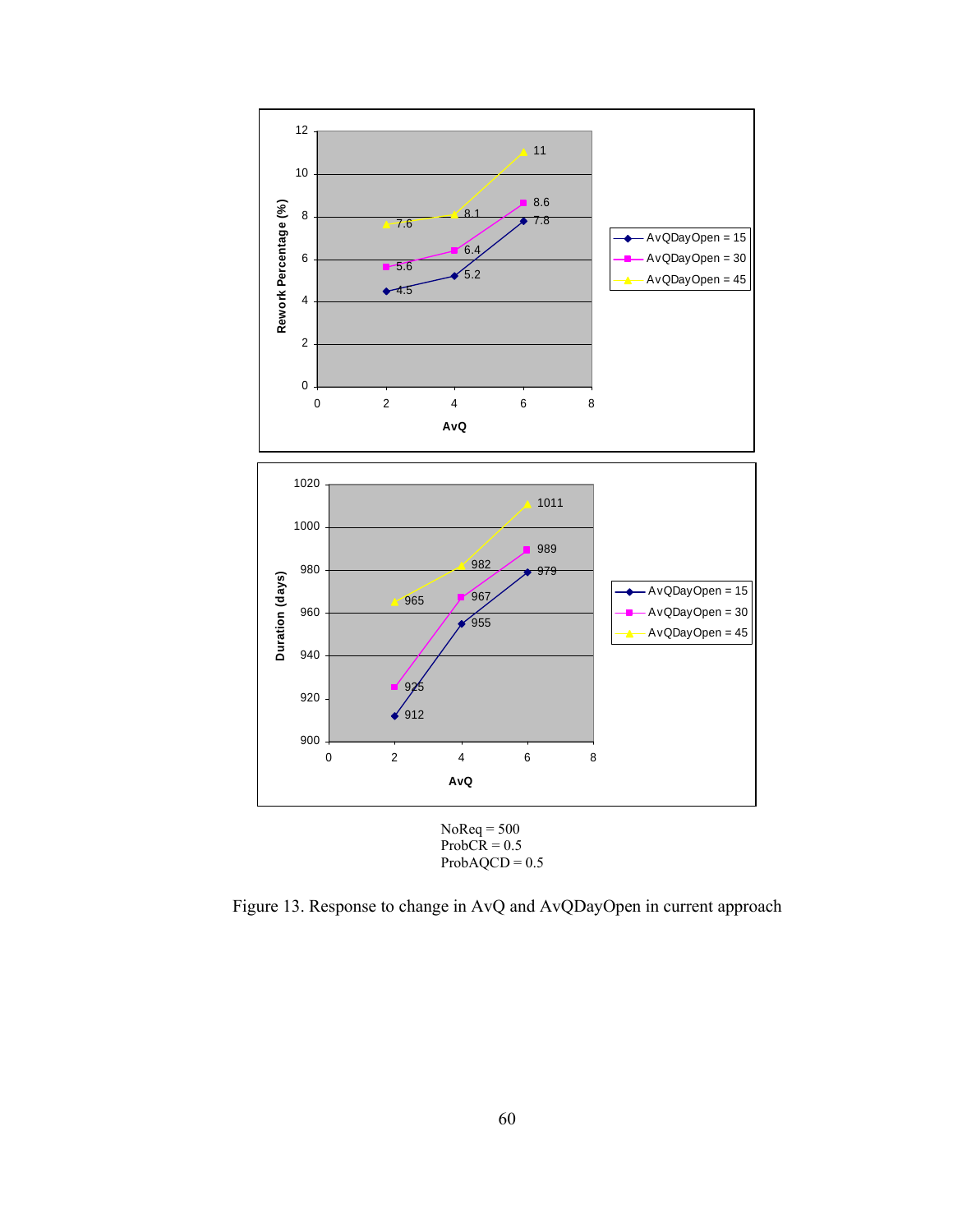



Figure 14. Response to change in AvQ and AvQDayOpen in proposed method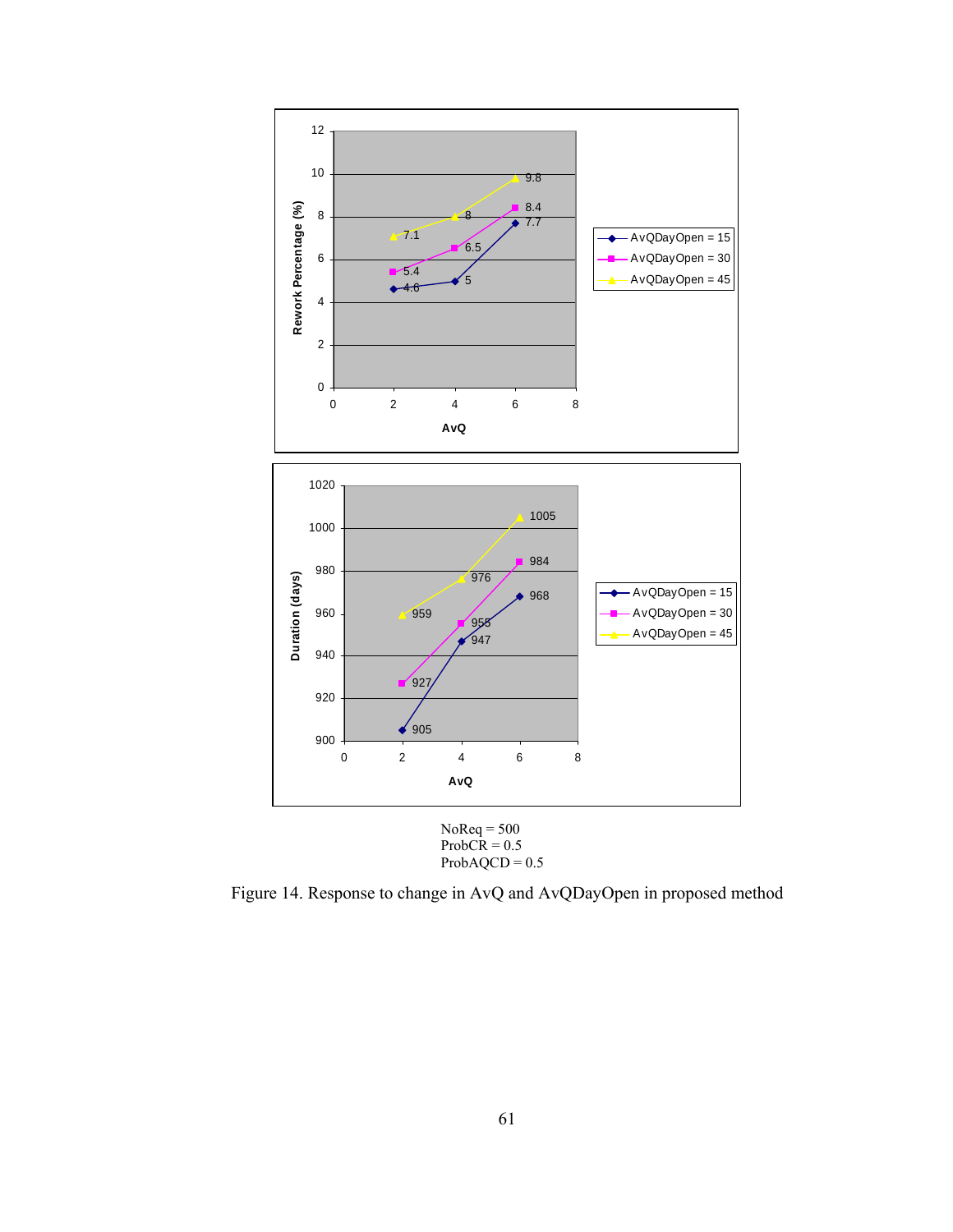### **CHAPTER 7**

### **CONCLUSION**

This chapter concludes the thesis by comparing what is aimed at the beginning of the study and what has been achieved. What has been done in this study is summarized in the first section. Limitations of the study and the future directions of work related to the studies on the measurement based software process improvement are pointed out in the following section.

In this thesis, three major tasks are accomplished. First, measurement based software process improvement literature is examined; relation between measurement and process improvement is inspected and requirements management metrics are examined. Secondly, requirements change management process of a software development project carried out at a company is examined with software process improvement being the primary concern; problematic issues are determined; currently collected metrics are evaluated and then a new measurement system is proposed according to the findings in the preceding chapters. Finally, a program is developed to simulate both the current approach and improvement proposal in order to evaluate the proposed approach which utilizes measurement when improving the process.

#### **7.1. Summary**

Measurement based software process improvement; especially improvement of requirements change management process is examined. Top-down and measurement based approaches for SPI are investigated and relationship between CMMI® and GQM is investigated. Requirements management metrics are determined using GQM techniques and goals of Requirements Management PA of  $CMMI^{\circledR}$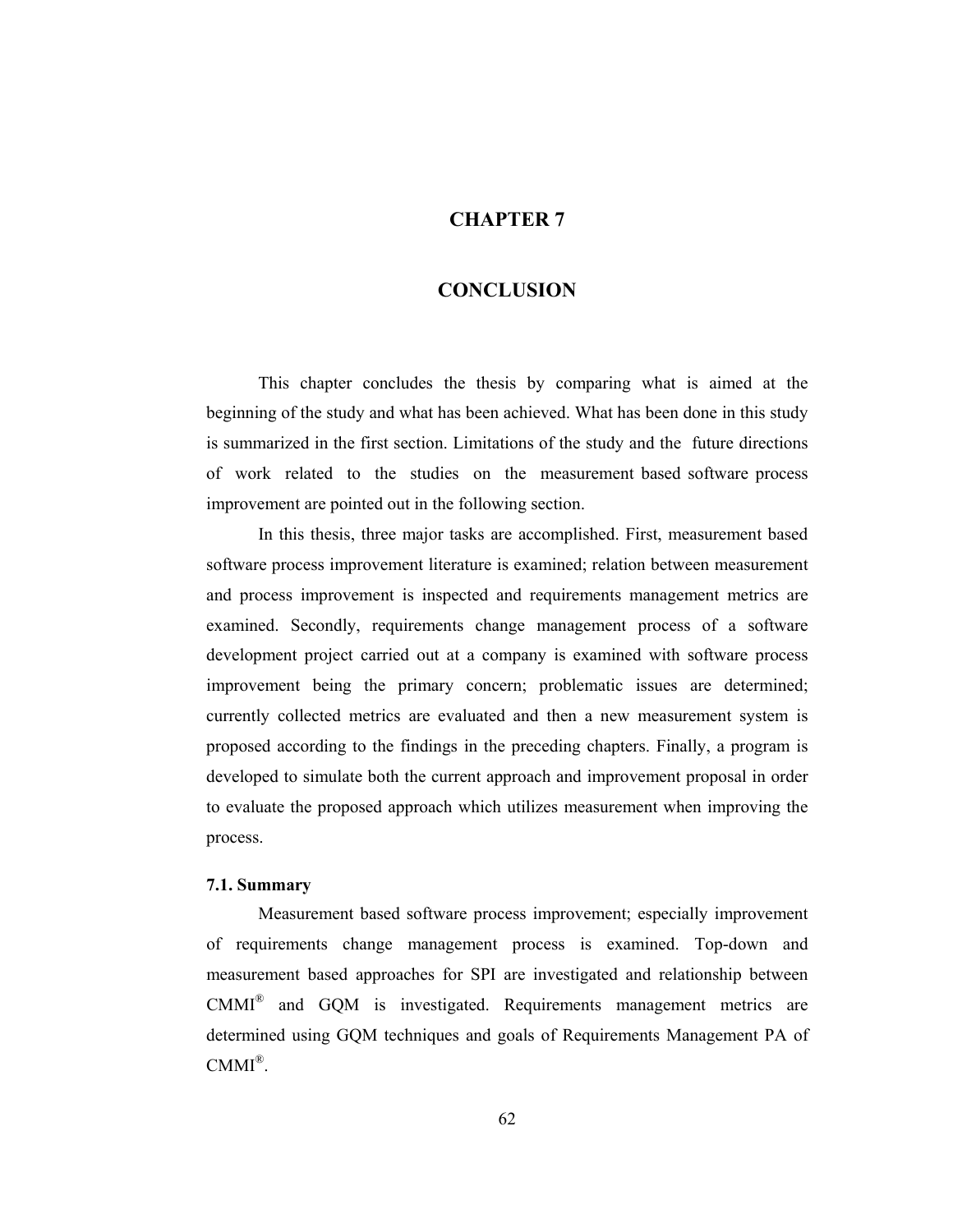After determining metrics for requirements management process, a case study is performed. A very large multi-sided project is examined and the study is limited with only requirements change management process. Measurement based SPI is used for solving problems encountered at the requirements change management process at the software development project.

First of all, current approach on the requirements change management process is investigated. Already collected metrics are determined and their collection mechanism is examined in detail. Throughout the study it is realized that requirements change management metrics are formed after aggregating data collected from more than one source.

Main problem in the current approach is requirements and changes on requirements are stored in different places and in different formats. This leads to a difficulty when collecting metrics about requirements change management. Therefore to simplify activities applied in requirements change management process, a tool is developed for automating some of the metric collection operations. Developed tool gathers data from the sources and after that it combines and presents the results in a user friendly format. Metric collection tool ensures the project management team to control the requirements change management process and provides the results whenever needed at a glance.

Afterwards, an improvement proposal is developed for the requirements change management process of the chosen project. After investigating current approach and collected requirements change management metrics, it is decided to change and automate some parts of the requirements change management process. Problems encountered in the current approach are determined and following goals are aimed:

- 1. To keep track of change requests per requirement
- 2. To keep history of requirements
- 3. To shorten the response time to change requests
- 4. To get rid of preparing WIW document

Main change in the proposed approach is combining requirements and changes on the requirements on the same source. It is proposed that the tool currently used (DOORS) for keeping requirements should also be used for keeping changes about requirements. With slight modifications on this tool, changes can also be kept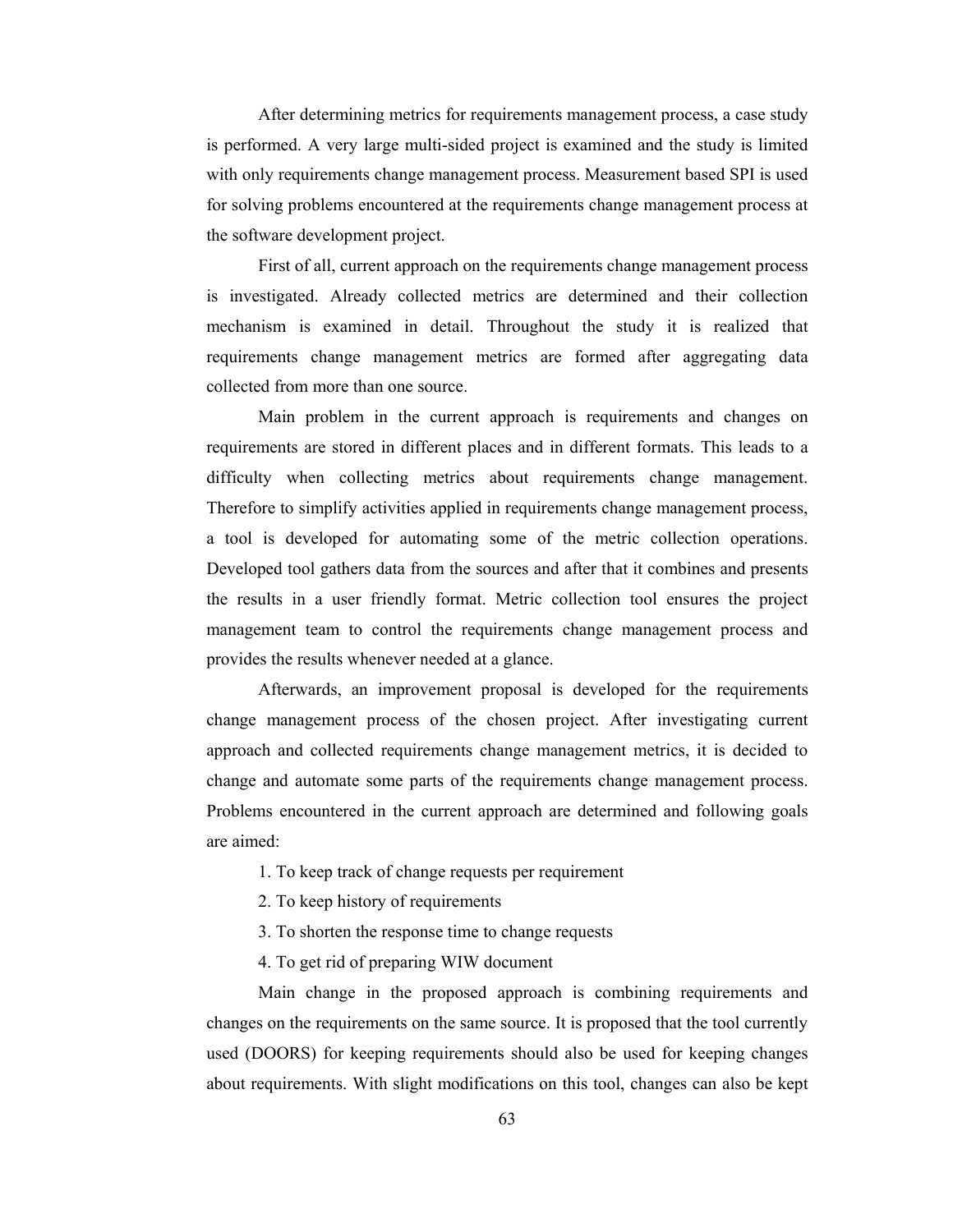on the same store which simplifies metric collection. By this way, metric collection would be automated and metric collection tool developed within the scope of this study would no longer be needed.

By combining requirements and changes on the requirements on the same source, developers would get rid of preparing WIW document again which means goal 4 is accomplished. A requirement may be changed more than one time. If all change requests are kept on the same store, it would be possible to keep the history of the requirements. Time of change request and information about responsible person offering change request would also be seen. So, goal 2 would also be accomplished.

Another improvement is automating change request mechanism. In the current approach, a change request is formed after all changes about requirements are decided and only change request is entered for more than many changes on requirements. In the proposed model, when a developer decides on a change on any requirement, an automatic SCR form is formed and sent to the main contractor. Therefore it would be possible to keep track of change requests per requirement satisfying goal 1. Since one change request is sent per requirement, examining the change request and making a decision about it would be easy on the main contractor side. This situation would shorten the response time to a change request satisfying goal 3. Moreover, status of change request per requirement would also be delivered and metrics about change requests would be collected which is not collected in current approach.

The improvement proposal could not be applied on a real project since it would be hard to persuade main-contractor for a process change. Instead, a tool is developed for simulating both the current approach and improvement proposal. By changing values of the independent variables of the simulation, more than one condition is tested and how proposed method behaves under various conditions is observed with low cost and risk.

The results obtained from simulation are presented and compared with the current system with the aim of assessing whether the proposed system does realize the expected improvements. Instead of analyzing the effect of change on all independent variables, only four of them are chosen considering common sense. Effect of change on probability of a change request, probability of getting an answer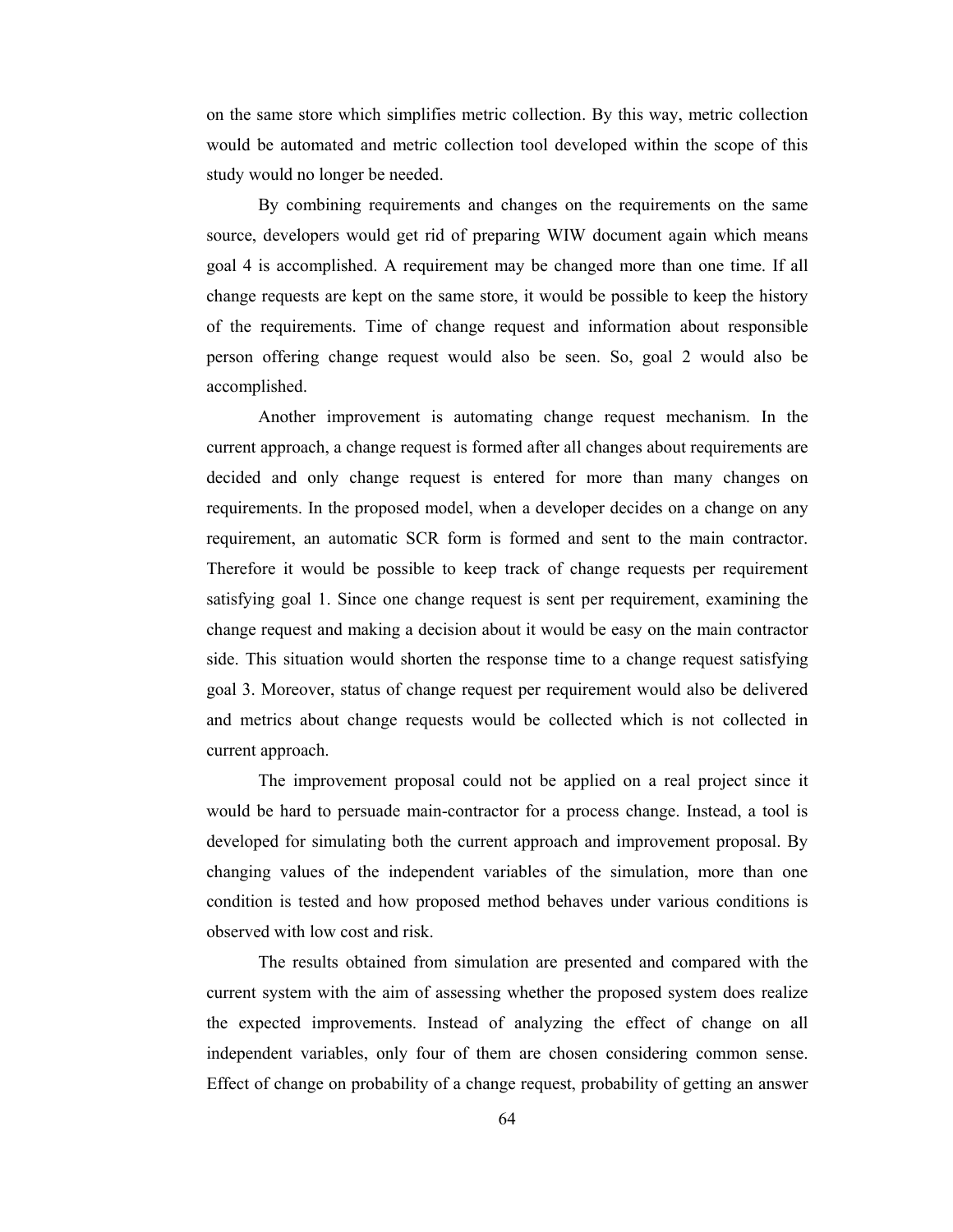that changes design, average number of questions about requirements and average duration of open time of a question is analyzed.

After determining three constant values for each of the selected independent variables, response of simulation tool to these changes is observed. Rather than simulating all combinations of these four independent variables, some of them are simulated. As presented in the preceding chapter, an increase in the probability of a change request doesn't affect development duration and re-work size in the proposed method as much as it affects in the current approach.

For the changes on independent variables related with the questions asked about requirements, results of both current approach and proposed method are nearly same. This result is expected since proposed method changes nothing about the asking question mechanism. Moreover as average duration of open time of a question increases rework size increases exponentially. Duration of the project also increases depending on this fact.

Increase on average number of questions also affects the current method and proposed method in the same manner. When developers know much about the requirements, they do not need to ask questions about requirements that prevent them from beginning of design and implementation. And so, size of re-work decreases. When information about requirements is not enough at the sub-contractor side, number of questions and duration of the project depending on this value increase.

Therefore, an important point that this study reveals is that lack of information flow between contractors may impact the development of multi-sided project very much.

Results of the simulation tool show that proposed method not only shortens the implementation period but also ends up with a product of better quality because of less re-work. This study has shown that slight modifications in software development processes can affect the implementation of the project more than expected. This point is remarkable as this study does not aim to propose an improvement to the whole software development process; rather it only proposes minor modifications to requirements change management process with measurement based SPI being the primary interest.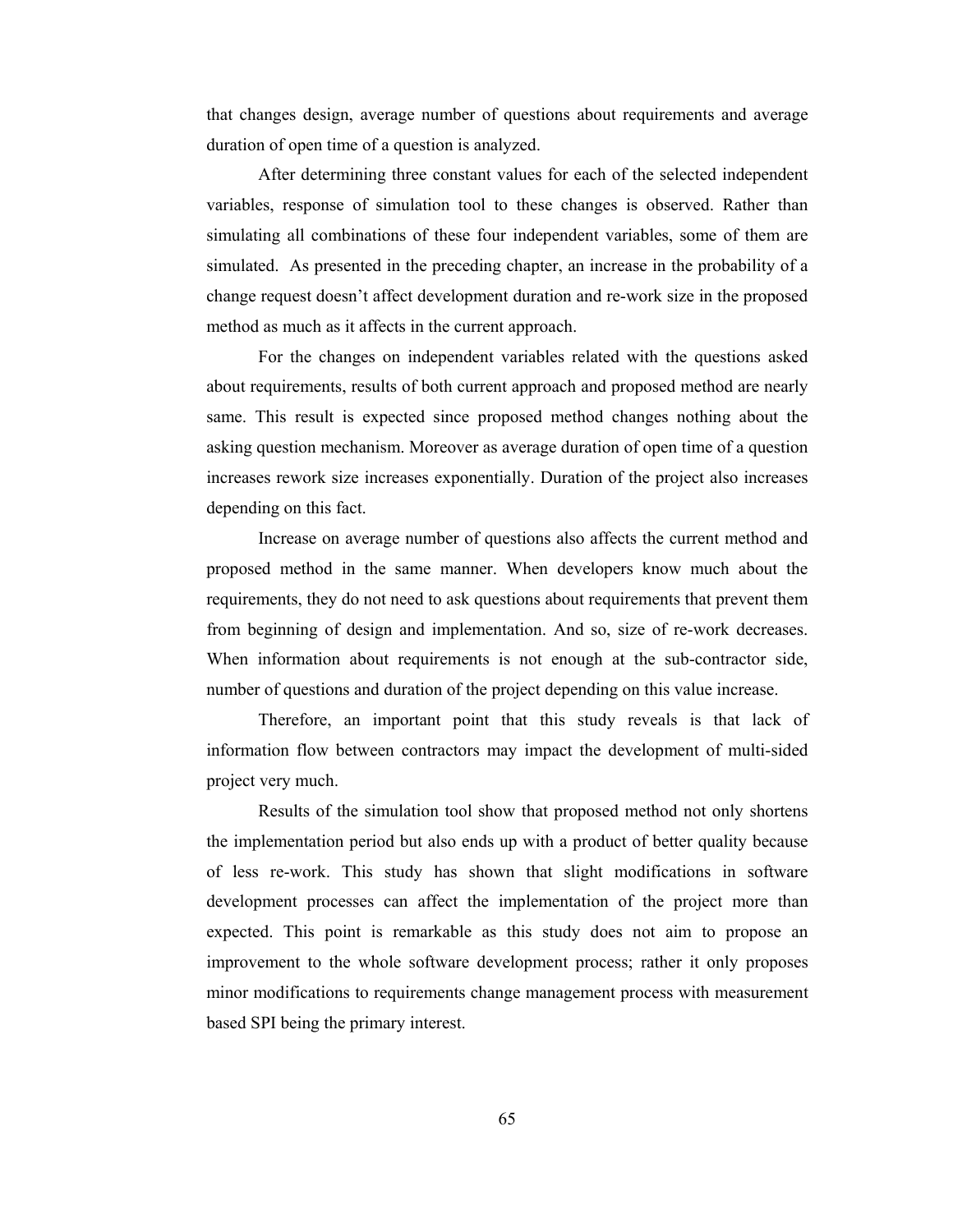As a result, it can be declared that aim of the study is successfully fulfilled through observation of results of the simulation and achievements of the goals aimed at the beginning of the study.

#### **7.2. Limitations and Future Work**

There have been a number of limitations in this study. First of all since there are many independent variables, only a small subset of the independent variables is chosen and effect of change on this subset is observed.

Another limitation was only requirements change management process is examined throughout the study. While applying measurement based SPI, author is only focused on the requirements change management process. Instead of focusing only one part, requirements management process beginning from elicitation of requirements shall be investigated as a whole.

In this study, an average source line of code that implements each requirement is used in simulation program with an exponential distribution and an upper limit is defined when calculating the distribution. Weights of requirements may differ and source line of code that implements each requirement can be very different. This situation is ignored in the simulation program since there is not any historical data about the weights of requirements. Moreover, in the simulation program it is assumed that effect of modification in requirements in source line of code that implement those requirements is negligible. As a future work, weights of requirements can be taken into account and be used when calculating source line of code that implements those requirements instead of exponential distribution.

Moreover, although a relatively large project is chosen as a case study, only sub-projects developed at the sub-contractor side are examined. Parts of the projects developed at the main contractor side and requirements change management process applied by the main contractor are not examined. There are also other projects developed at the company, requirements change management process at those projects are not investigated as a part of this study.

This study has resulted in a tool that evaluates the improvement proposal on requirements change management process at Project X with a simulation using a small subset of the determined independent variables. As a future work, the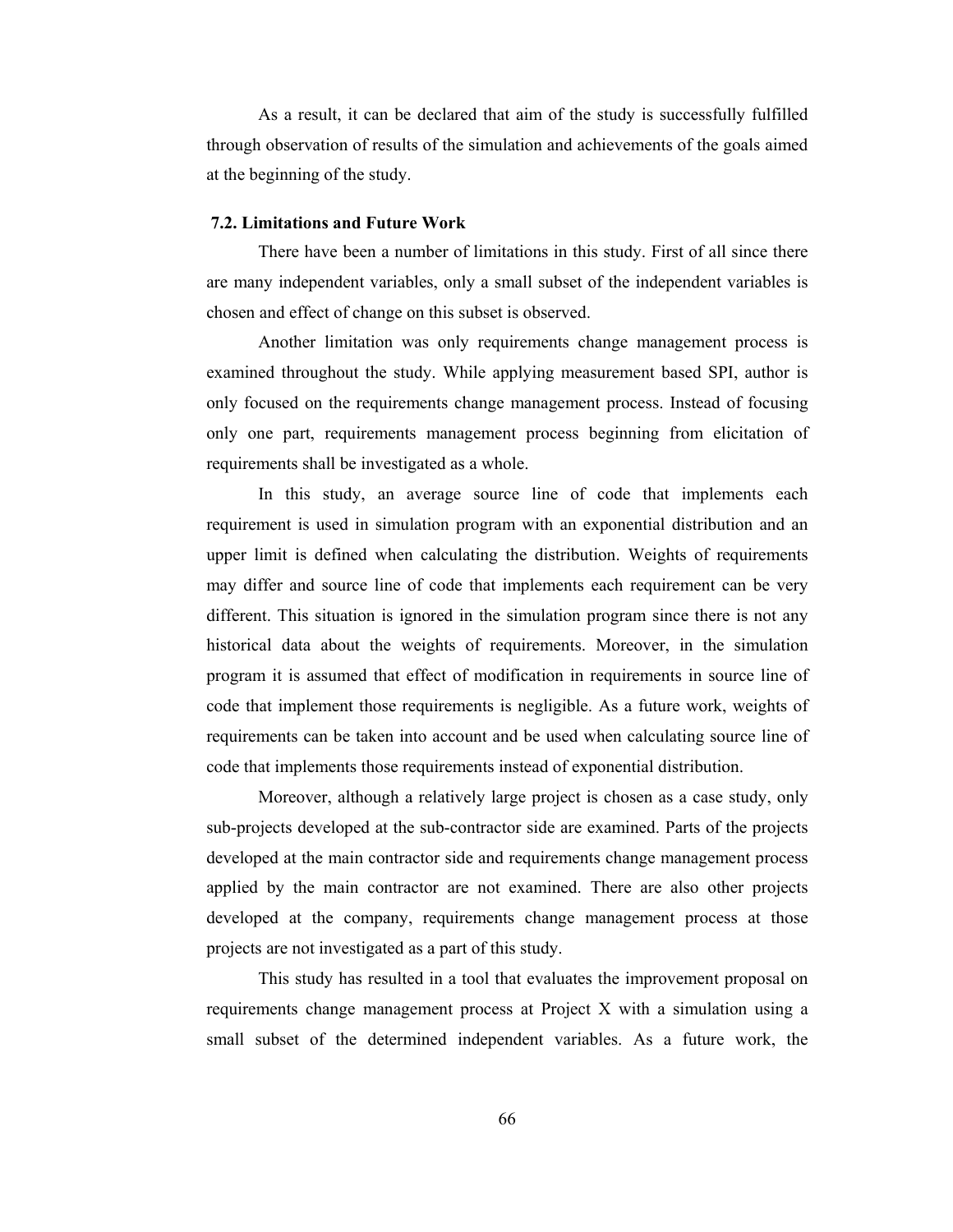simulation tool can be run for different combinations of all the independent variables analyzing the response of the simulation tool to changes on all independent variables.

Proposed method can be applied in a real project rather than in a simulation project. The results received from the simulation can be compared with the results of the real application. A survey can be conducted among developers to see the advantages and disadvantages of both methods and effects of modifications can be evaluated.

Another improvement to the study may be realized by considering not only requirements change management process but also other processes at Project X when applying measurement based SPI. As seen from the results of the simulation, communication between main contractor and sub contractor plays an important role in multi-sided projects. Methods can be developed to improve question mechanism. Moreover, metrics about other phases of a project can be determined using CMMI and GQM and by collecting and evaluating metrics software processes may be improved. As a next step, measurement based SPI techniques can be used in all projects and processes performed at the company leading the company to a more mature organization.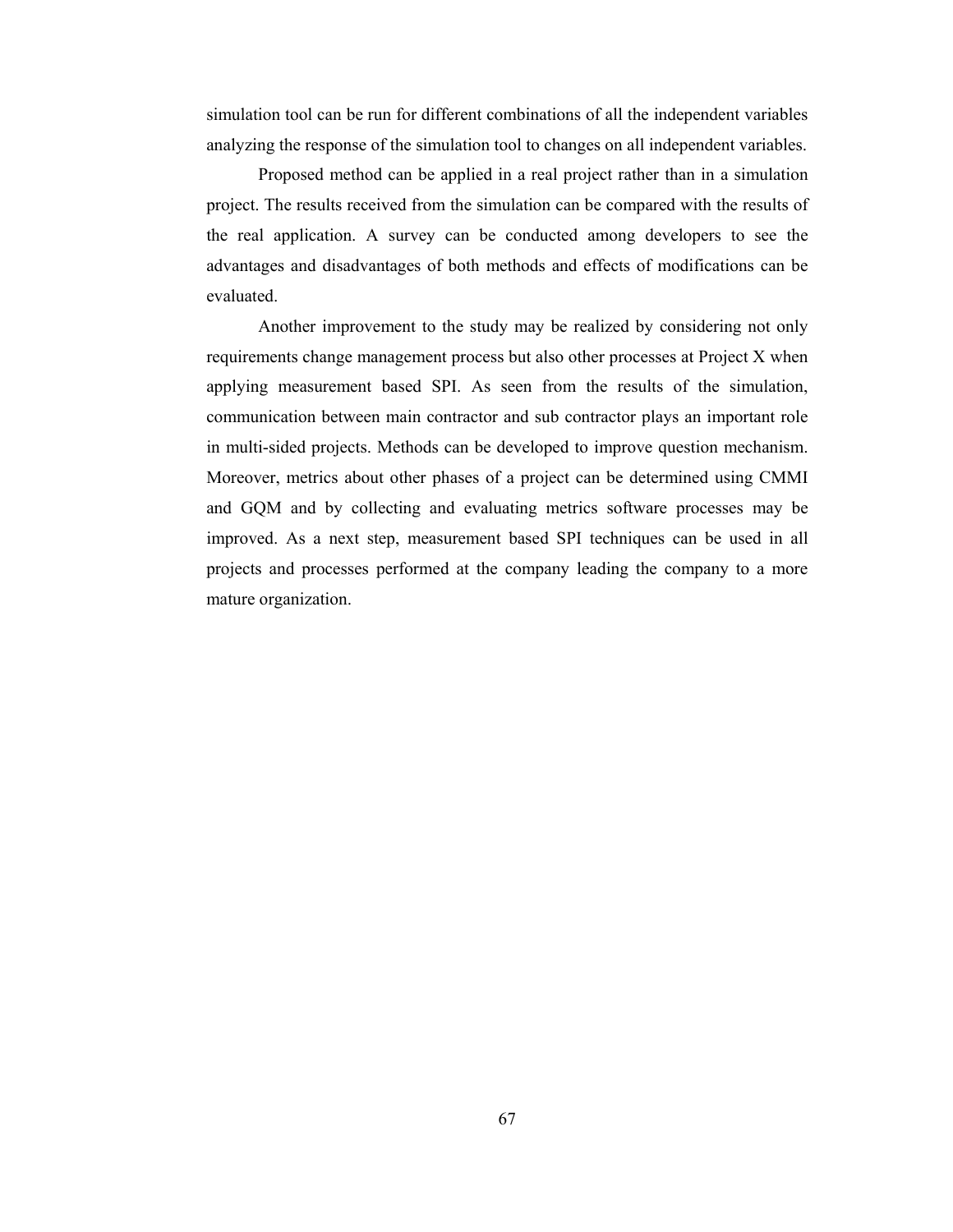### **REFERENCES**

[1] Law, A, KElton, D, "Simulation Modelling and Analysis", McGraw-Hill Book Company, 1982

[2] P. Zave, "Classification of Research Efforts in RE", ACM Computer Surveys, pp. 313, 1997.

[3] C. S. Kuehl, "Improving System Requirements Quality Through Application of an Operational Concept Process: An Essential Element In System Sustainment", 4th Annual Systems Engineering Conference, 2001, Retrieved November 20, 2005 from http://www.dtic.mil/ndia/2001systems/

[4] Sawyer, P., Sommerville, I., & Viller, S. (1997). "Requirements process improvement through the phased introduction of good practice" Software Process - Improvement and Practice 3(1), Retrieved November 20, 2005 from http://www.comp.lancs.ac.uk/computing

[5] S. Lauesen and O. Vinter, "Preventing Requirement Defects: An Experiment in Process Improvement", Springer, pp. 1-74, 2001.

[6] B. Regnell and P. Beremark, "A Market Driven Requirements Engineering Process - Results from Industrial Process Improvement Program", Springer, pp. 121- 129, 1998.

[7] van Solingen, R. Berghout, E., "The Goal/Question/Metric Method – A Practical Guide for Quality Improvement of Software Development", McGraw-Hill Companies, London, 1999

[8] CMMI<sup>®</sup> Product Team, "Capability Maturity Model Integration (CMMI<sup>®</sup>) for Software Engineering Version 1.1" , Software Engineering Institute, Carnegie Mellon University, 2002.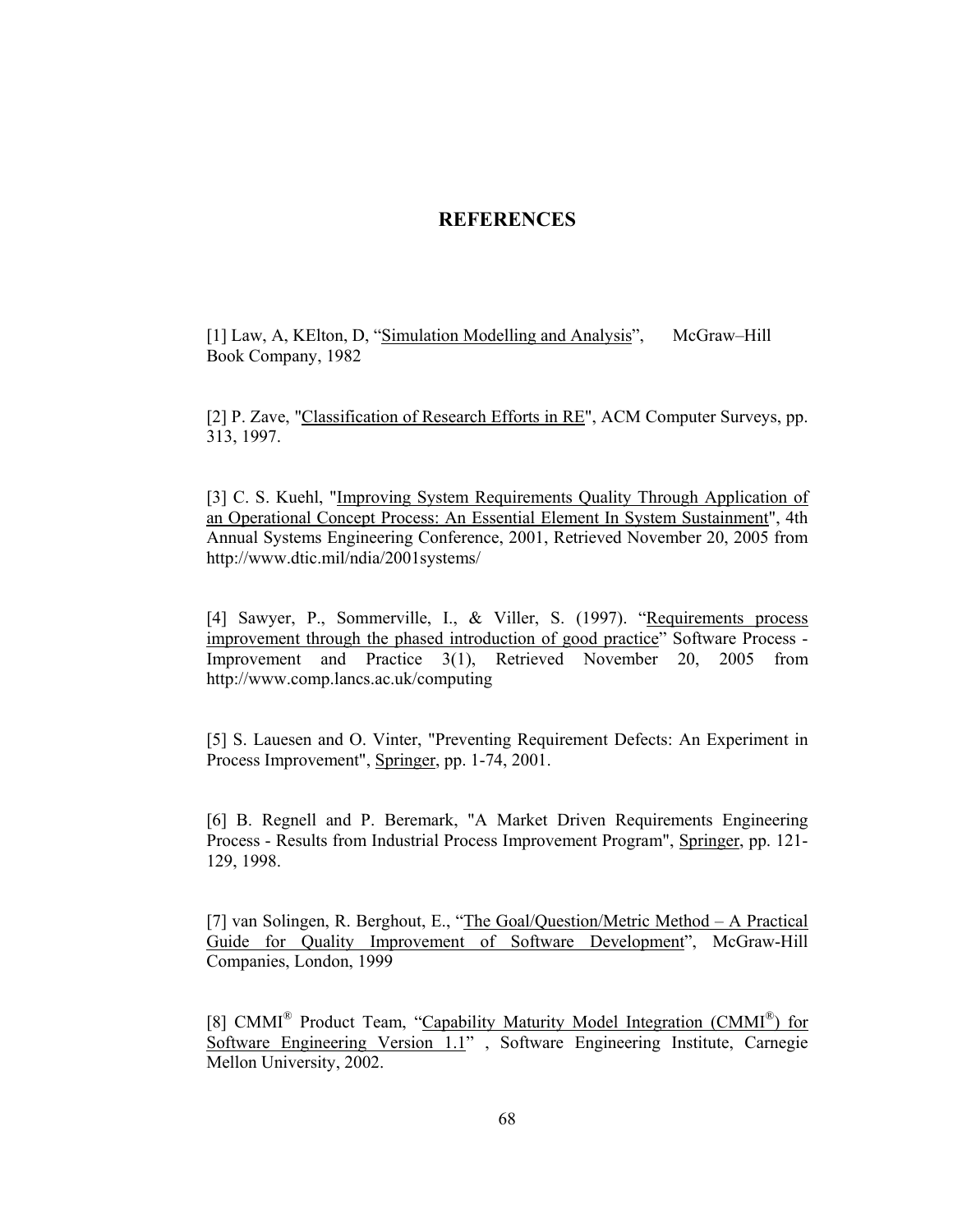[9] El Eman, K., Drouin, J.N., Melo, W., "SPICE The Theory and Practice of Software Process Improvement and Capability Determination", IEEE Computer Society Press, Los Alamitos, California, 1997

[10] Basili, V.R., Caldiera, G., Rombach, H.D., "The Goal Question Metric Approach", Encyclopedia of Software Engineering, Vol.1., John Wiley & Sons, 1994.

[11] Basili, V.R., Caldiera, G., Rombach, H.D. , "Experience Factory", Encyclopedia of Software Engineering, Vol. 1, pg. 528-532, John Wiley & Sons, 1994

[12] Pulford, K., Shirlaw, S., "The AMI Handbook: A Quantitative Approach to Software Management", Addison-Wesley, 1996

[13] Loconsole, A., "Measuring the requirements management key process area", Escom Conference, February, 2001.

[14] Shrum, S., "Choosing a CMMI® Model Representation", Crosstalk, July, 2000.

[15] Starbuck, R., "A Configuration Manager's Perspective", Crosstalk, July, 2000.

[16] Birk, A., van Solingen, R., Jarvinen, J., "Business Impact, Benefit, and Cost of Applying GQM in Industry: An In-Depth, Long-Term Investigation at Schlumberger RPS", pg. 93, Fifth International Symposium on Software Metrics (METRICS'98), 1998

[17] DeMarco, T., "Controlling Software Projects", Yourden Press, New York, 1982.

[18] Park, R.E., Goethert, W.B. and Florac, W.A., "Goal-Driven Software Measurement – A Guidebook", CMU/SEI-96–HB-002, August, 1996.

[19] Dybå, T., Skogstad, Ø., "Measurement-Based Software Process Improvement," Telektronikk, pg. 73-82, 1997.

[20] Perkins, T., Peterson R., Smith, L., "Back to the Basics: Measurement and Metrics", Crosstalk, December, 2003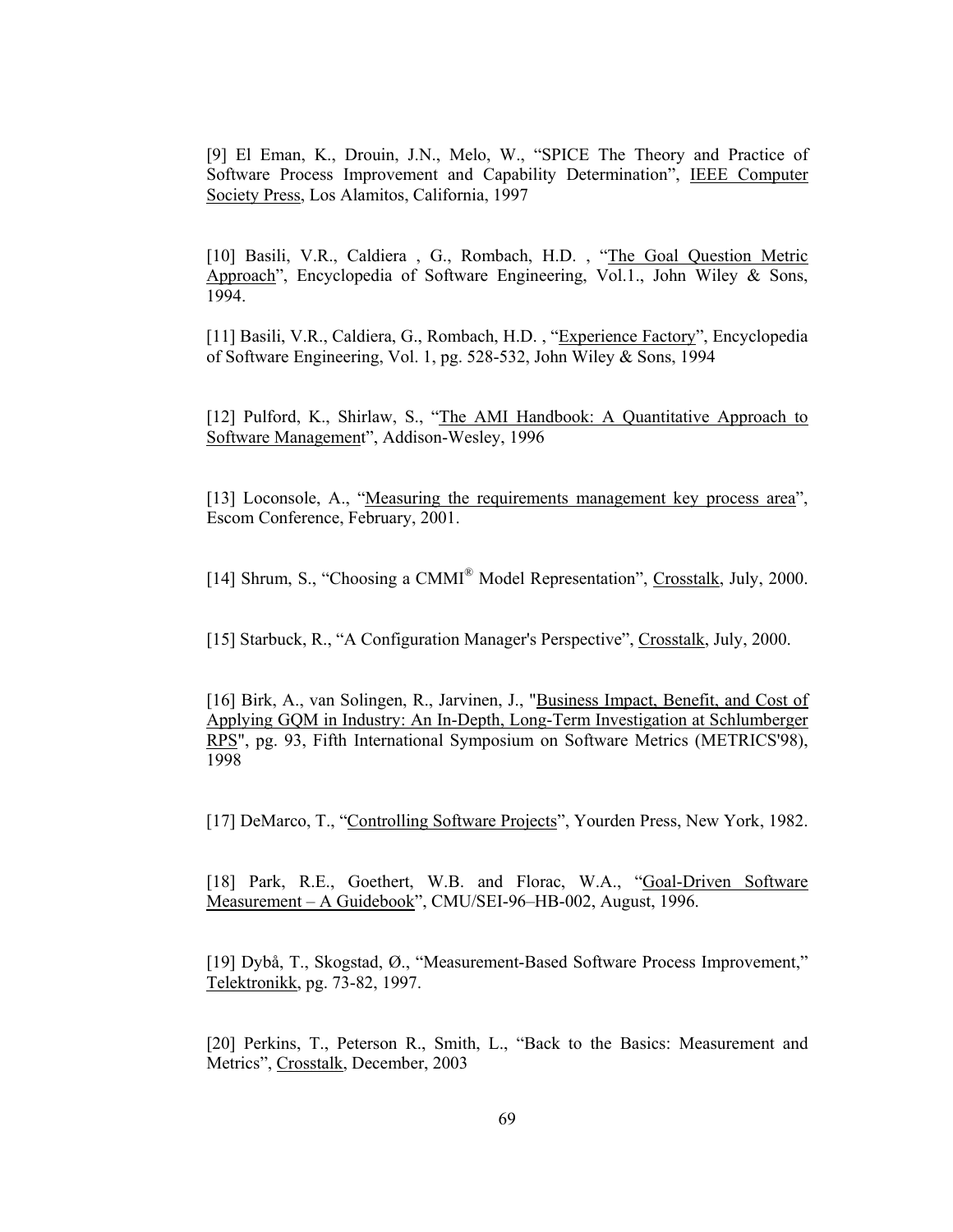[21] Weszka J., Babel, P., Ferguson, J., "CMMI®: Evolutionary Path to Enterprise Process Improvement", Crosstalk, July, 2000.

[22] Zubrow, D., "Measurement with a Focus–Goal Driven Software Measurement", Crosstalk, September, 1998.

[23] Sakry, M., Potter, N., "Goal-Problem Approach for Scoping an Improving Program", Crostalk, May, 2000.

[24] DeMarco, Tom. "Controlling Software Projects: Management, Measurement, and Estimation." New York, NY: Yourdon Press, 1982.

[25] Reifer, D.J., "Requirements Management: The search for Nirvana", IEEE Software, May/June 2000, pp. 45-47.

[26] Paulk, M. C., Weber, C.V., Garcia, S., Chrissis, M.B. and Bush, M., "Key Practices of the Capability Maturity Model Version 1.1", Software Engineering Institute Technical Report, CMU/SEI-93-TR-25 ESC-TR-93-178, Pittsburgh, PA, 1993.

[27] Wiegers, K., "Measuring Requirements Management", Retrieved October 20, 2005 from http://www.stickyminds.com/se/S2511.asp

[28] "Telelogic DOORS User Manual", Retrieved November 18, 2005, from http://www.telelogic.com/corp/Products/doors/doors/index.cfm